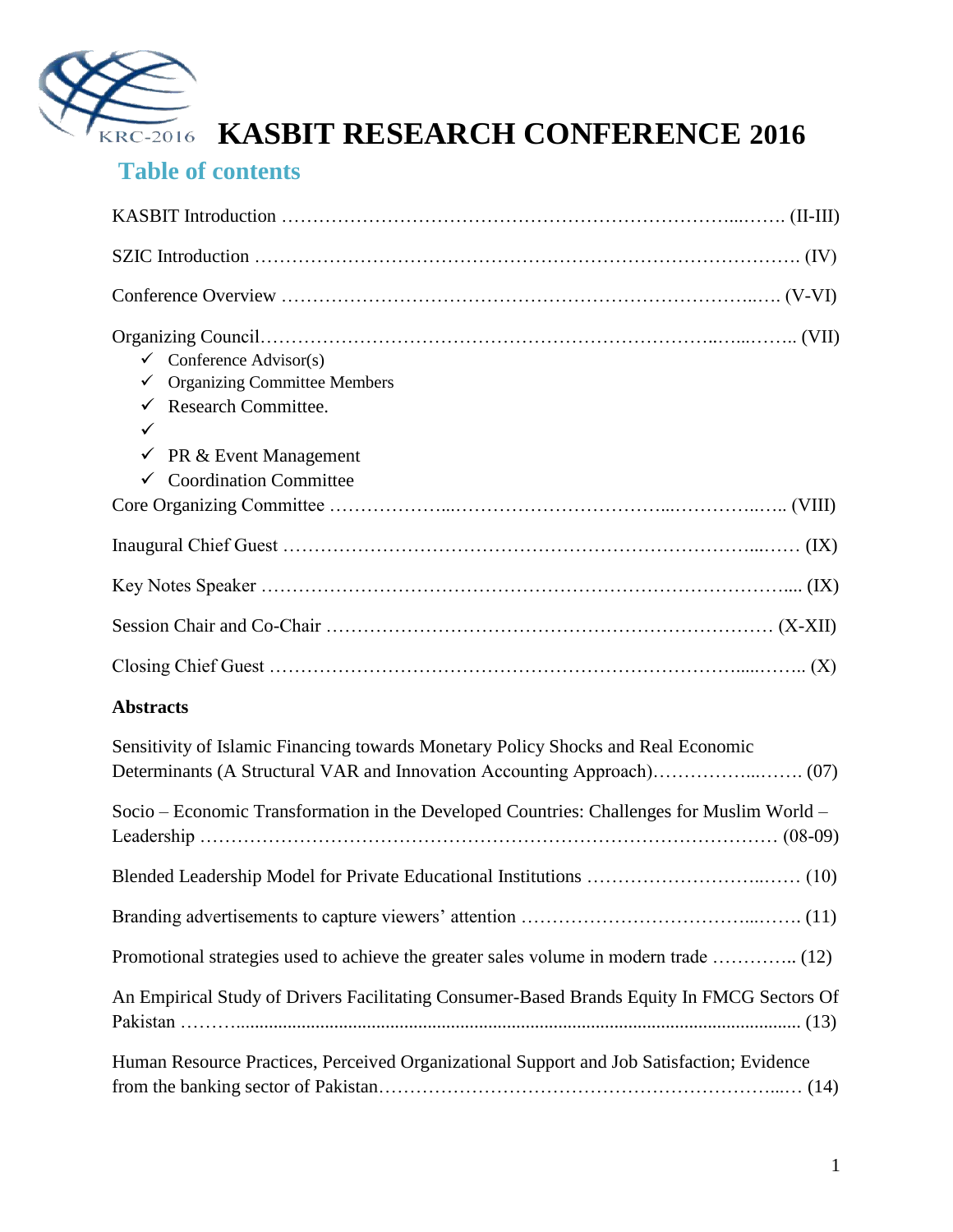

| Factors influencing customer satisfaction on online purchasing of FMCG product (a study on |
|--------------------------------------------------------------------------------------------|
|                                                                                            |
| The factors of telecom services impacting the customer satisfaction." A study on Pakistan  |
| Impact of online reviews on the buying behavior relating to electronic products  (20)      |
| What Triggers Turnover Intention Most? Measuring the Role of Psychological Stressors (21)  |
| Impact of packaging on consumer buying behavior a study on KOLSON Karachi, Pakistan (20)   |
|                                                                                            |
| An empirical study of factors affecting children buying behavior in advertisement  (22)    |
|                                                                                            |
|                                                                                            |
| The Impact of Green Product on Consumer Buying Behavior, Study on Coca-Cola Karachi,       |
|                                                                                            |
| Socio-economic Challenges for Muslim World-Leadership Motivation Entrepreneurship  (30)    |
|                                                                                            |
| The Impact of Employee Turnover on Organizational Performance of Power Cement Limited      |
| Factors Affecting of Compensation On Employee Performance, on Engro Foods  (33)            |
|                                                                                            |
|                                                                                            |
|                                                                                            |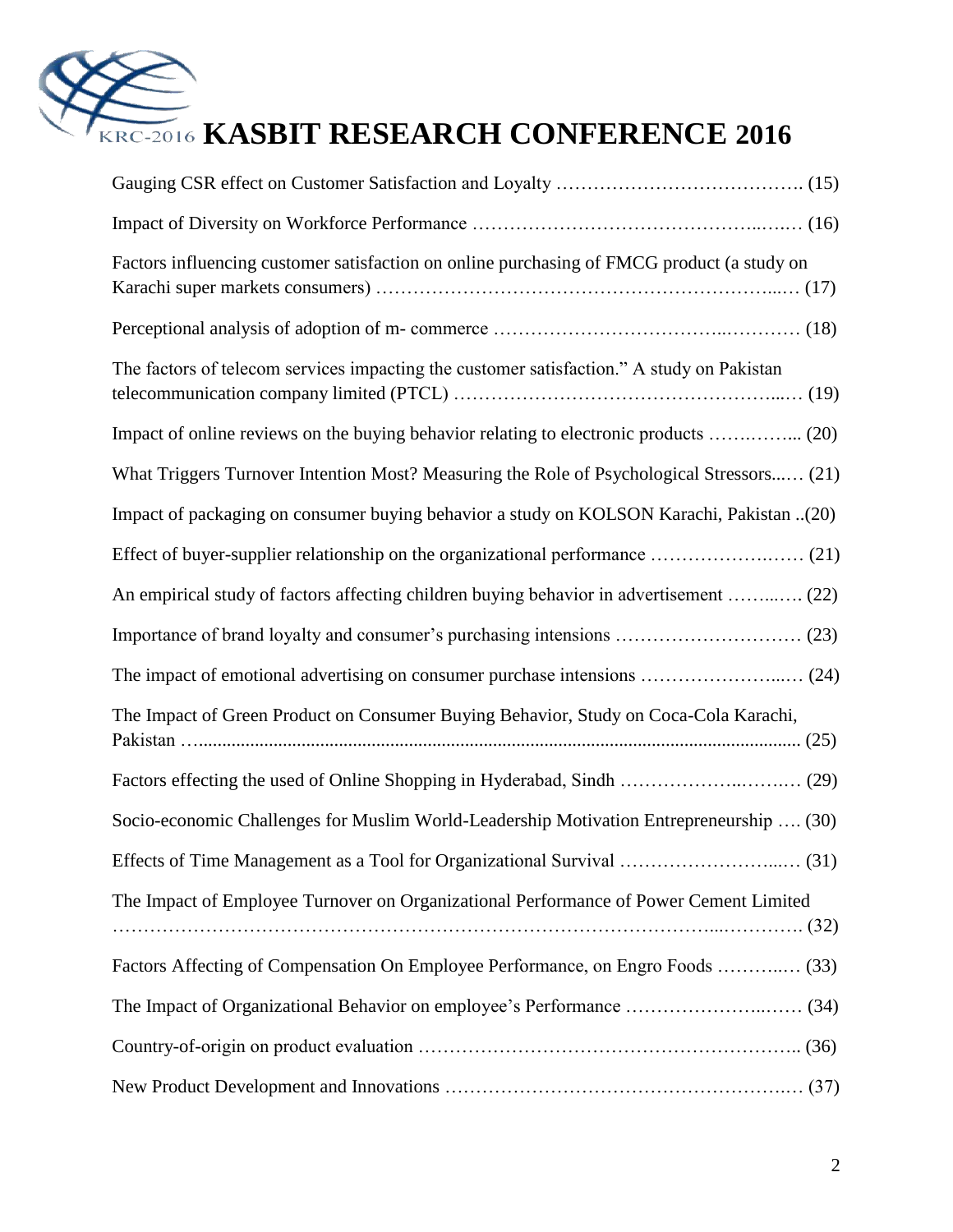

| Role of IMC in Textile Industry for Making Strong Branding: A Case study of Orient Textile    |
|-----------------------------------------------------------------------------------------------|
| Impact of Work Place Environment on Employee's Performance: A case study of National Bank     |
|                                                                                               |
| Factors that affecting on dividend payouts (a study on lucky cement company)  (41)            |
|                                                                                               |
|                                                                                               |
|                                                                                               |
| Factors affecting the moral of employees during acquisitions, a study of acquisitions of KASB |
|                                                                                               |
|                                                                                               |
| When is female leadership an advantage? Coordination requirements, team cohesion, and team    |
|                                                                                               |
| Factors Influencing Customer Satisfaction And E-Loyalty: Online Shopping Environment          |
|                                                                                               |
|                                                                                               |
|                                                                                               |
| The Impact of Store Atmosphere on Consumer Buying Behavior" Study on Chase up KDA             |
| Factors Affecting Work-Life Conflict: A Study On Working Women In Pakistan  (55)              |
| The Effectiveness of HR Practices on Job Satisfaction Study on Higher Education Sectors of    |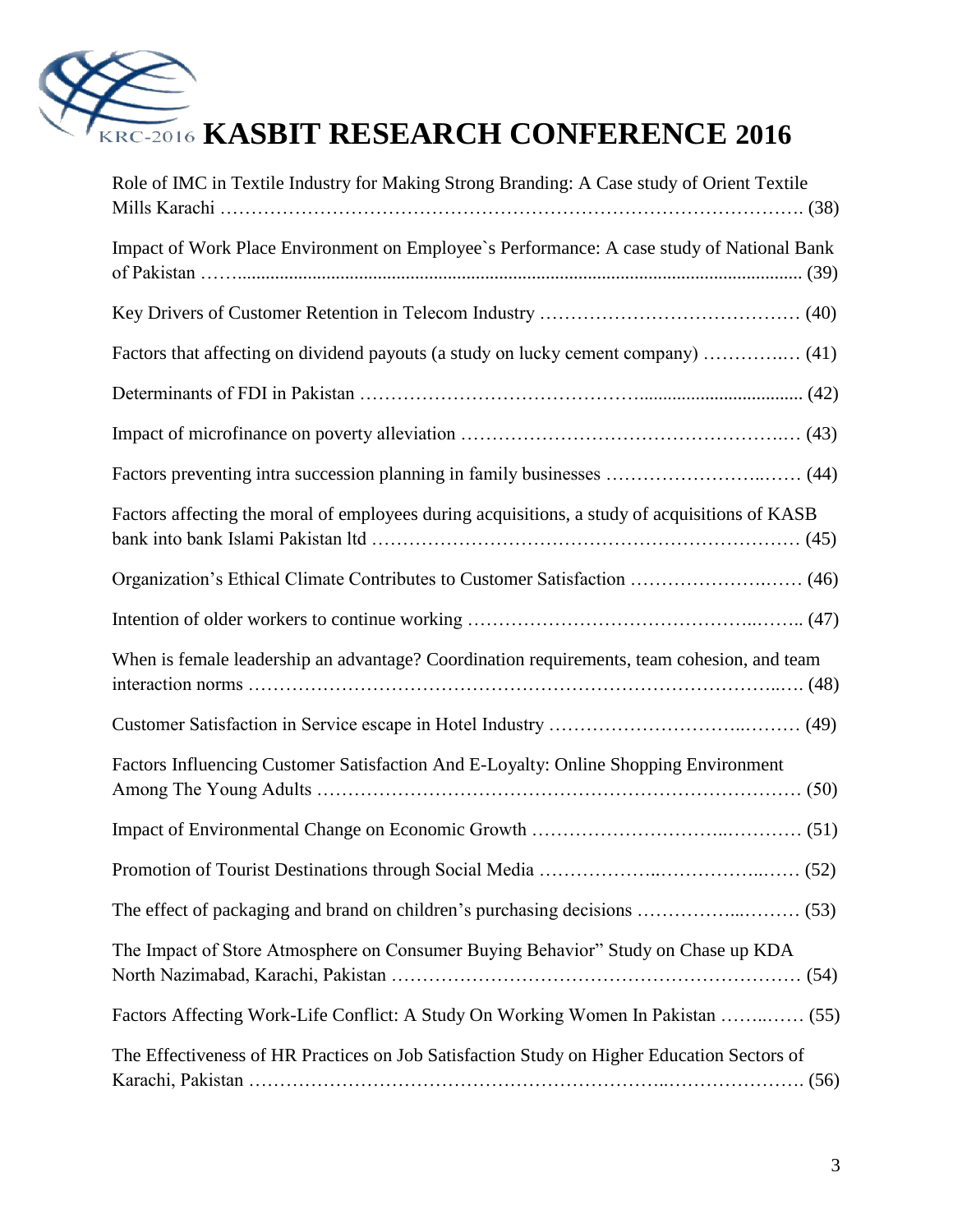

| The Effectiveness of Workplace Diversity on Employee Performance (A Study on BBSULK)         |
|----------------------------------------------------------------------------------------------|
|                                                                                              |
| Gauging the advantages companies are achieving through the use of Human Resource             |
|                                                                                              |
| Impact of High Performance Organizational Culture on Talent Attraction and Talent Retention: |
| Impact of Islamic Finance on Economic Growth - Empirical Evidence from Pakistan  (62)        |
|                                                                                              |
| Building Employee Relationships through Corporate Social Responsibility  (64-65)             |
|                                                                                              |
| Impact of social media marketing on sales, study on Bank Alfalah, Karachi, Pakistan  (67)    |
| "Effect of Brand Equity Components on Purchase Intention": A Study on Olpers Milk  (68)      |
| Factors Affecting Team Work On Organizational Productivity On Shan Foods Industry  (69)      |
|                                                                                              |
|                                                                                              |
|                                                                                              |
| The impact of consumer psyche on successful marketing: Study on burger king, north           |
|                                                                                              |
| The impact of packaging and nutritional labeling on Consumer buying behavior  (75)           |
| To Determine the Impact of Service Quality of Stock Brokerage House on Customer              |
| Review of Literature on Sukuk during 2013 - 2016: A Quantitative Research Approach  (79)     |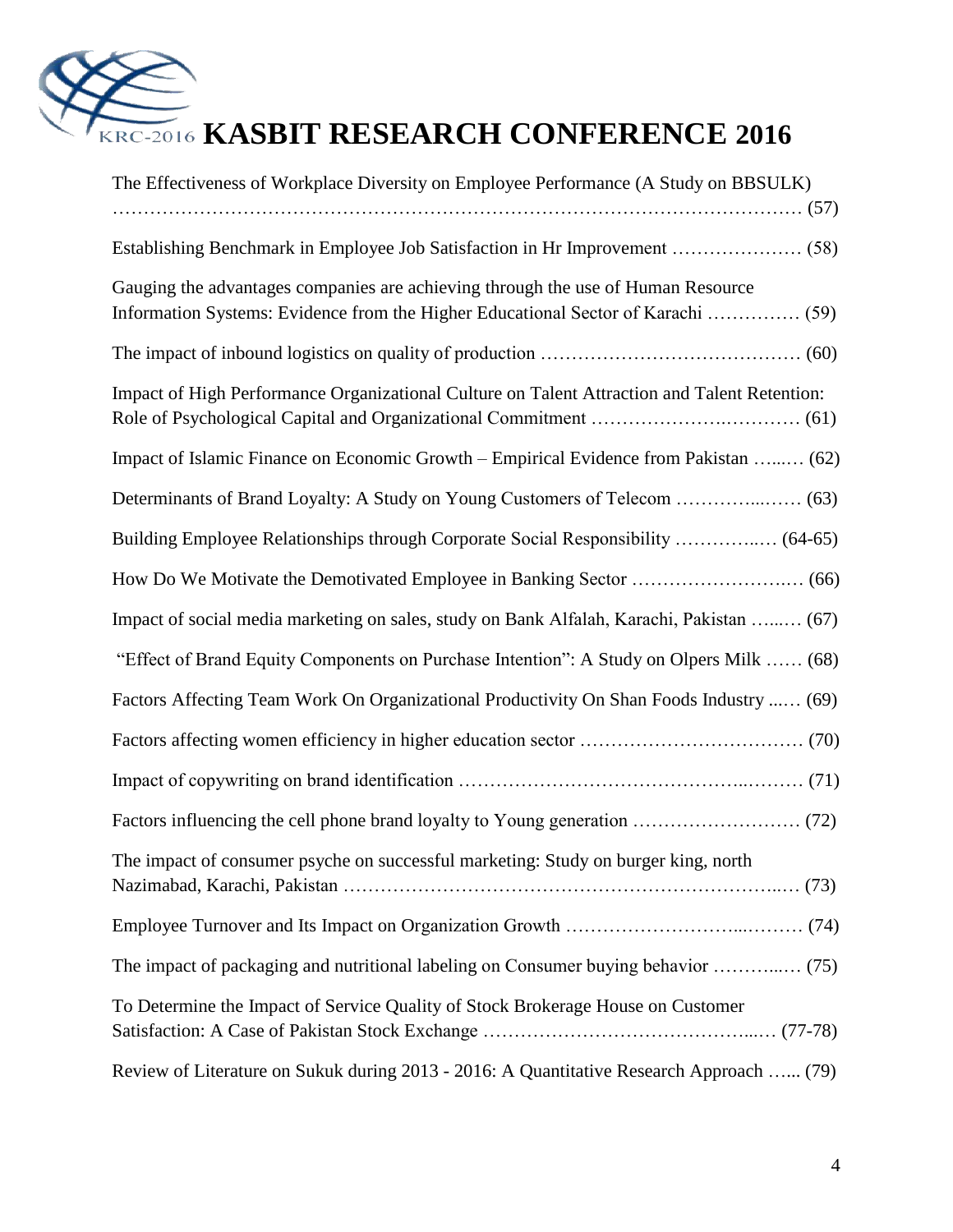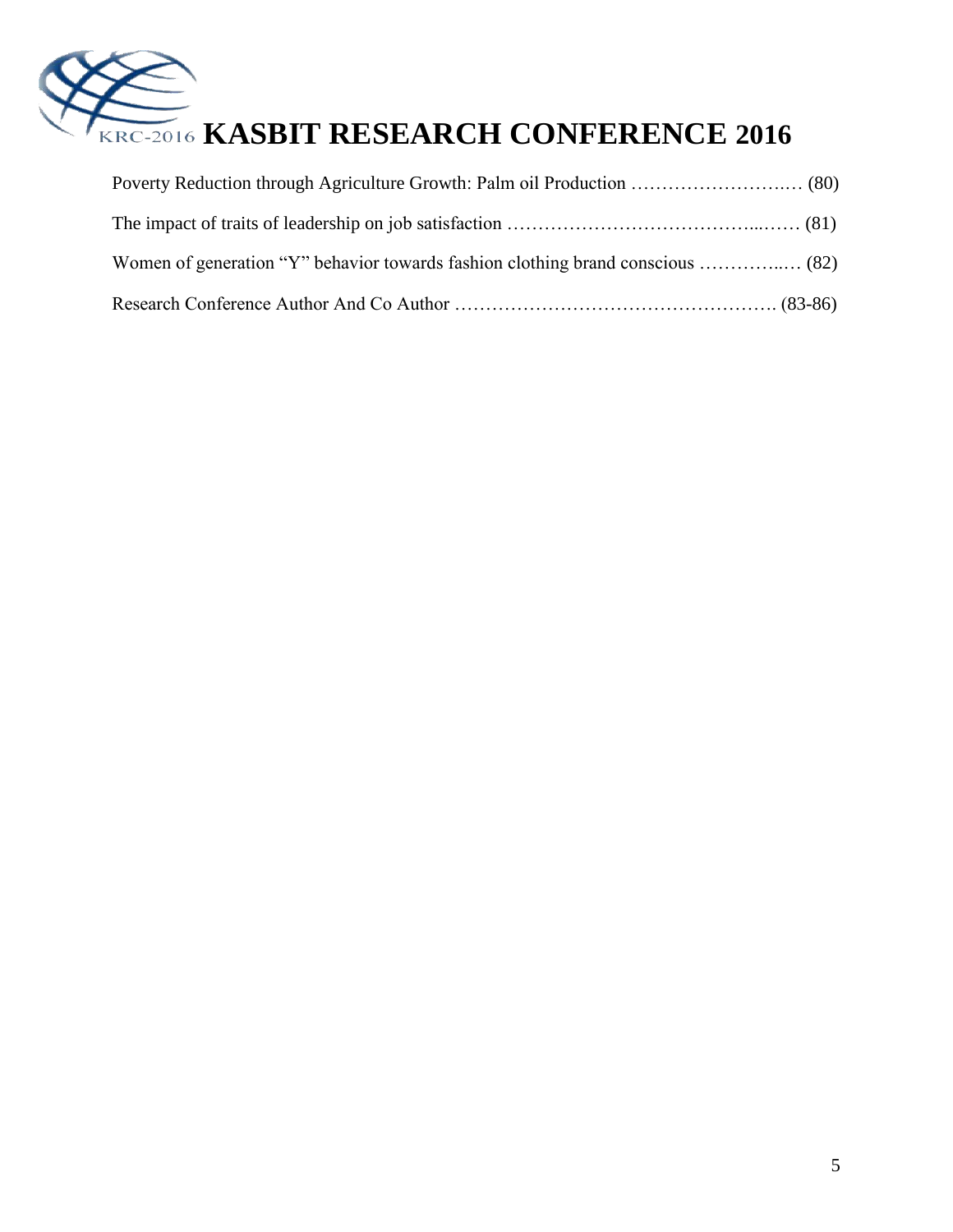

# DAY-01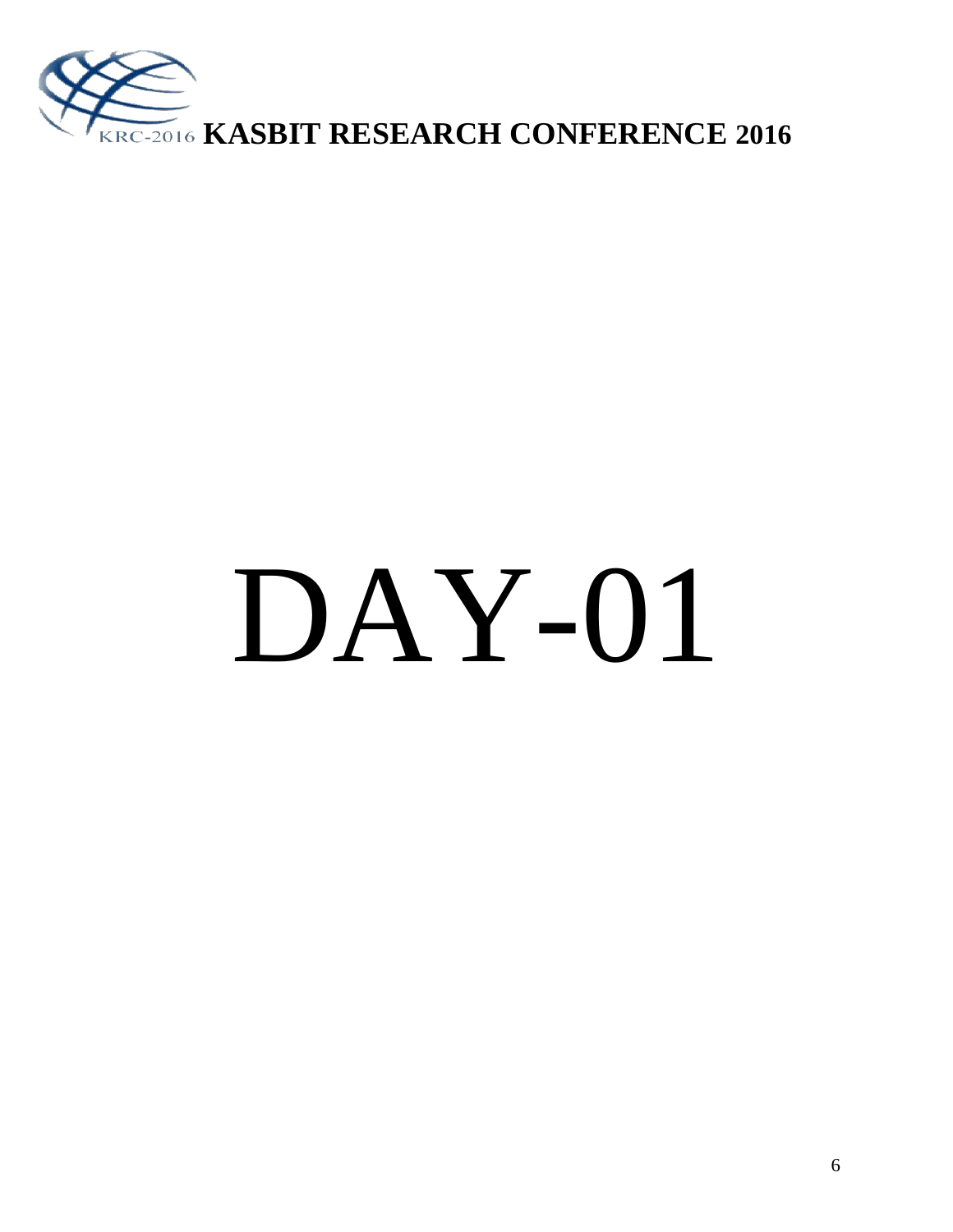

#### **SESSION-1 ROOM-1**

#### **Sensitivity of Islamic Financing towards Monetary Policy Shocks and Real Economic Determinants: A Structural VAR and Innovation Accounting Approach**

Abdur Rahman Aleemi Faculty Member at Institute of Business Management (CBM)-Karachi

#### **Abstract**

Islamic finance industry is rapidly developing and there is a growing need to understand the implications of various economic and financial determinants on Islamic financing. This study evaluates the impact of monetary policy shocks and the interlink ages between Islamic Financing and Real Economic and Financial Determinants like interest rate, price levels, real output and stock prices along with other explanatory variables with well-established and long standing economic theory for the economic settings of Pakistan. Utilizing quarterly data from December, 2006 to December, 2015,as expected the response of Islamic Financing towards monetary policy shocks is different from that of conventional financing, commensurate with the literature, as the former is involved in interest free instruments and practices. A common belief is usually held that Islamic Financial Institutions are immune to monetary policy shocks particularly innovations in interest rate. However this has not been assessed in the case of Pakistan to the best of our knowledge and this study is an endeavor to traverse this particular gape. Furthermore the study employs Structural Vector Autoregressive approach (SVAR) to uncover the underlying "structural" influences of real economic and financial determinants on Islamic Financing. Based on impulse response functions and variance decomposition analysis, together known as innovative accounting approach (IAA), the study further sheds light on the behavior of Islamic financing towards innovation in these determinants in the case of Pakistan

**Keywords:** *Islamic Financing, Macroeconomic Determinants, Monetary Policy, Structural VAR, Innovation Accounting.*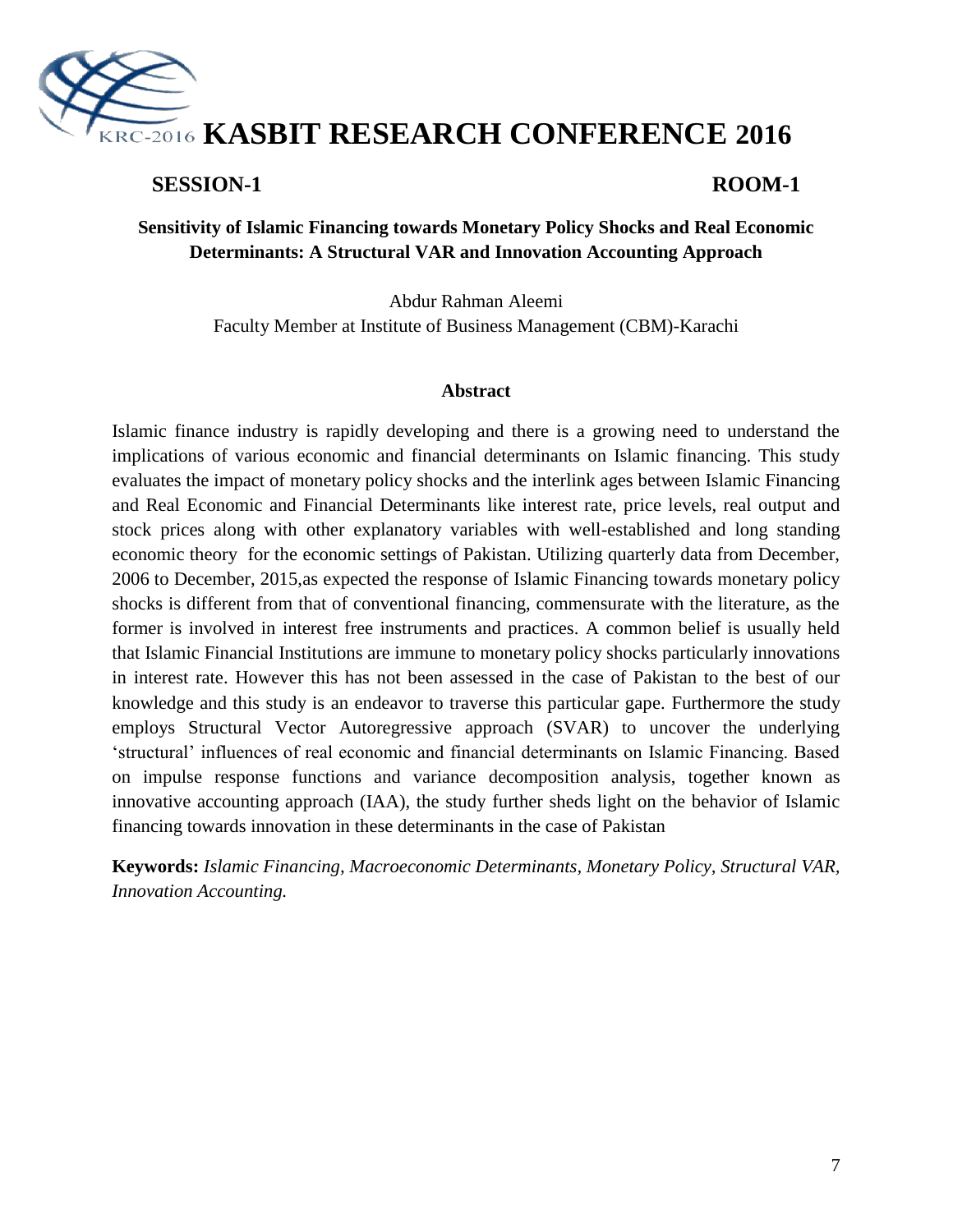

#### **Socio – Economic Transformation in the Developed Countries: Challenges for Muslim World – Leadership**

Syed Zaheer Haider Zaidi

#### **Abstract**

Islamic teachings inculcate leadership in the followers' right from grass root level, comprehensively. Where not only leaders are developed but Islam disciplines the followers also; this is based on the natural fact that everybody cannot be a leader. This topic is dealt with at: Individual Level, House Hold Level, Community Level [or even beyond]. For this paper it is attempted to see what the role of leadership in developed societies is and what its status in the Muslim world is. Moreover, it would be attempted to see what changes / fine-tuning, in this regard, present Muslim world needs, to climb the development chart.

The best and true friend of man is his Wisdom and the worst enemy is Ignorance. Successful is the man who travels in the light of his knowledge, sees more than others, makes best use of the available resources and can transform vision into reality. This is valid for the groups of persons, societies and even for the countries. We see that this very philosophy is one of the basis of division of the world in different groups, namely; group of developed countries, group of underdeveloped countries, group of undeveloped countries and group of countries occupying belowzero position on the axis of development. Development, to a greater extent, cannot be delayed / ignored for the want of abundance in resources. For example, access to the sea is a great resource, for a country, but we see that some "land-locked" countries [like Switzerland, Luxembourg and Lichtenstein] are quite affluent. To the contrary we see countries which have lot of resources yet they are quite backward, painfully, many Muslim countries are in this group. The developed countries, basically, have near-perfect interaction of social and economic factors. Variations in the quality of such interaction cause the societies to progress, stagnate or regress.

Development itself is a systematic process that is the developed countries, of course, have a long history of struggle *s* including exploitation of poor nations before they reached here. As a matter of fact they used socio – economic transformation as the driving force, to progress.

On the other hand we see that in, most of, the Muslim countries, socio – economic and socio – cultural imbalances do exist. Such imbalances are acting as the catalyst to take most of the Muslim countries very low on the ladder of development. This is increasing the gap between them and the developed countries, making developed countries far too developed to compete. Thus enhancing the challenges for Muslim world, many fold.

Since this scenario has been developed by the imperfect mix of social, economic and cultural factors, therefore, the same would be redressed using the said factors, with emphasize on the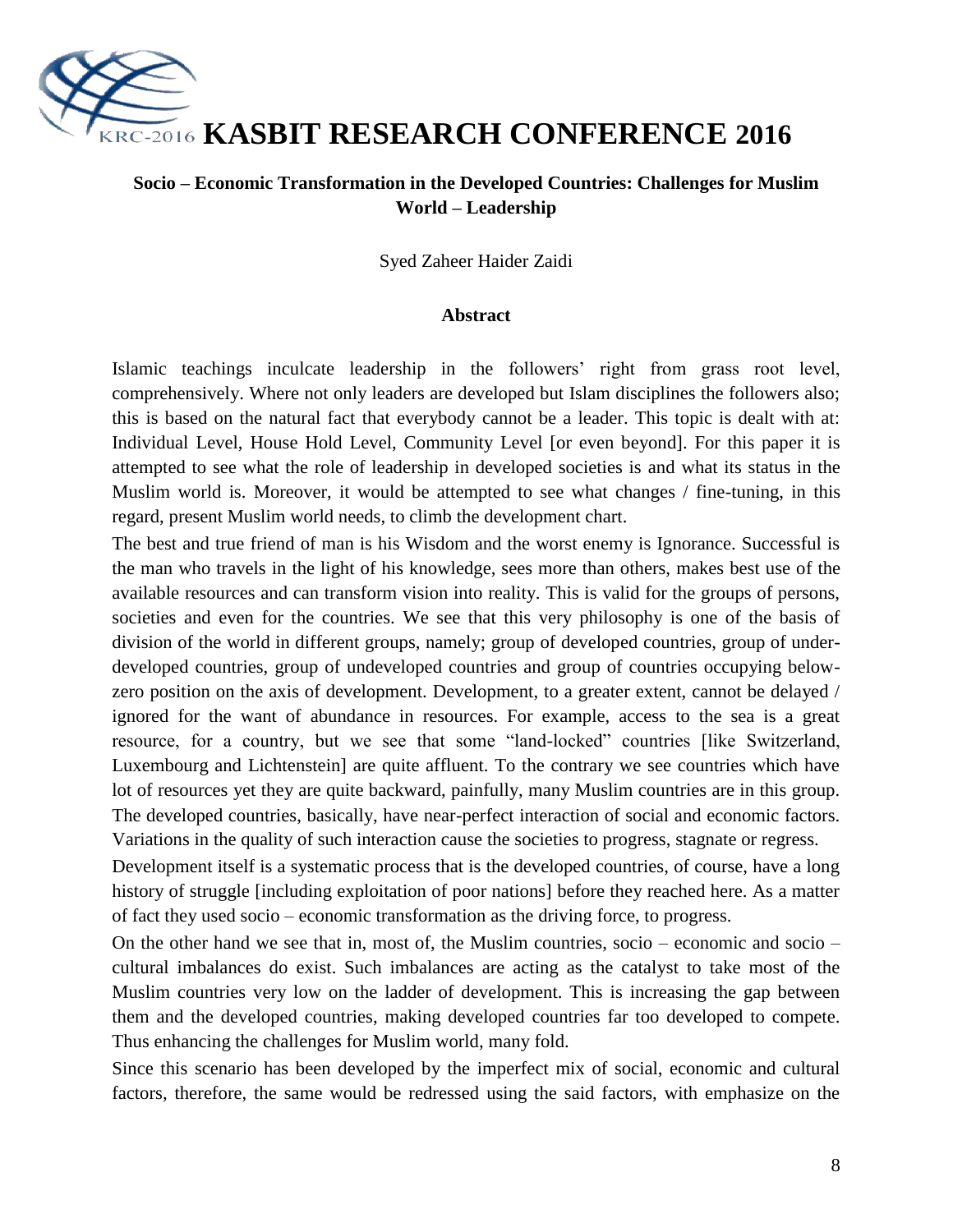

effective leadership. As a matter of historical fact, if we have to name one thing responsible for the fact that Muslim countries are placed very low on the ladder of development, then it would be "bad Leadership".

The teaching of Islam have exhaustively covered each and every, even trivial, aspect of human life including social, economic and cultural factors. Moreover, Holy Prophet pbuh has set, till the last day of judgment, the most perfect standards of leadership. Merely, enforcement of the policies and teachings of Islam is required, to travel upward on the development chart.

**Keywords:** *Land-Locked, Abundance, Affluent, Socio – Economic and Socio – Cultural*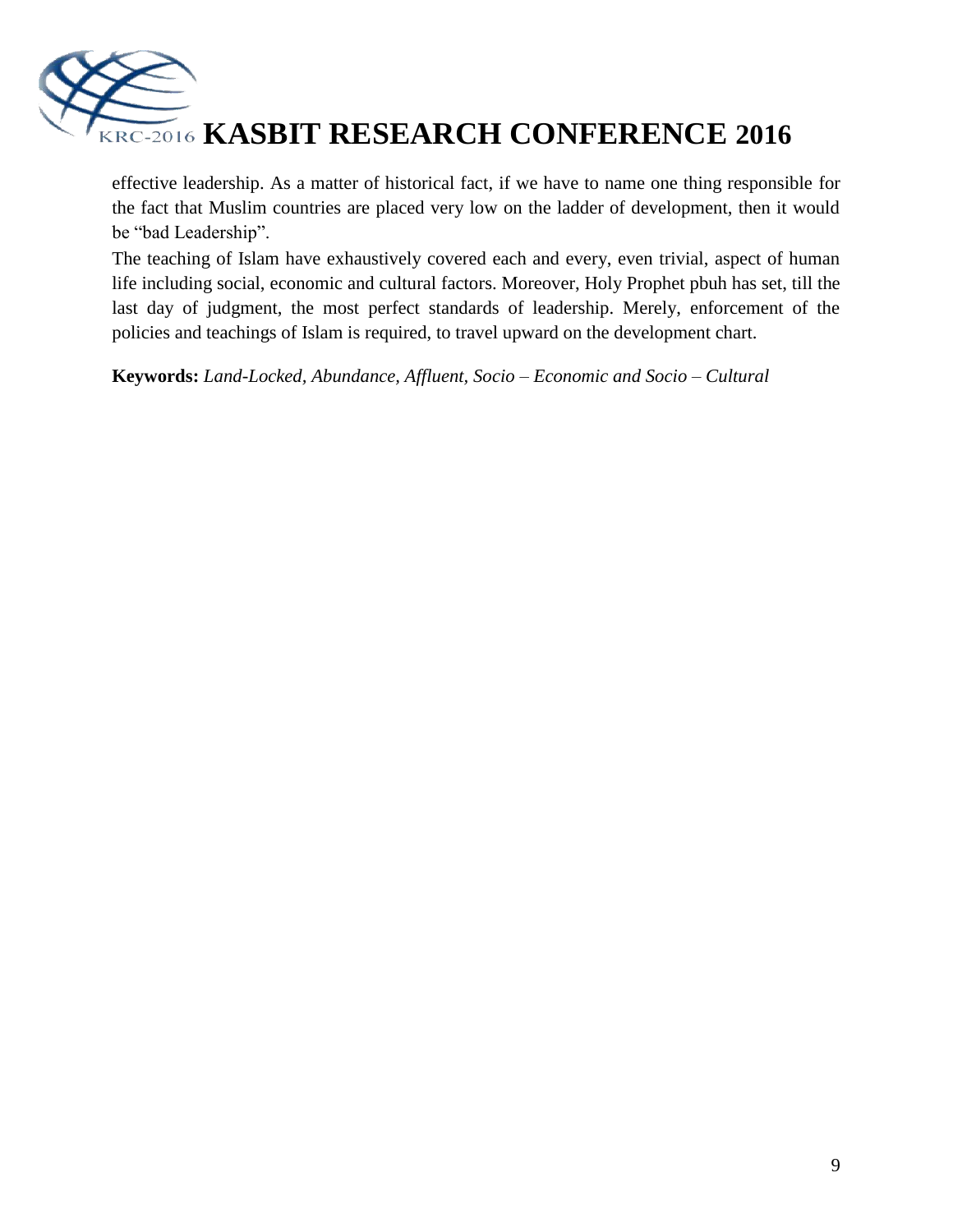

#### **Blended Leadership Model for Private Educational Institutions**

Dr.Shelina Bhmani Assistant Professor CBM (Dean's Office) & EMEC Institute of Business Management (IoBM)

> Dr.Irfan Hyder Dean's at Institute of Business Management (IoBM)

#### **Abstract**

The private education industry today is taking hype in excelling in becoming one of the "for profit" businesses. The rise in quality standards demanded by the parent community today is enabling the school systems to invest finances in competing for a world class quality education that will not only enable students to secure admissions in good ranked higher education institution but also have a sound standing in the society. Leading educational institutions in the 21<sup>st</sup> century are extremely challenging and tasking. The leaders in educational setups face innumerous amount of issues pertinent to identifying emerging needs of the society, aligning curriculum in accordance, managing human and material resources, financial management, coordination and communication, quality assurance and self-management. Several studies have highlighted that educational leaders often have to play quite a few roles in a single state of affairs; consequently, they always shift their leadership and management style to suit the need of the situation and stakeholders approaching them. This change and shift in their leadership style is a result of them being aware of the fact that no one leadership style can be adapted to a particular incident. Considering the need of becoming more aware of the genres of educational leaderships, there is a growing need between educational managers and specifically school heads to become more aware of the various leadership styles and its magnitudes. Taking into account this emerging prerequisite of an educational leader this study is designed to investigate the various educational leadership models followed by a phenomenological study on the perspective of educational leaders on the best leadership practices to manage private educational institutions. Qualitative phenomenology was chosen to carry out this investigation and a total number of seven educational leaders were chosen from leading school systems of Karachi. The data were analyzed using manual thematic analysis and as a result of analysis a blended model of educational leadership was developed. The results of the analysis revealed that leaders of educational institutions firmly believe that no one leadership style can be adapted to run a successful educational institution, but a blend of different leadership styles to suit different scenarios and situation. The model of blended leadership outlays the process of taking a decision of blending different leadership styles to inform a decision.

**Keywords:** *Blended Leadership, Educational Leadership, Management*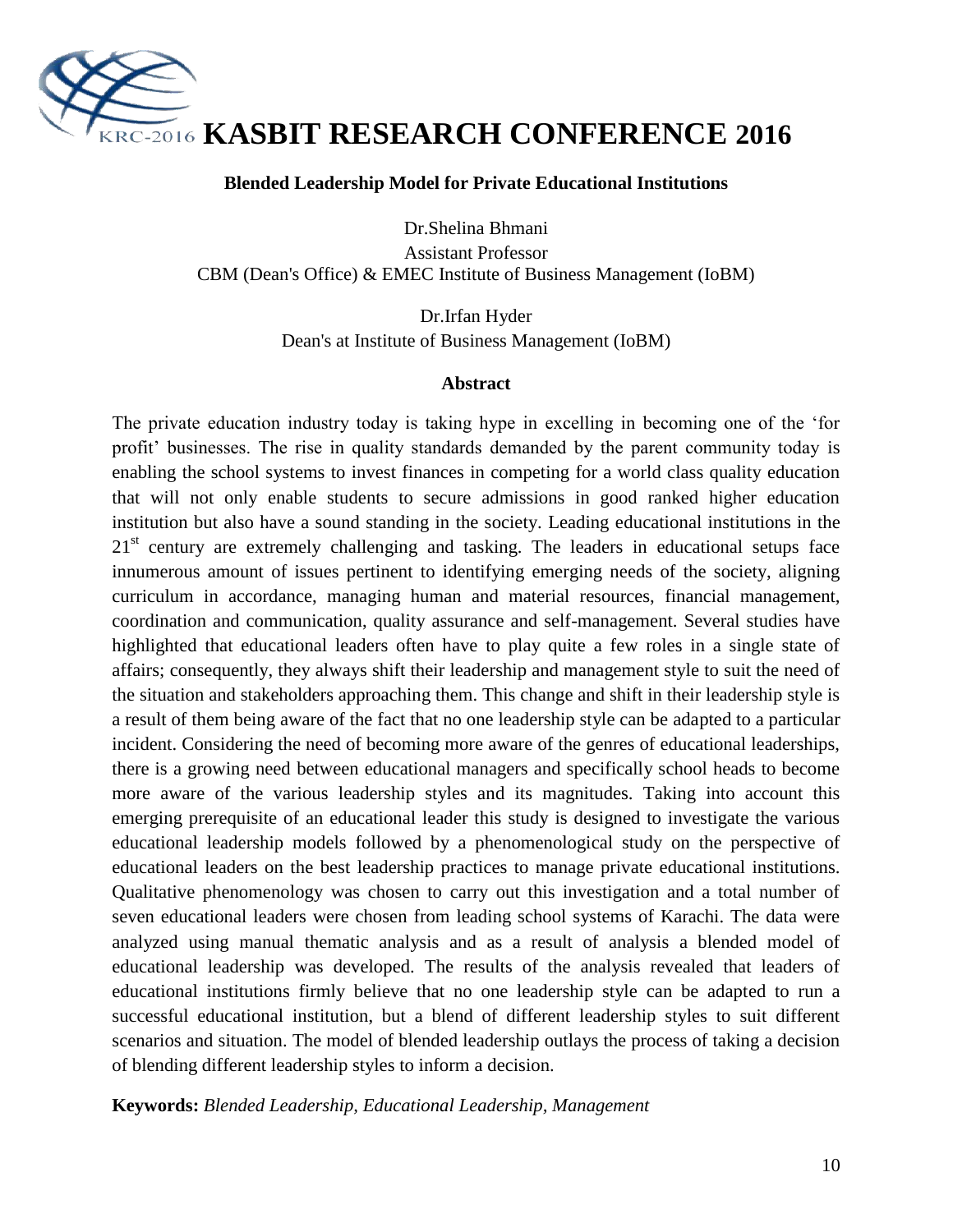

#### **Branding Advertisements to Capture Viewers' Attention**

Kashif Riaz PhD Scholar Preston University Karachi

#### **Abstract**

Brand elements and their psychological impact on consumers caused due to exposure has been an area of interest for many researchers, however there are only few researches which have actually rationalized the use of brand elements in advertisements in order to enhance attention, transference and recall of the advertised message (Wänke, Andreas, & Dorothea, 2007). There are scholars who are against the use of brand elements in commercials and states that more focus should be given on creativity (Baker, Honea, & Russel, 2004) (Childers, Heckler, & Houston, 1986). This study tested whether brand elements have any impact on consumers" attention when used in televised commercials by exposing viewers with digitally edited commercials in order to cross compare the attention levels between the brand elements.

**Keywords:** *Psychological, Rationalized, Televised, Digitally*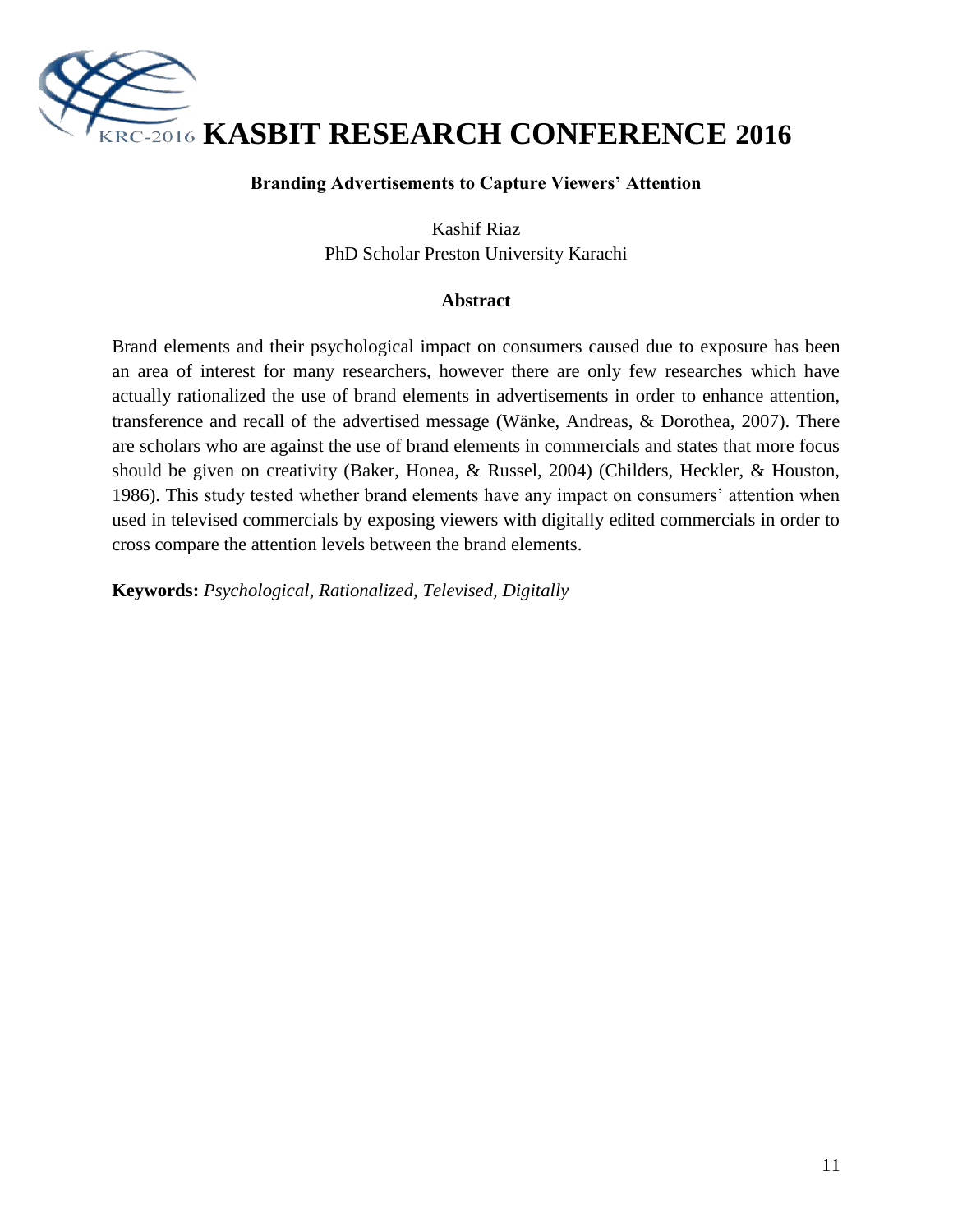

### **SESSION-1 ROOM-2 "Promotional Strategies Used To Achieve the Greater Sales Volume in Modern Trade"**

Ambreen Shaukat Visiting Faculty – Marketing and Management College Of Management Science (Coms) Pakistan Air Force – Karachi Institute of Economics and Technology (Paf-Kiet), Karachi

#### **Abstract**

The objective of this study is to find what the major impacts of Promotional Strategies are on the sales of modern trade sector. How these Promotional Strategies: Advertisements, Sales Promotion, and Exhibitions that were selected for the purpose of this research were effect on achieving the greater market share. The major finding for this research is to determine the consumer view that how Supermarkets in Modern Trade sector can grow larger market share through different Promotional Strategies.

The questionnaire was selected as a survey instrument that included all the variables which have been chosen from theoretical framework/literature review and which will also assist to test the hypothesis claims. The questions that were included in the survey instruments are for "supermarkets" retailers and also for marketing/sales people. All the questions are close ended because my research is based on quantitative data and there is more chance of absolute answers from respondents; it will be measured on Likert Scale of 5 point.

The population of this research is all the supermarkets/departmental store in Karachi which ranges around 16 and as sample size have been chosen of 4 supermarkets. The total respondents of this study 168; I have especially targeted 4 popular supermarkets of Karachi which will represent the 20 % of the 16 supermarkets of Karachi. Respondents from the sample size were approached based on the Convenience Sampling technique. The developed hypothesis was tested through the significant level of 0.05 which were obtained through liner regression.

The result was found to be highly significant that were showing that the Modern Trade sector have to adopt the effective promotional strategies to increase their market shares and sales volume.

**Keywords:** *Modern Trade, Sale Promotional Campaign, Sales Representatives, POS merchandising, Promotional strategies.*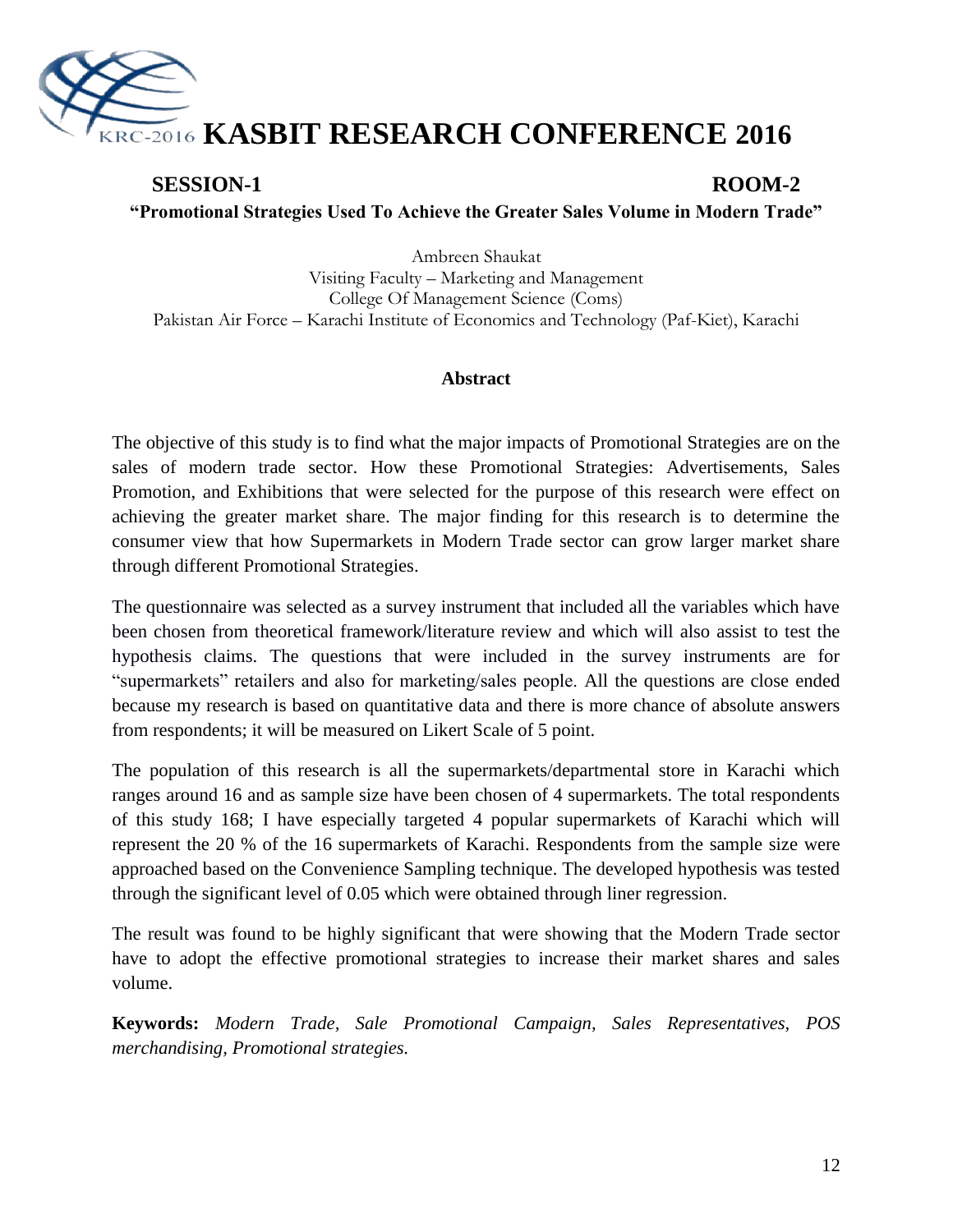

#### **An Empirical Study of Drivers Facilitating Consumer-Based Brands Equity of Lipton in Pakistan**

Tehseen Ghafoor Baloch Scholar at KASB Institute of Technology

#### **Abstract**

Brand equity is the added value that a company generates with its prominent name or symbol. The concept of brand equity by using the name or a symbol has been a critical area for marketers in order to enhance the product value. FMCG products in Pakistan are having intense competition which emphasis on effective branding strategies to acquire & maintain customers. The aim of this research is to identify the drivers and to determine how those drivers can facilitate the Lipton in order to develop more effective branding strategies. Results of past researches suggested that brand loyalty, brand association, Perceived quality and brand awareness are positively associated with the brand equity and results in higher brand value for FMCG firms. For conducting this research multi linear regression has been used to achieve the objective of the research and convenient sampling technique has been used by the authors. Primary data was collected from the respondents from Muslim Pharmacy & super market Bin Hashim super store and the students of Management science enrolled in KASB Institute of Technology. The firm"s today must focus and invest in brands moreover, in this study various layers of brand have been highlighted which contain the outcomes for managers in a way that their actions in managing brand equity influence overall brand strategy.

**Keywords:** *Brand Equity, Symbol, Intense Competition, Brand Strategy, Competitive Advantage*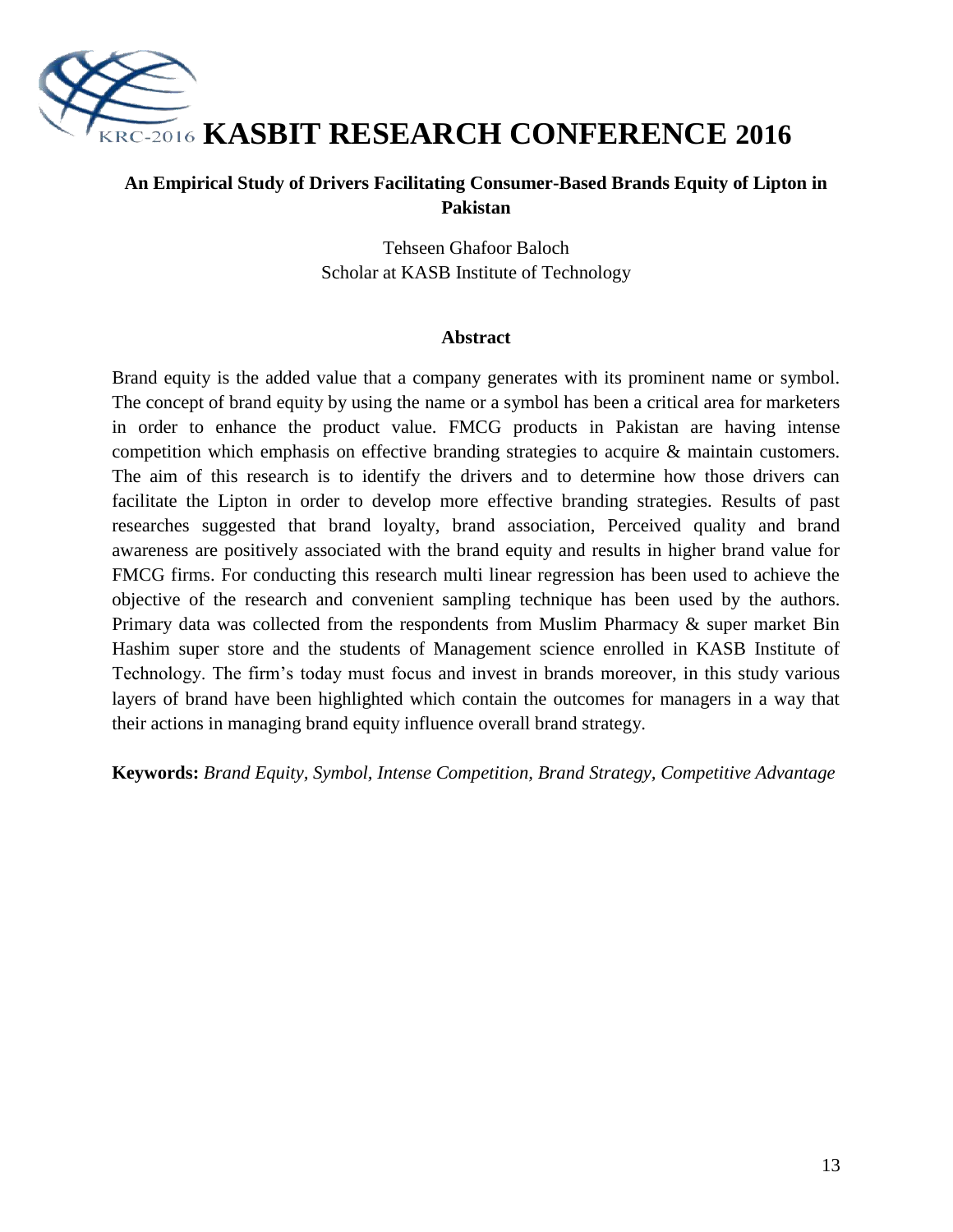

#### **Human Resource Practices, Perceived Organizational Support and Job Satisfaction; Evidence From the Banking Sector of Pakistan**

Asad Shaikh Scholar at KASB Institute of Technology

#### **Abstract**

The purpose of the research is to investigate the consequences of human resource practices on perceived organizational support among the top level management and employees of the banks of Karachi Pakistan .The key determination of the study is to analyze the outcomes of such HR practices as how they actually changes the level of job satisfaction of employees working in the bank. Self-made survey questionnaire has been used to collect the data of the sample size which is 280. The study comprises of 6 variables compensation, performance appraisal, training and development, hiring practices, perceived organizational support and job satisfaction which are interrelated to each other. The outcome showed the positive effect of these variables on perceived organizational support. In addition, each variable has its own importance and if any of them is lacking then it would be difficult for an organization to achieve its desired goals because their employees won"t be completely satisfied by their positions. While carrying out the research it has been analyzed that if the banks emphasis more on their workers wellbeing than the employees would give their best to their job, which directly affects the Bank in such a manner that they face lower turnover rates and more productivity. Moreover, the research have some real and major implications for the banks as well which could positively lead Banks to understand and motivate your employees Behavior in an efficient and way more effective manner. The results we are expecting from the literature review would be that employees need motivation, appraisal and bonus and in that way they would perform much better and in more efficient manner.

**Keywords**: *Perceived Organizations Support, HR Practices, Job Satisfaction, Training and Development and Compensation*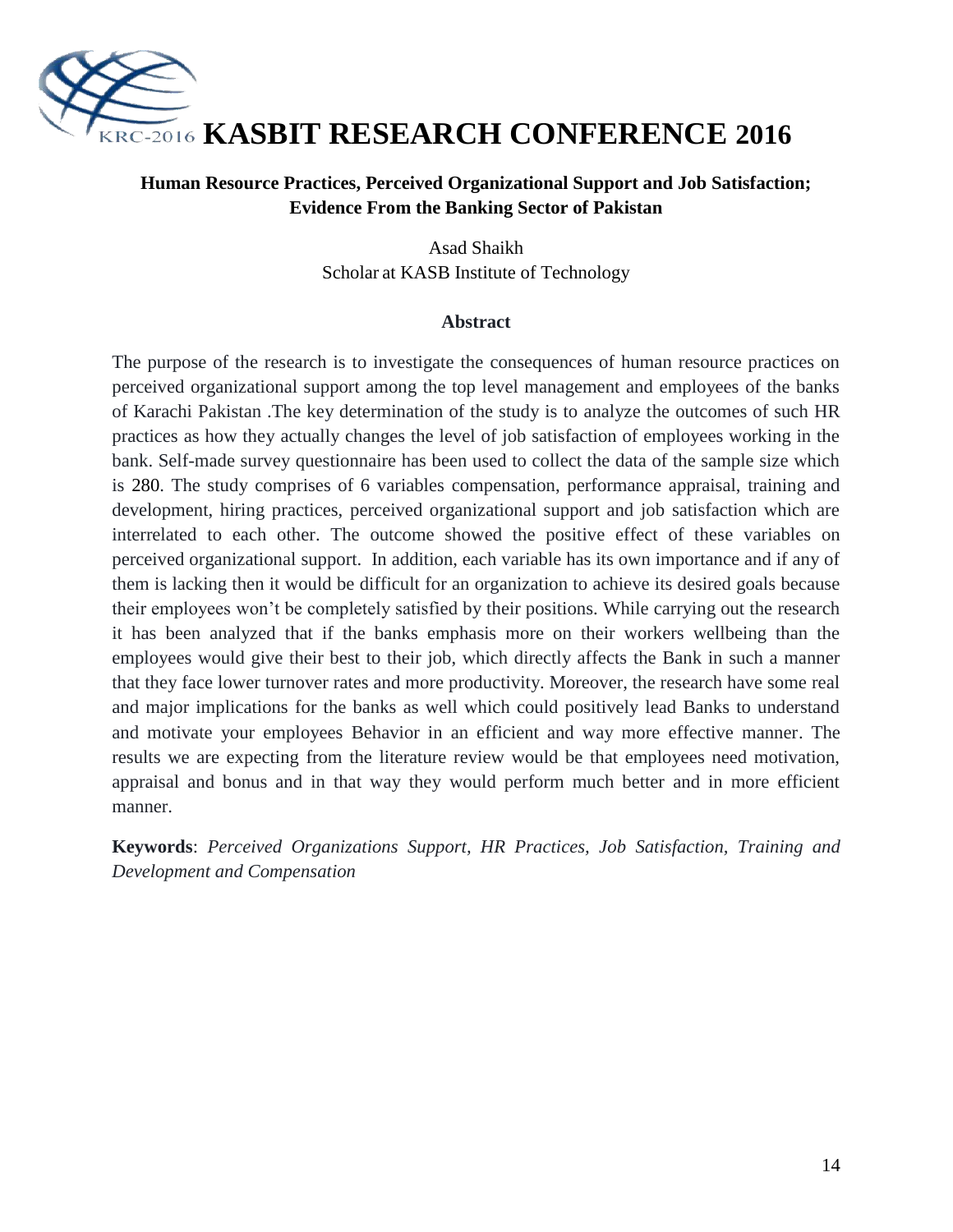

#### **Gauging CSR Effect on Customer Satisfaction and Loyalty**

Mehwish Fatima Scholar at KASB Institute of Technology Eesar Khan Faculty Member of KASB Institute of Technology

#### **Abstract**

The purpose of this paper is to investigate the relationship among consumers and corporate associations, in terms of CSR and consumer satisfaction as it is very helpful in building customer loyalty for the company and this provides long term benefits to the organization. The major aim of selecting CSR is to describe the importance of this term as it plays major role in modern era, without CSR, survival of any best company is difficult in certain situations.CSR has huge impact on company reputation among the other companies which impacts on its brand loyalty. The objective is to study CSR association on social self-concept which promotes collectivist culture rather than individualistic culture that encourages positive influence of personal self-concept which leads to profitability of company and they become stronger in terms of brand loyalty. The variable brand loyalty is taken from a reputed journal and its very important and it highly and deeply impacts on production and material handling, which leads to production maximization in less time and which leads to quality of product that really impact on customer satisfaction, which is also mentioned as an important variable in relevant literatures. If customer is satisfied with a product then they will be loyal with the company and their products. Employee motivation and engagement are also taken from reputed journal and it is shown that CSR implementation in company, helps to motivate the employees to work hard and fruitful for their company and they would also be motivated to engage in circular activities. If any company focuses on CSR, the other competitors become curious to know about the company strengths and their working criteria and see them as a threat.

**Keywords:** *Corporate Social Responsibilities; Customer's Loyalty; Customer's Satisfaction; Employee's Engagement; Employee's Motivation*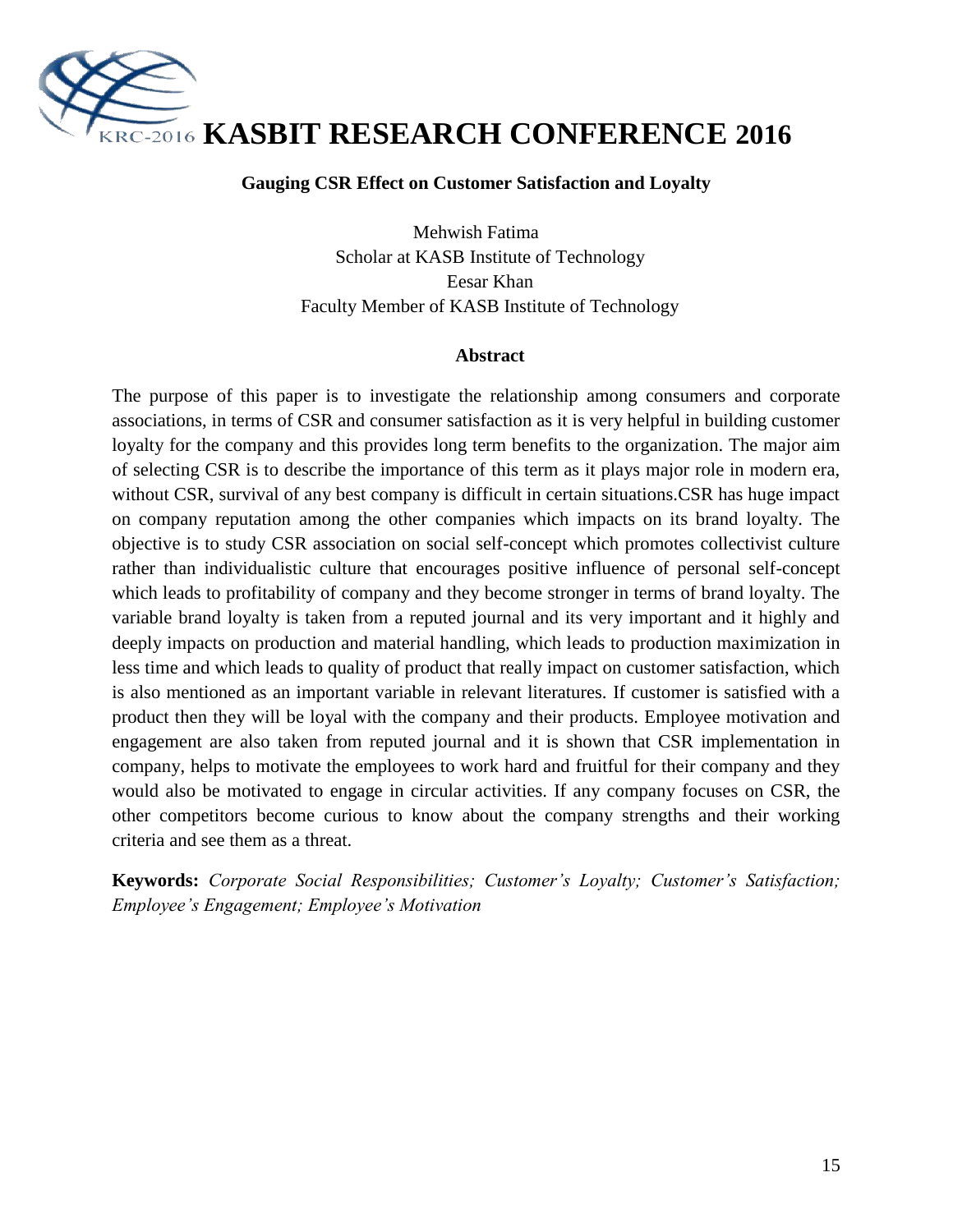

**KASBIT RESEARCH CONFERENCE 2016**

#### **Impact of Diversity on Workforce Performance**

Faryal Sarfaraz Research Scholar

#### **Abstract**

The purpose of obtaining of this research study was to analyze and interpret the relationship of the cross cultural workforce in terms of gender, educational background, ethnicity and political association and religious contexts on employees' performance. Therefore the main objectives of this research study to examine the impact of diversity on Workforce Performance. In the modern era of globalization, diversity in the workforce is presenting the strength of business enterprises. Diversity calls for bringing extensive potential benefits such as Enhanced decision making, Better policy making, Enhanced organizational development, Innovative ideas and creative thinking towards once organizational objective or goals that leads to improved goods and services and moves towards potential growth. Data was gathered through secondary and primary source of data. Secondary source of data was gathered from previous published research papers, research conferences, books and authorized web-sites, and primary data was gathered via designed questionnaire based on Likert scale=5 (strongly agree to strongly disagree), primary data gathered from selected areas in Karachi and sample size was *n*=260 (*male, 191* and *female 69).* Primary data was analyzed via SPSS software while using correlation, ANOVA, Model summary and regression statistical test models. Output of data was showing that there was positive correlation between dependent and independent variables, where the Sig value was <0.5 that was also showing the hypothesis of this research study were accepted. Conclusion of this study is mentioned as; the future success of any organization emphasizes on the capability and aptitude to manage a multi-cultural group of talent oriented that can gain multi innovative ideas and unique perspectives, as the designed goal of an organization can achieve significantly. Due to limited time and budget this study was limited to the few variables and it was obtained only from Karachi (UBL Branches), but it is recommended for other research scholars that they should obtain the same variables and also put some advance framework of the study, while selecting some other region of the Pakistan as, Karachi, Islamabad, and Lahore etc.

**Keywords:** *Diversity, Gender, Educational background, Ethnicity, Political, Workforce*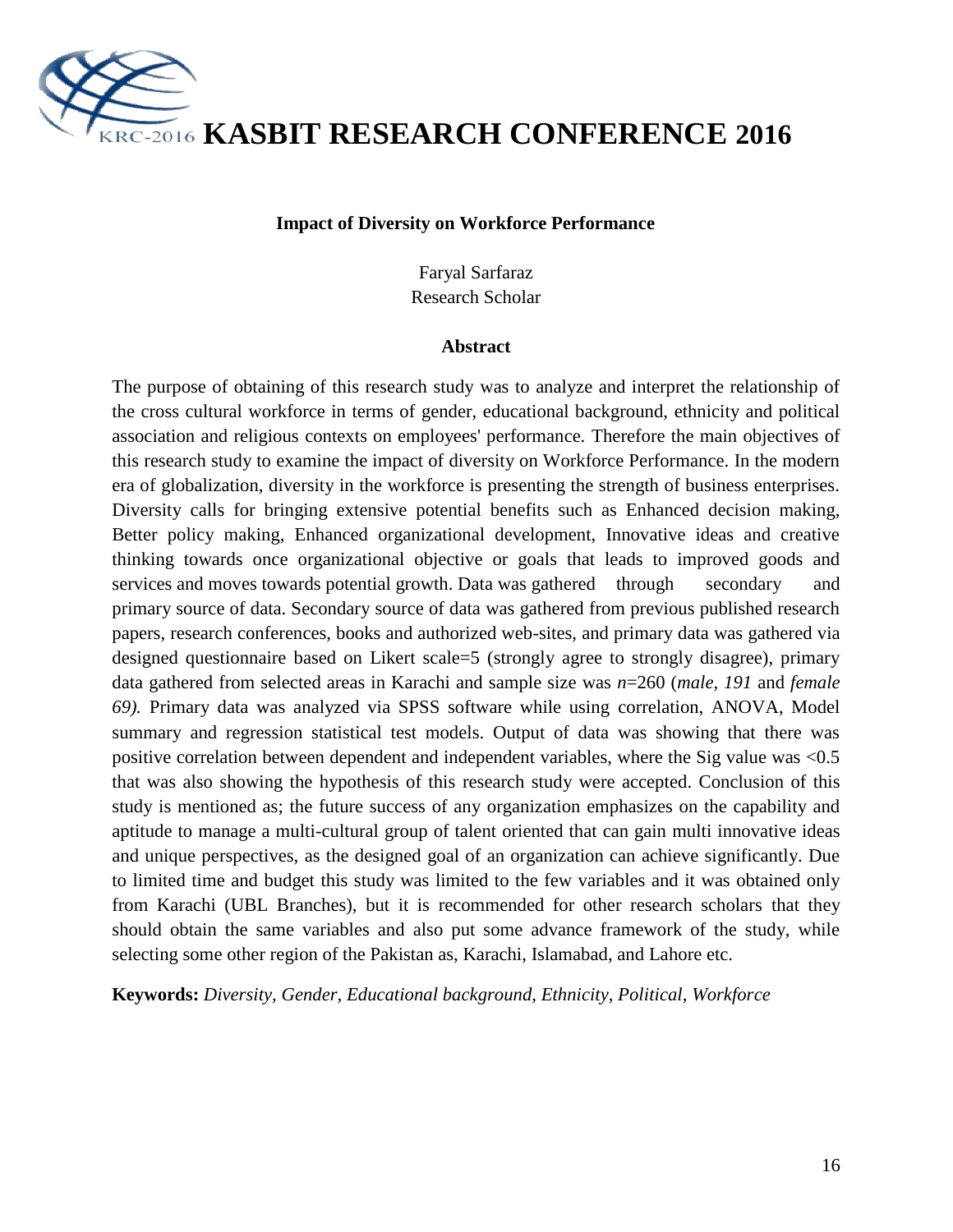

#### **SESSION-1 ROOM-3 Factors Influencing Customer Satisfaction on Online Purchasing Of FMCG Product**

#### **(A Study on Karachi Super Markets Consumers)**

Jahangir Nafees BBA Student at KASB Institute of Technology

Saad Dawood BBA Student at KASB Institute of Technology

Rafiq-ullah-Rajput BBA Student at KASB Institute of Technology

#### **Abstract**

The emergent usage of internet in this modern era provides a rising prospect for online shopping. Now it has become one of the common approaches for business and customer to have trade over the internet. Thus the research has been undertaken to analyze the factors influencing customer's online shopping decision on purchasing of FMCG products and how these factors affect customer satisfaction. The study focuses on factors which customers keep in mind while buying products online. Descriptive research design has been used for the study. The model will develop indicating customer satisfaction towards online shopping and the factors that influence the customer satisfaction. This research will adopt survey by questionnaire approach. Questionnaires will be distributing among general public including student at the university who experienced at least one online shopping of FMCG product in the last year. Findings of this research will provide a measure to customer satisfaction and online shopping decision. Hypotheses will be testing empirically with the help of SPSS and the results will may significant. The results of this study will be of additional use to business which is looking to develop into online shopping environment.

**Keywords:** *Emergent, FMCG, Hypotheses, SPSS, Significant.*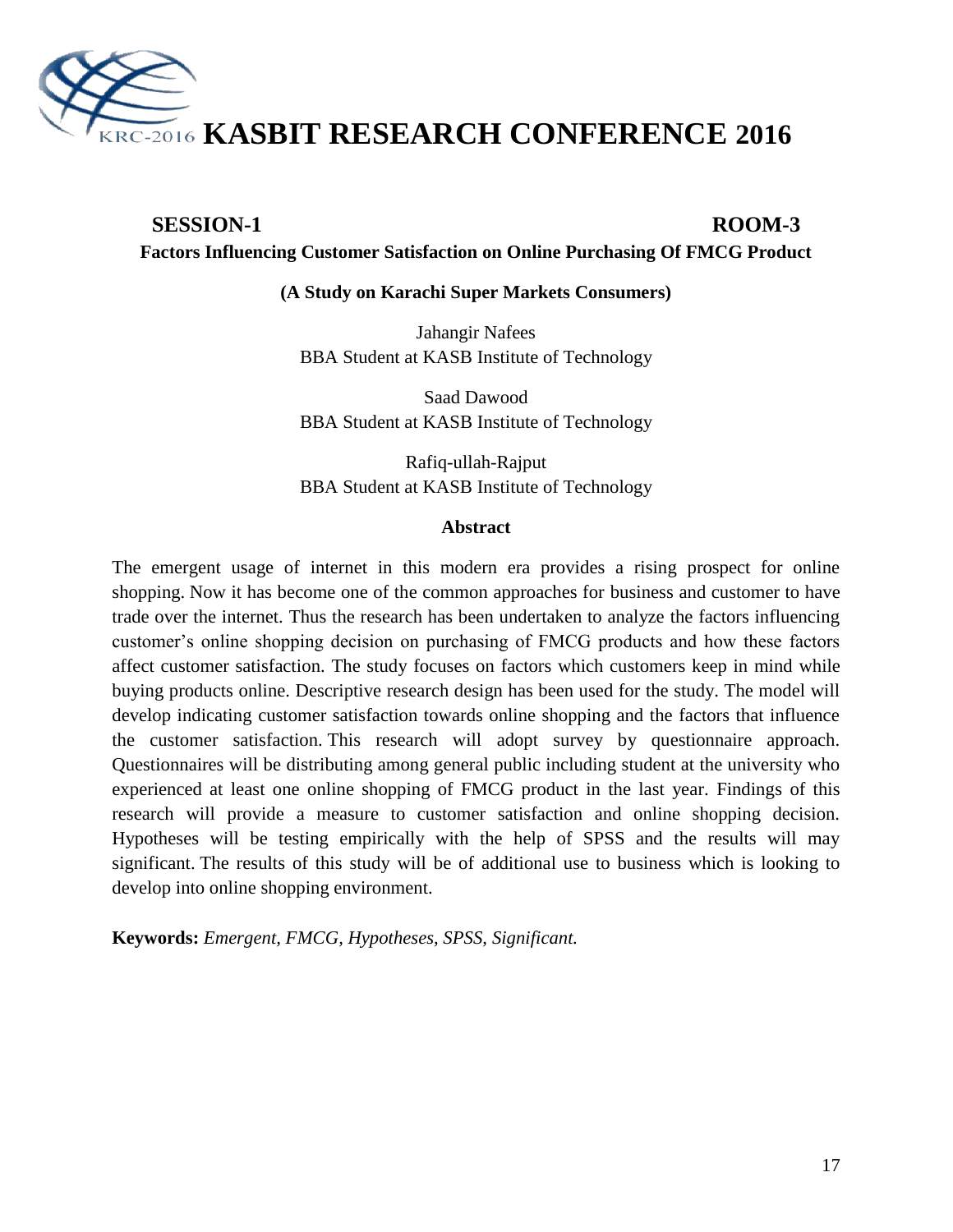

## **KASBIT RESEARCH CONFERENCE 2016**

#### **Perceptional Analysis of Adoption of M- Commerce**

Raheel Hassan Shah Scholar of Kasb Institute of Technology

#### **Abstract**

Perceptual analysis of adoption of m commerce is to based on actual evidence examine to prediction the adoption of m commerce related to buying and selling goods using a change of the widely used technology acceptance model and the theory of acceptance and use of technology model. The results showed that social influence, perceived usefulness, perceived cost and perceived trust have significant influence on consumer"s intention to adopt mcommerce. The exception was perceived ease of use which observed statistically unimportant influence on adoption of m-commerce. And results showed that perceived usefulness, perceived trust and perceived cost as most important influencing factor in adoption of m-commerce. This research gives a view of key determinants. Convenient sampling technique that is paramount to develop strategic framework to enhance the utilization/use of m-commerce adoption. Provide a conceptual framework for mobile commerce products and accommodations from three perspectives: the customer, the engenderer and management. M-commerce products and accommodations viewed from divergent perspectives have different distinguishing elements these factors to better reflect the m-commerce environment, making our model significantly different from the trust-building framework. It is under the stage of development in comparison to other IT/IS like internet banking, online shopping, e-tax return filing, e-governance initiatives, e-learning platforms and 3G networks. The study offers a multi-analytical model to understand and predict m-commerce adoption in the developing nation. In this research paper it is described that b2b and b2c purpose best for almost all businesses. The primary data is collected through professionals at IT industry. The research paper found significant relationship between the variables mobile commerce, social influence, variety of service, perceived cost and perceives trust, its hypotheses confirmed through multiple linear regression model which would enhance the perceptual analysis of adoption of m commerce in IT industry.

**Keywords:** *Mobile Commerce, Technology Acceptance, Variety of Services, Perceived Usefulness, Perceived Trust, Perceived Cost*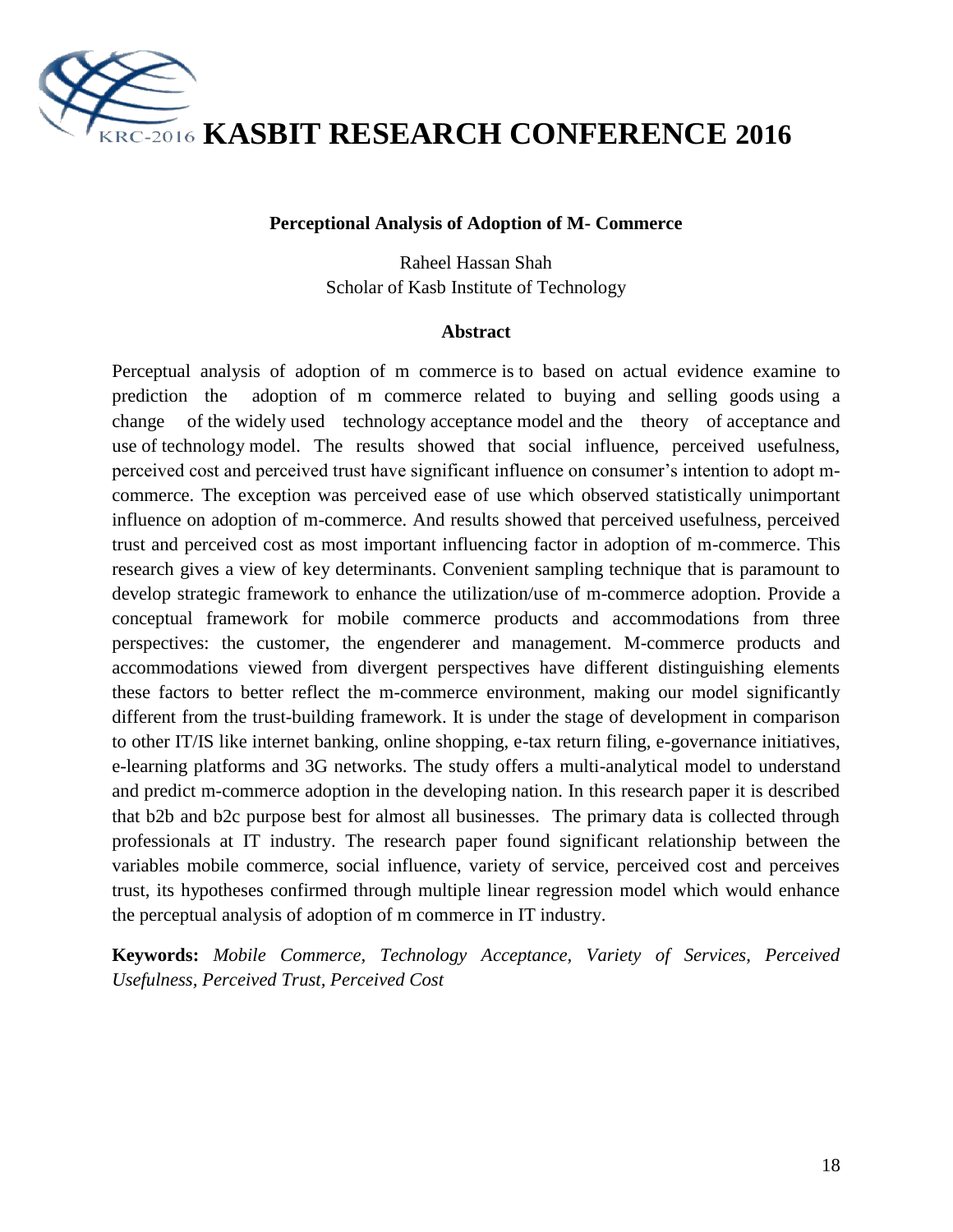

#### **The Factors of Telecom Services Impacting the Customer Satisfaction: A Study on Pakistan Telecommunication Company Limited (PTCL)**

Jareer-Ul-Hassan Qureshi BBA Student at KASB Institute of Technology

Waqar Hassan BBA Student at KASB Institute of Technology

#### **Abstract**

As the telecom industry is one of the fast booming industries in all around the world. It is getting more and more importance in the environment, with the growing number of companies and varied & complex services, it is hard to keep track of the point where a company could lead to the dissatisfaction of their customers. Dissatisfaction of the costumer is not only the failure of services but also treated as the failure of the company. So that this, research will be determining the density of the factors such as quality of service, employee behavior, service delivery and reliability for delivering customer satisfaction. Furthermore, the study is conducted on Pakistan Telecommunication Company Limited and on its 200 of customers, including quantitative approaches. For data collection structured questionnaires were designed to get the feedbacks of a sample of 200 of the subscribers of Telecommunication services. Moreover, the end results of the study will be even with the subscribers, the customer satisfaction is low due to different aspects of service quality such as technical quality, reliability, stability and authorities' responsiveness, service delivery. These results will be gained through Regression using different statistical software's such as SPSS  $\&$  MS-Excel. Improving the service quality for, raising their customer"s delivered satisfaction by giving proper attention and by working on specific areas of their service delivery. Furthermore, there could be a lack in the information due to limited size of the sample and due to other factors.

**Key Words:** *Telecom Services, Service Delivery, Quality Services, Employee Behavior*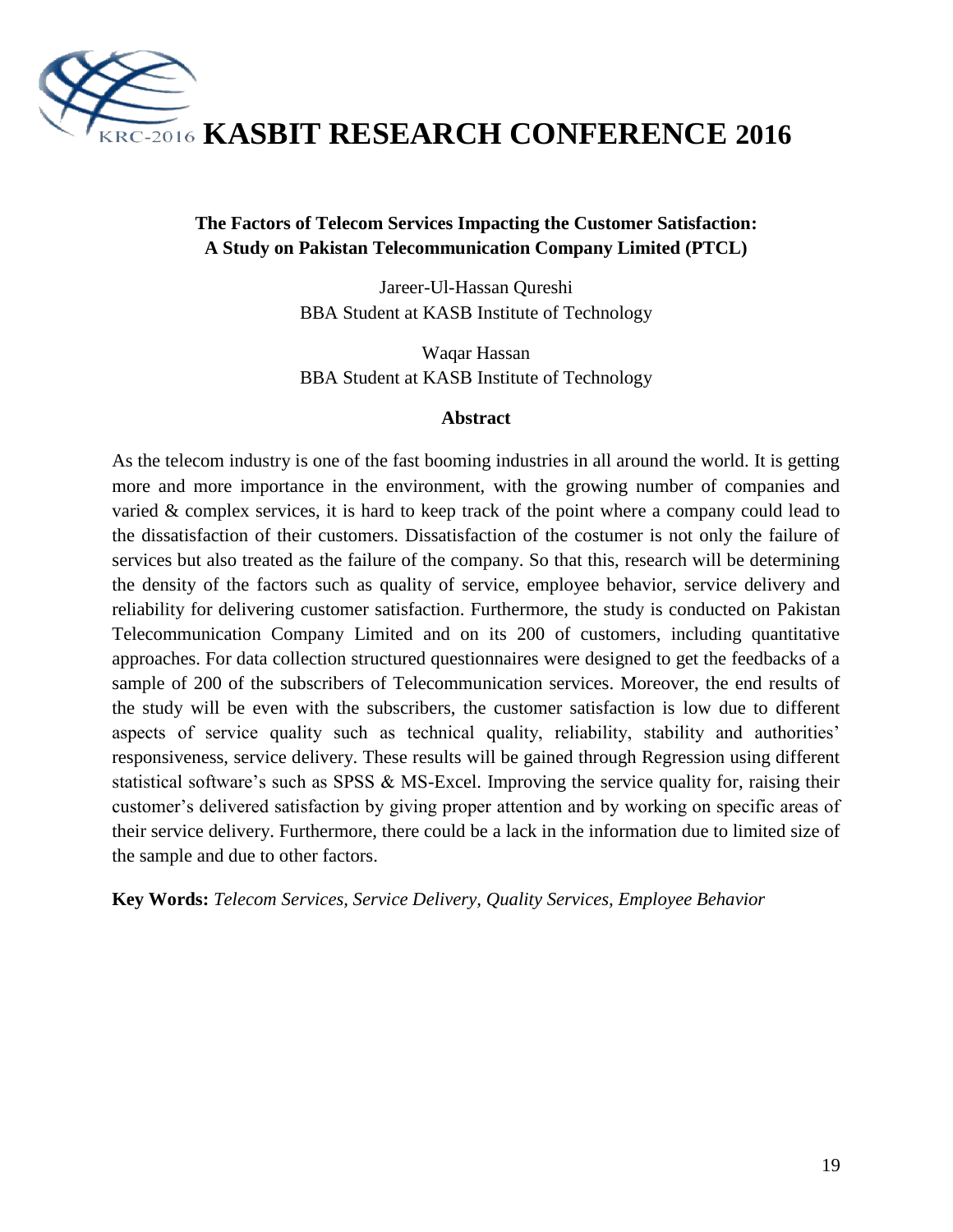

**KASBIT RESEARCH CONFERENCE 2016**

#### **Impact of Online reviews on the Buying Behavior Relating to Electronic Products**

Ambrina Basharat

Visiting Faculty – Marketing and Management College Of Management Science (Coms) Pakistan Air Force – Karachi Institute of Economics and Technology (PAF-KIET), Karachi

#### **Abstract**

The research empirically investigates the Impact of online reviews on the buying behavior of the consumer purchasing electronic products. In this literature illustrates that internet searching is an important phenomenon for searching different products online. Presently there are million people using internet for searching different products online and take all related information for the product. Audience of the research paper is the youth of different universities. For this research questioners have been adopted from the study of different research studies and also take interviews of different audiences. The questioner adopted to check the relationship between buying behavior of consumer towards online reviews by exploring the different concepts like the reliability of the online reviews, getting complete information for the product, people trust on online reviews, how they feel secure doing online shopping. Sample size of research paper is 110.After ascertaining the reliabilities and validities of the constructs the data was used to testing overall model for tested on the data. It was found that online reviews have a significant effect on the buying behavior of the consumer, whereas online reviews have no significant effect on the buying behavior of the consumer. The level of Significance is  $\alpha = 0.000$ . Findings of the research paper is online reviews has significant effect on the buying behavior of the consumer. Pakistan government should give more attention to the advertisement of electronic products and focus on the advertisement gives the authenticity to the products

**Keywords**: *Advertisement, Secure, Convenient, Online Searching and Feeling Secure.*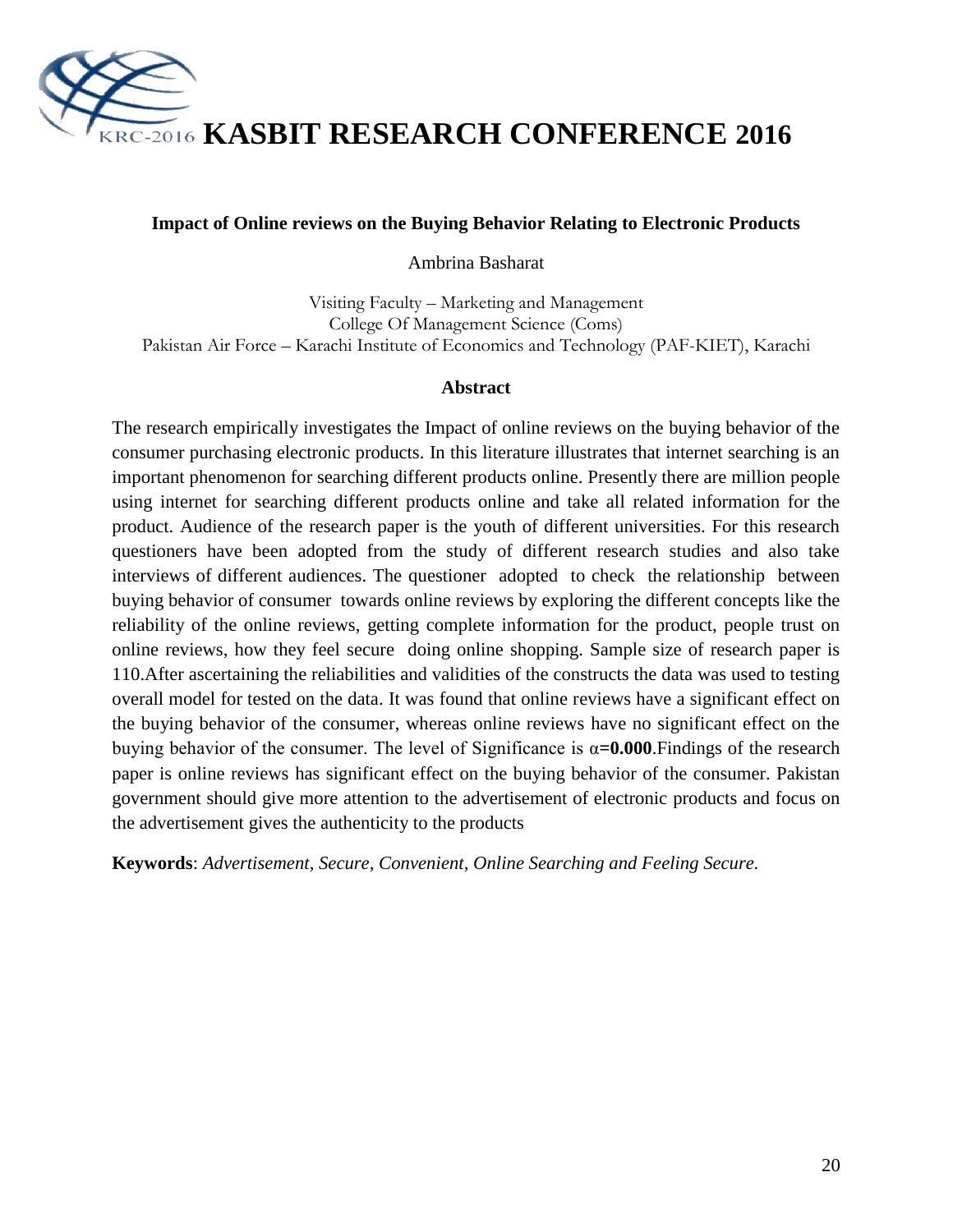

**KASBIT RESEARCH CONFERENCE 2016**

#### **What Triggers Turnover Intention Most? Measuring the Role of Psychological Stressors**

Muhammad Azeem Qureshi

(PhD Scholar & Faculty at Institute Of Business Management (Iobm), Karachi-Pakistan

Sehrish Javed

KASBIT, Karachi-Pakistan

#### **Abstract**

Excessive workload, long working hours, intense working environment and demanding job tasks are the key factors that contribute to job related stress or occupational stress and burnout. These conditions become more severe when accompanied by perceived job insecurity (Psychological Construct) due to economic instability or elevated unemployment rate. This cross sectional study examines the phenomenon in healthcare sector where under the influence of perceived job insecurity, working for long hour in consecutive shifts under chronic pressure for a long time causes occupational stress and burnout which leads to turnover intention that ultimately results in deterioration of human resource. 141 respondents were investigated from five different private healthcare institutes, consisting of doctors, nurses, administrative and allied-health staff. Findings suggest that the turnover intention is significantly positively influenced by job burnout, occupational stress and perceived job insecurity. Results also support that these conditions may lead loss of potential talent and hence failure in attainment of organizational long term objectives. Conclusion can also be helpful to devise strategies to prevent or attenuate long term psychological and physical disorders of incumbents which ultimately affect the entire society.

**Keywords**: *Occupational Stress, Burnout, Psychological Construct, Deterioration.*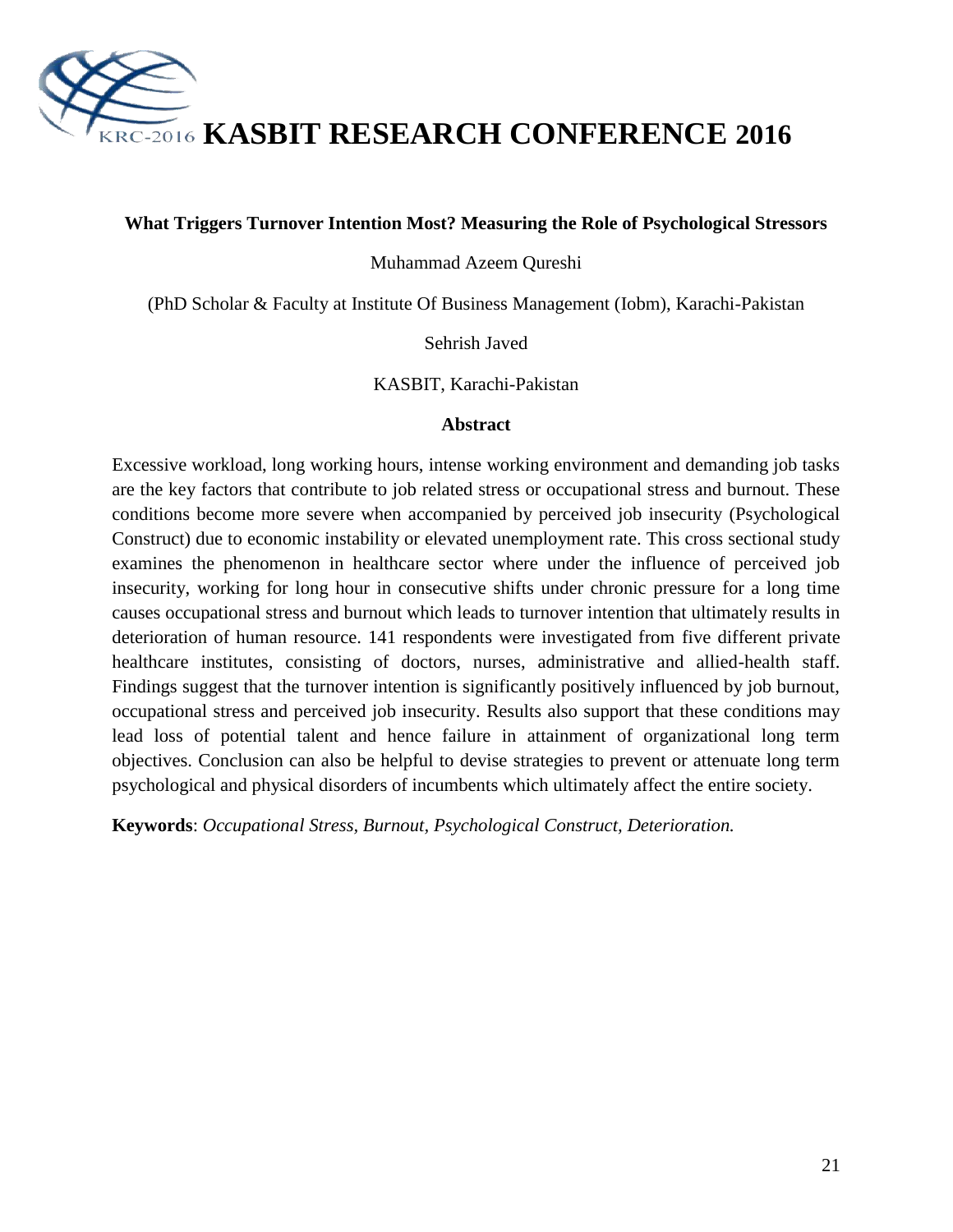

#### **SESSION-2 ROOM-1**

**Impact of Packaging on Consumer Buying Behavior a Study on Kolson Karachi, Pakistan**

Wajahat Ishtiaq BBA Student at KASB Institute of Technology

Hammad Siddiqui BBA Student at KASB Institute of Technology

Ayan-Ul-Haq BBA Student at KASB Institute of Technology

#### **Abstract**

Packaging is a technology of protecting and enclosing the product to transfer them properly to the consumer. Now-a-days consumers are also concerned with the packaging and now packaging is considered as the most convenient way to communicate with the consumer. Companies usually try to work according to the marketing environment as they used to increase sales, attracting customers through different packaging. Impact of packaging has been changed rapidly due to increase change in customer desires. A good packaging helps to notify product to consumers. The purpose of Packaging use to deliver product safely to the Consumer. The manufacturer use packing for the consumer's fulfillment as the product is new. This research will work as a bridge to identify that which of the element of packaging has more impact on consumer buying behavior either it will be packaging color, packaging design, font style, printed information or innovation. The research will be descriptive and co relational, data will be collected by using random sample having a sample size of 150 where the unit analysis will be individual consumers of Kolson"s product. The secondary data will be collected through web based research articles. The primary data i.e. structured questionnaire will be based on the individuals that are using the product of Kolson, Karachi. Furthermore, the results will show that packaging color and design attracts the consumer and affects consumer buying behavior. So, the Kolson will need to have more focus on their packaging color and packaging design to have a positive impact on consumer buying behavior.

**Keywords**: *Co Relational, Packaging, Notify, Convenient, Innovation.*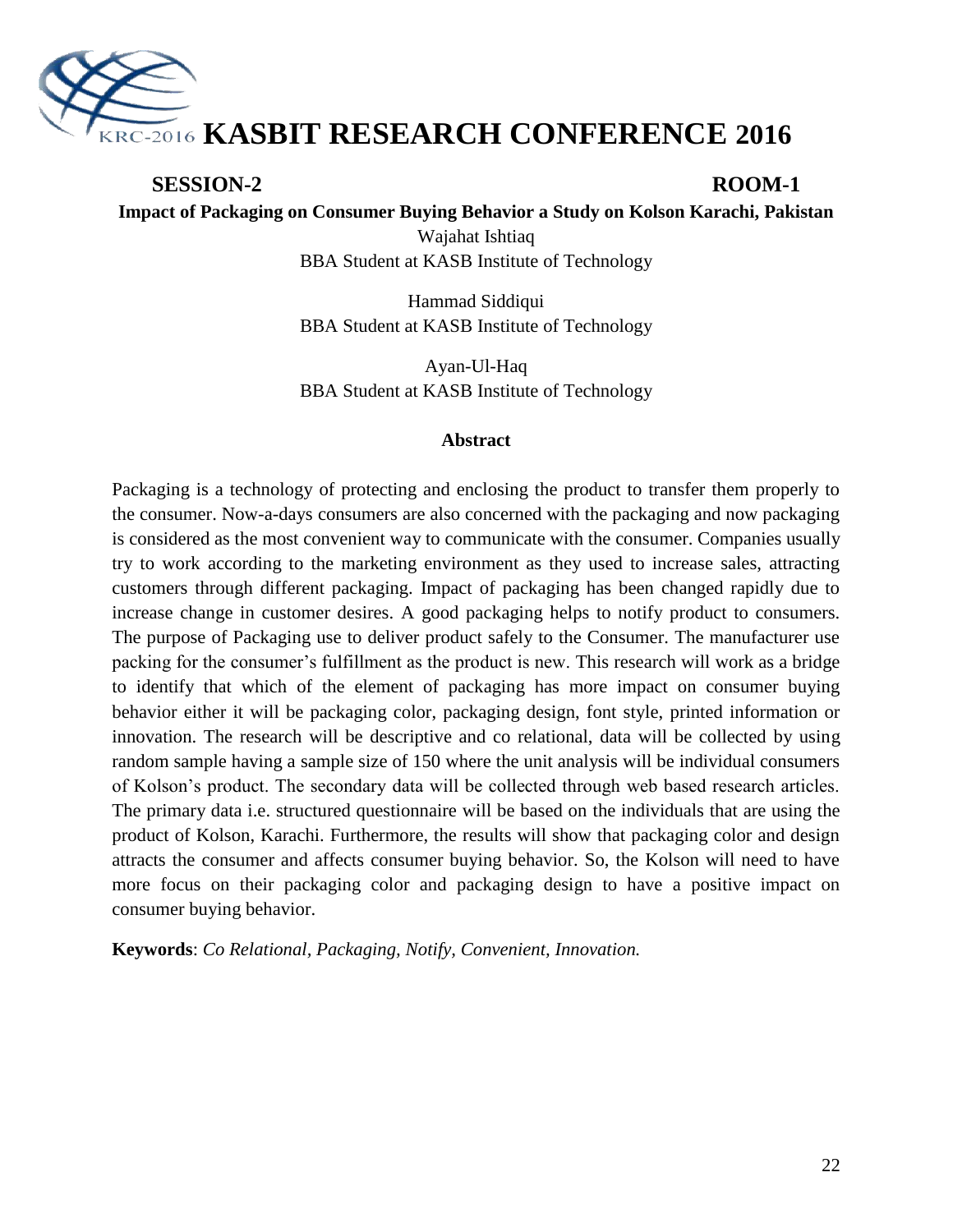

#### **Effect of Buyer-Supplier Relationship on the Organizational Performance**

Anus Ahmed Scholar at KASB Institute of Technology

#### **Abstract**

The buyer-supplier relationship is strongly effecting on organizational performance in many ways. This research would be done to know the impact of buyer-supplier relationship on the performance of a company .This study would be descriptive in texture. . The objectives of the research is to study the context to which the concept of buyer-supplier relationships is would be adopted by all the food manufacturing industries, challenges would be included in appliance the concept of buyer-supplier relationship, to constitute impact of buyer-supplier relationships on pursuance of organization surrounded by food manufacturing industries and to investigate the demographic diversity of buyer-supplier on organizational performance among manufacturing firms. Data is been gathered through questionnaires. Convenient sampling technique will be used. Multi linear regression method will be used for statistical technique. The conclusion of the study resulted that buyer-supplier relationships embraced with significant trust showing improved organizational performance, result characterize that buyer-supplier relationships covered by significant communication showing enhanced organizational performance, result lay-out that buyer-supplier relationships consist of significant co-operation showing high-caliber organizational performance, aftermath showed that buyer-supplier relationships embrace of compelling commitment showing improved organizational performance. In general, buyer-supplier relationships would help to improve and have positive impact on organizational performance.

**Keywords**: *Buyer-Supplier Relationship, Organizational Performance*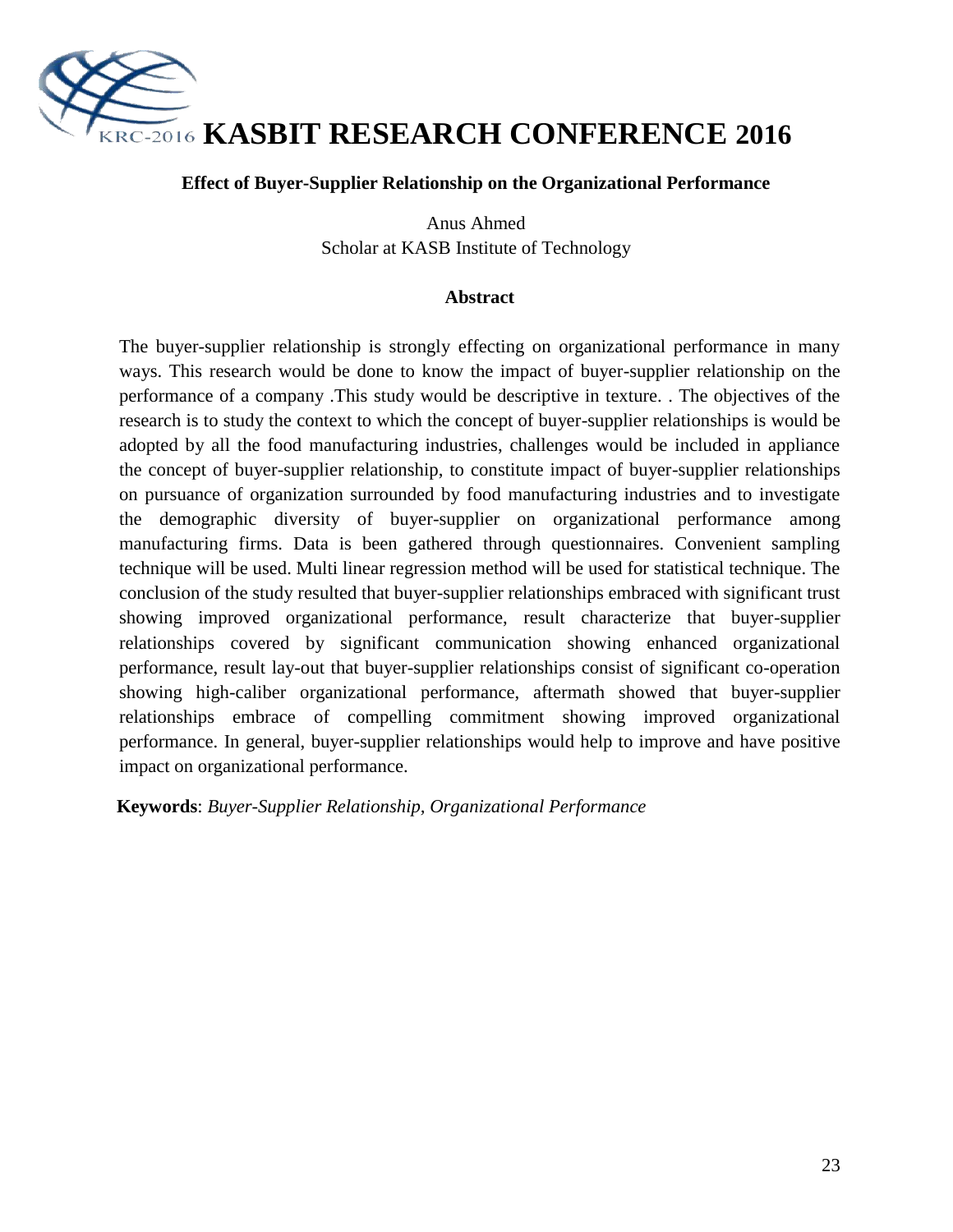

#### **An Empirical Study of Factor's Effecting Children Buying Behaviour in Advertisement**

Rizwan Ahmed Scholar at KASB Institute of Technology

#### **Abstract**

Advertisement can takes place in many ways it could appear on TV Screen, News Paper Headline, or in the screen of a monitor. Advertisement is shown in order to aware the customers about the existing product, new innovation, or upcoming product. Advertisement can influence the target customer either in positive or negative way, some firms might use subliminal way of advertising whereas some firms use the unethical approach of advertising and others make an this types of advertise in which jingles of their program is fixed in our mind. This study aims to emphasize the role of advertising in an ethical and positive way which results the firms in increase their sales. The idea of this research is the satisfaction of children and to enhance the advertisement approach to be shown in a positive way. This study can spread a positive gesture towards the firms and recommends that if the children are motivated and delighted towards the product attributes the firm can increase its overall sales turnover. Some advertisement contains funny gestures and jingles which can influence the purchasing intention of the customers. Whereas unethical advertisement may hurt the children morals and they might change their purchasing intention after seeing such kind of advertisements. The respondent for this research includes the domestic Parents, University students and employees working in advertising agencies. Moreover to achieve the objective of this research the statistical test used in the research is correlation and regression analysis. It is recommended to keep focus on the variables discussed in this research by the parents.

**Keywords:** *Advertisement, Subliminal Way, Target Customer, Jingles and Gestures*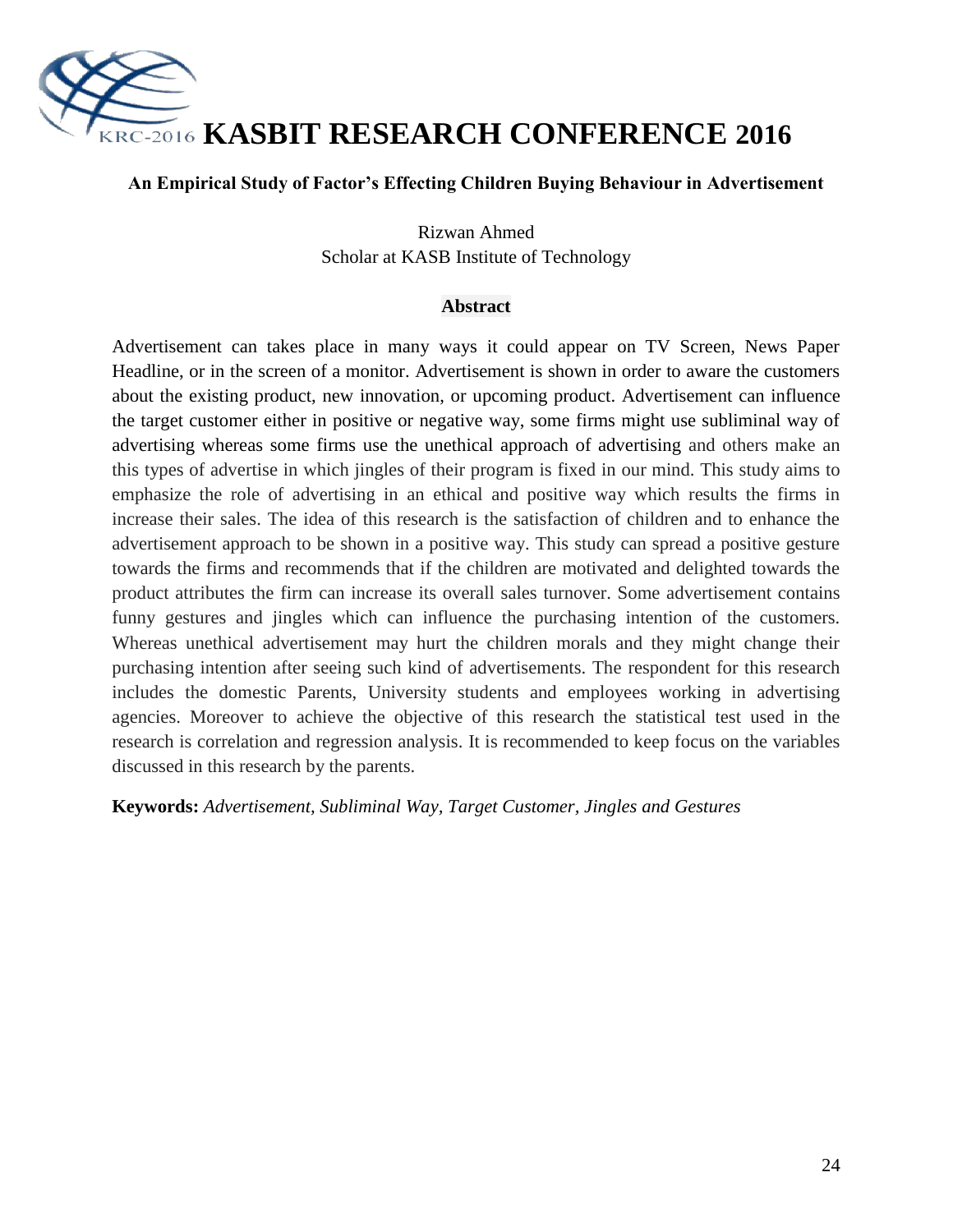

#### **Importance of Brand Loyalty and Consumer's Purchasing Intensions**

Salman Khan Scholar at KASB Institute of Technology

#### **Abstract**

Brand loyalty which is always top in marketing has a strong positive relation with consumer's purchasing intensions and their response on the product. This research is based on the purchasing intensions of consumers with which they are loyal. The purpose of this article is to describe how brand loyalty is affecting on consumers purchasing intentions. My aim is to clarify the real relation of brand loyalty with consumer's purchasing intensions by using perceived quality, brand image and brand trust which was taken by an article and how these variables are affecting on brand loyalty towards purchasing intentions of consumers and what are the advantages of brand loyalty towards consumers. Questionnaire would be distributed through hard copy and online. The convenient sampling statistic technique will be used in research. Result and analysis technique of this research will be based on the data collection by questionnaire. Sample size of this research will be 280 and questionnaires will be distributed among them. The result would be supporting all the relationship between the variables either positive or negative. All the marketing agencies and marketing departments of companies are recommended to review the research and should take related steps in context to brand loyalty.

**Keywords:** *Brand Loyalty, Brand Image, Brand Trust, Purchasing Intensions and Perceived Quality*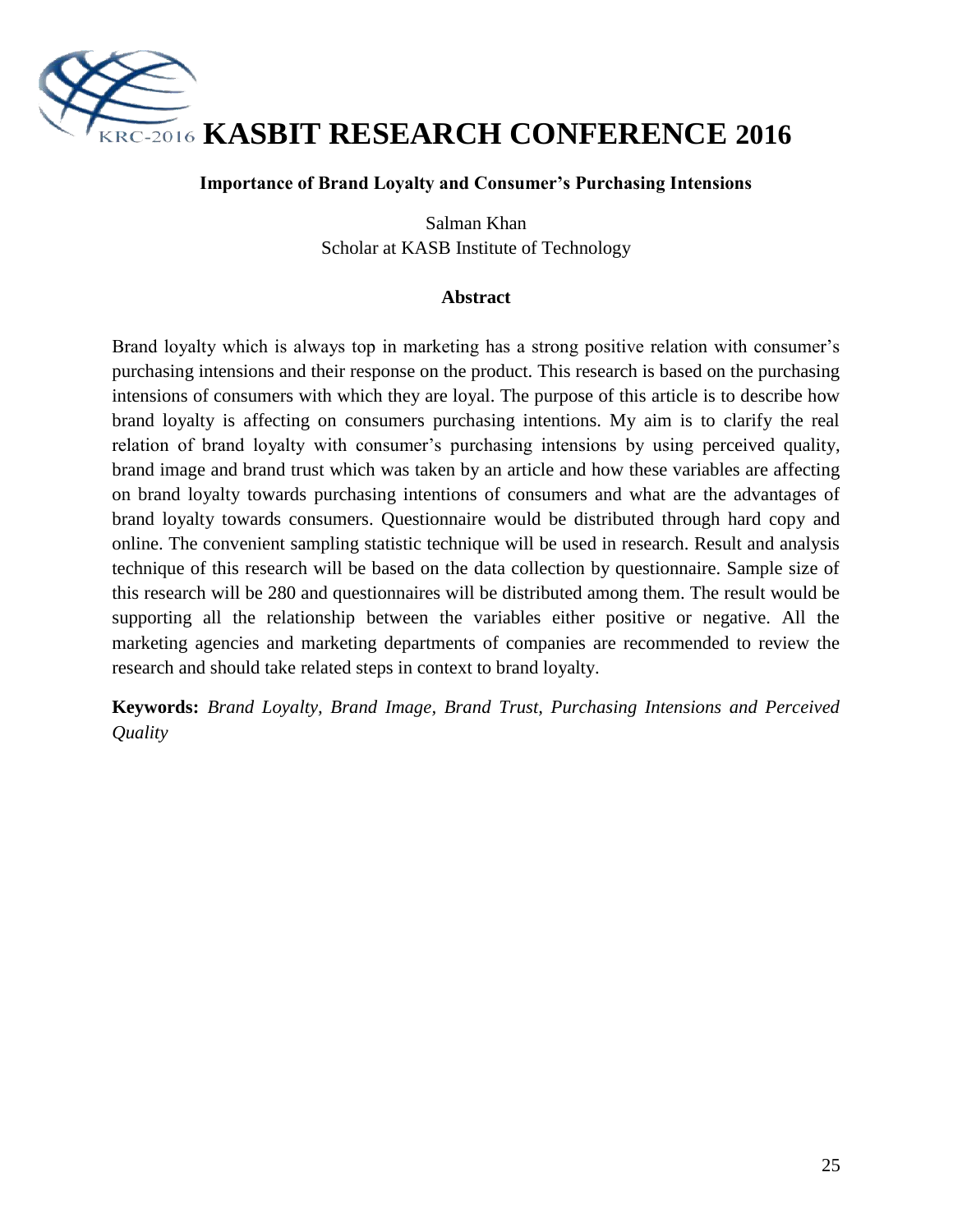

#### **SESSION-2 ROOM-2**

**The Impact of Emotional Advertising on Consumer Purchase Intensions**

Adeeba Khan Afridi BBA Student at KASB Institute of Technology

Bushra Maqsood BBA Student at KASB Institute of Technology

#### **Abstract**

The research paper will elaborate the effectiveness of emotional advertising on consumer purchasing intention. The emotional advertising is one of the factors which enhance the consumer purchasing intentions, it is very much necessary for any organization to attract consumer towards the product, when the emotional advertising influences the consumer purchasing attention automatically the consumer will buy the product and retain to it become loyal in result the organizational performance will increase. So the main object of study will address and find out that the emotional advertising, cognitive beliefs, desire, arousal of feelings, moods (positive building and switching) have association with consumer purchase intension.

The study will wrap the population size of 200 customers of Cadbury Company, the hypothesis of the study will test by regression model, the data will gathered by questionnaires filled by the valuable customers of Cadbury and company, which will stated that the emotional advertising will surely grab the customer intention of purchasing, in order to attract the customer attention desire, arousal of feelings, moods, the cognitive beliefs will highly influence the customer intension of purchasing. So as the emotional advertising will be held the customer purchase intension will also build up, and the hypothesis will going to surely accepted, it concluded that we can trust this statement that emotional advertising will truly influence consumer purchasing intension. So advertising is the basic tool to grab consumer attention, further more emotional advertising huge effects on consumer purchasing intention. It will enhance the awareness of consumer towards emotional advertising. Recommended that consumer will get wide perspectives through emotional aspects of advertising. It will be also crucial for organizations who are working on emotional advertising and organizations who will work for emotional advertising to enhance purchase intentions of consumer.

**Keywords:** *Hypothesis, Regression, Cognitive Beliefs, Arousal of Feelings.*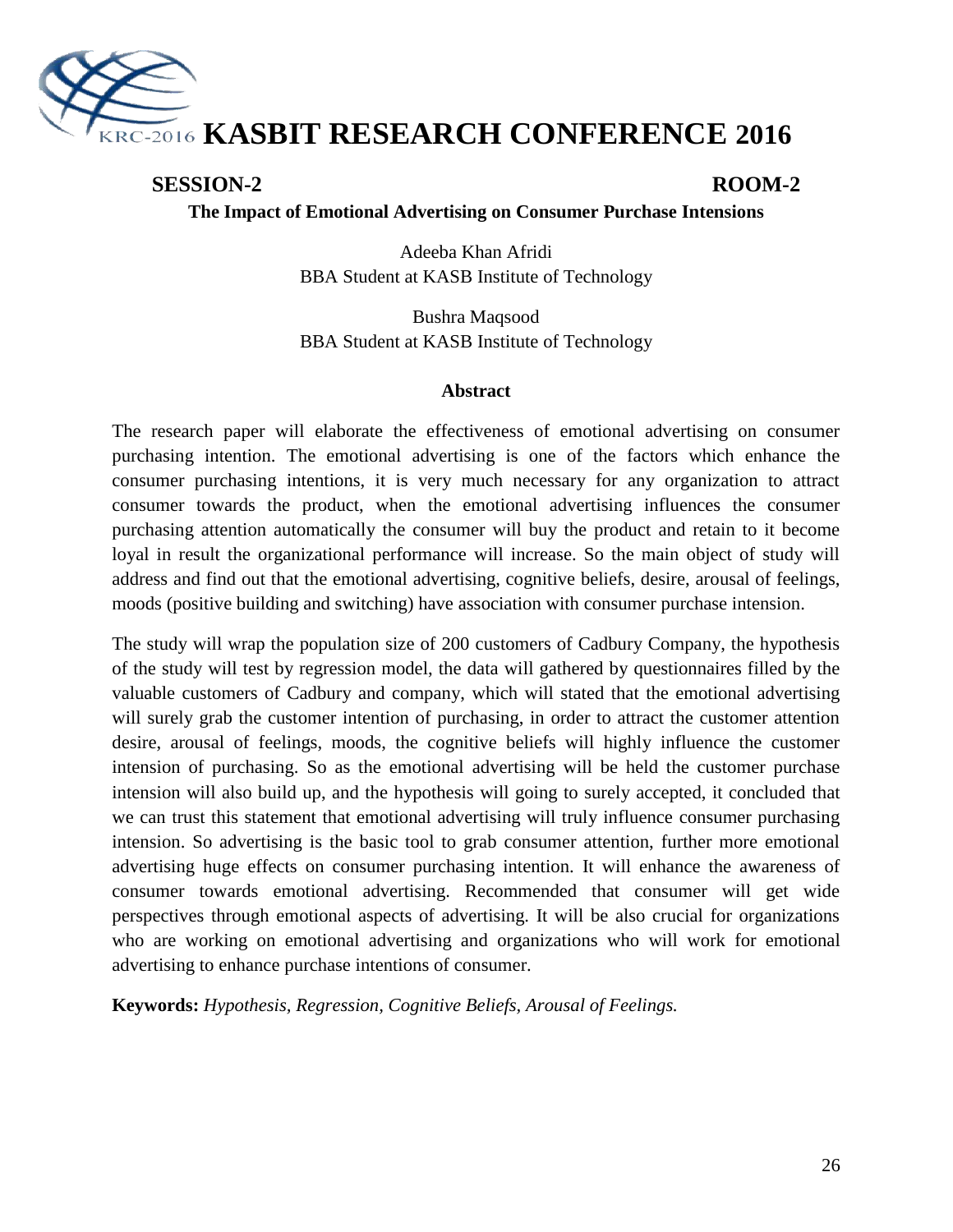

#### **The Impact of Green Product on Consumer Buying Behavior, Study on Coca-Cola Karachi, Pakistan**

Syeda Bushra BBA Student at KASB Institute of Technology

Muhammad Abbas BBA Student at KASB Institute of Technology

Syed Firasat Hussain Faculty at KASB Institute of Technology

#### **Abstract**

In this Era, people are happening to more alert towards ecological problems. The intention of this research paper will grant attentiveness to all people about environmentally friendly products i.e. "Green Product". Consumption of green product will guard our environment from uncertain pollutions, conservatory gases, ecological problems, adulteration as well as relic fuels, which are ruining, our earth"s environment. Moreover, indecisive chemicals or global warming is diminution our ozone layer. Consumers are apprehensive to sheltered and defend the atmosphere. The researcher will focus on the impingement of "green products" on consumer buying behavior. The significance of Green products associated those consuming products without the demolition of natural recourses and earth atmosphere. In the same way, the attributes of green product are as personified green quality packaging product, consumer willing to pay high, echo-friendly products, environmental concern as well as green marketing. Therefore, people are more concern about environmental safety for defending pollutes products, which are toxic for earth environment. Therefore eco-friendly product consider for safeguard air, regarding catastrophe of natural resources. People are intending to purchase green quality products at any cost for securing from global warming as well as superior quality packaging of product influence consumer buying behavior. Therefore, the study has been premeditated to explore the combined collision of the major determinant on consumer buying intension. Researcher will conduct descriptive study and correlation research. Whereas the unit analysis will be an individual consumers by using primary data and secondary data whereas for providing facts and figures, research articles, research journals and web based articles will be used, while a primary data will be acquire by using a structured questionnaires from 150-200 respondents in a survey by using simple random sampling. The evaluation of data will be completing by applying SPSS program. Furthermore, if genuine proceedings will taken concerning green product in everyday utilize then it will be resulting in escalating the environmental remuneration and positive impact on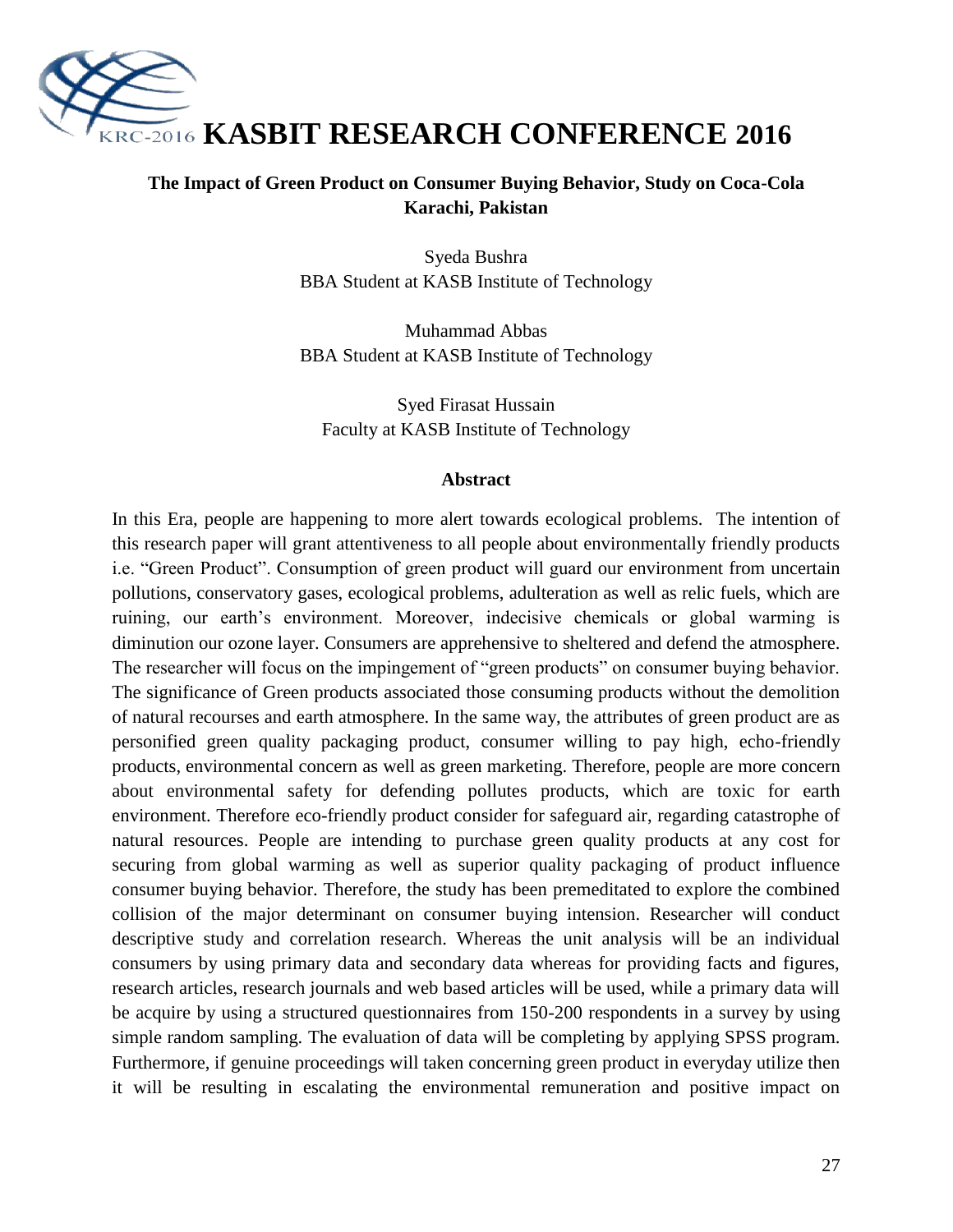

consumer buying behavior towards green products. Also the consequences of this study will be advantage society for encouraging product producers to compose reserves and investigate improvement opportunities in green products.

**Keywords:** *Green Quality Packaging Product, Eco-Friendly Product, Environmental Save, Non-Polluting Products, Environment Conscious.*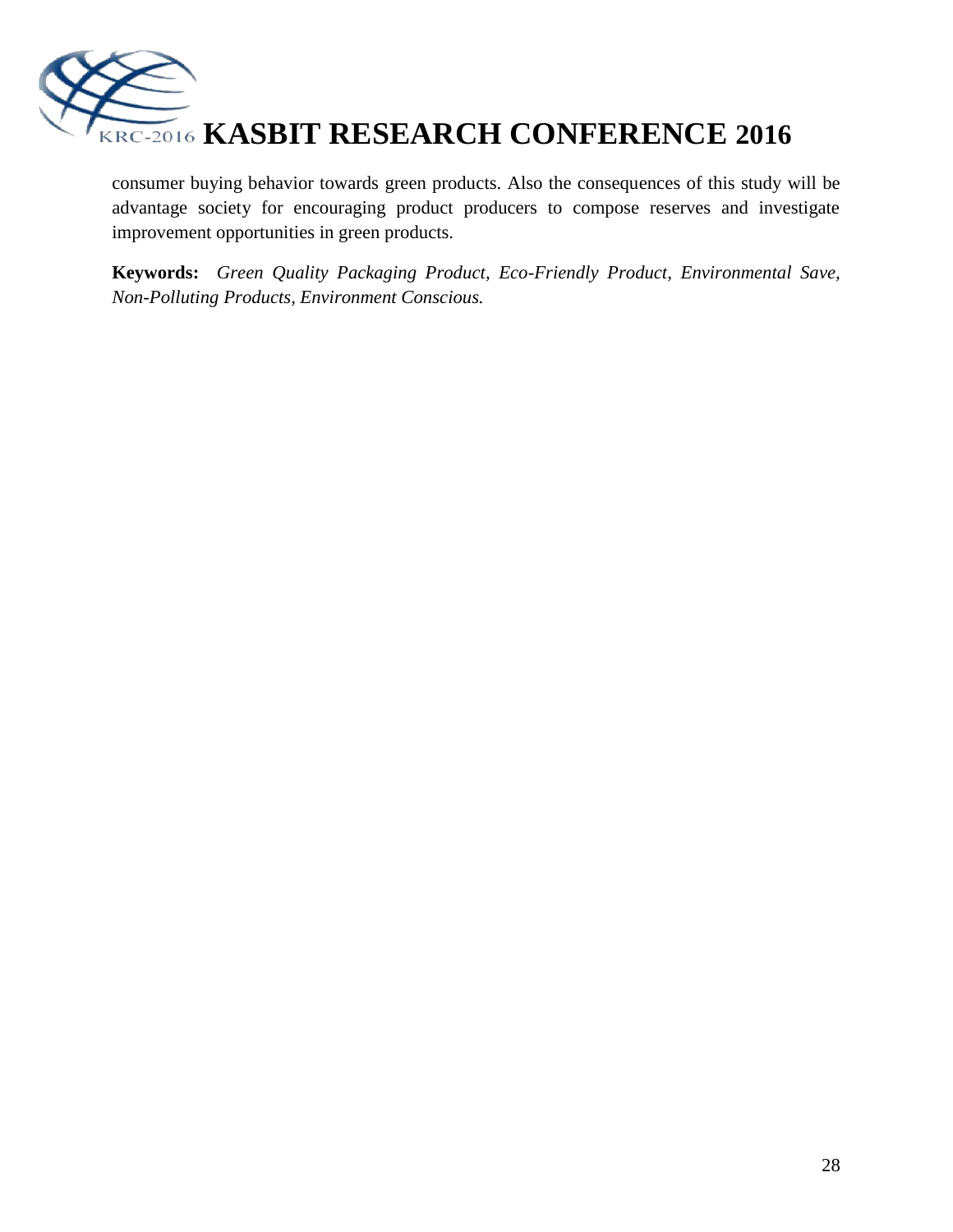

#### **Factors effecting the used of Online Shopping in Hyderabad, Sindh**

Liaquat Ali Rahoo

(MS, Research Scholar,Mehran University Institute of Science, Technology and Development, MUISTD, Jamshoro, Sindh)

Syed Ali Raza

(MS, Research Scholar,Mehran University Institute of Science, Technology and Development, MUISTD, Jamshoro, Sindh)

Prof. Dr. Zahid Ali Memon (Mehran University Institute of Science, Technology and Development, MUISTD, Jamshoro, Sindh)

#### **Abstract**

This research is involved to know the behavior or attitude of Hyderabad consumers concerning online shopping. In this research, researcher fined the behavior or attitude of consumer when they are using the online shopping at Hyderabad. This research helps us to find out the issues (product guarantee, servicer/product cost, and varieties of product, product / service value, suitability, social norms and website design) which are act as a factor of online shopping in Hyderabad and Hyderabad customer to accept online shopping as their primary mode of shopping.

Results specify that high perceived risk is the most important and significant factor as compared to all other factors. Clients with lower level of education, trainings, income and who are female find it more difficult to accept online shopping. Barriers are also found complex for the clients without any prior online shopping experience. The study not only found the current online shopping trends, but also provided an insight into the future of online shopping in Hyderabad

**Keywords:** *Product Guarantee, Servicer/Product Cost, and Varieties of Product, Product / Service Value, Suitability, Social Norms and Website Design*.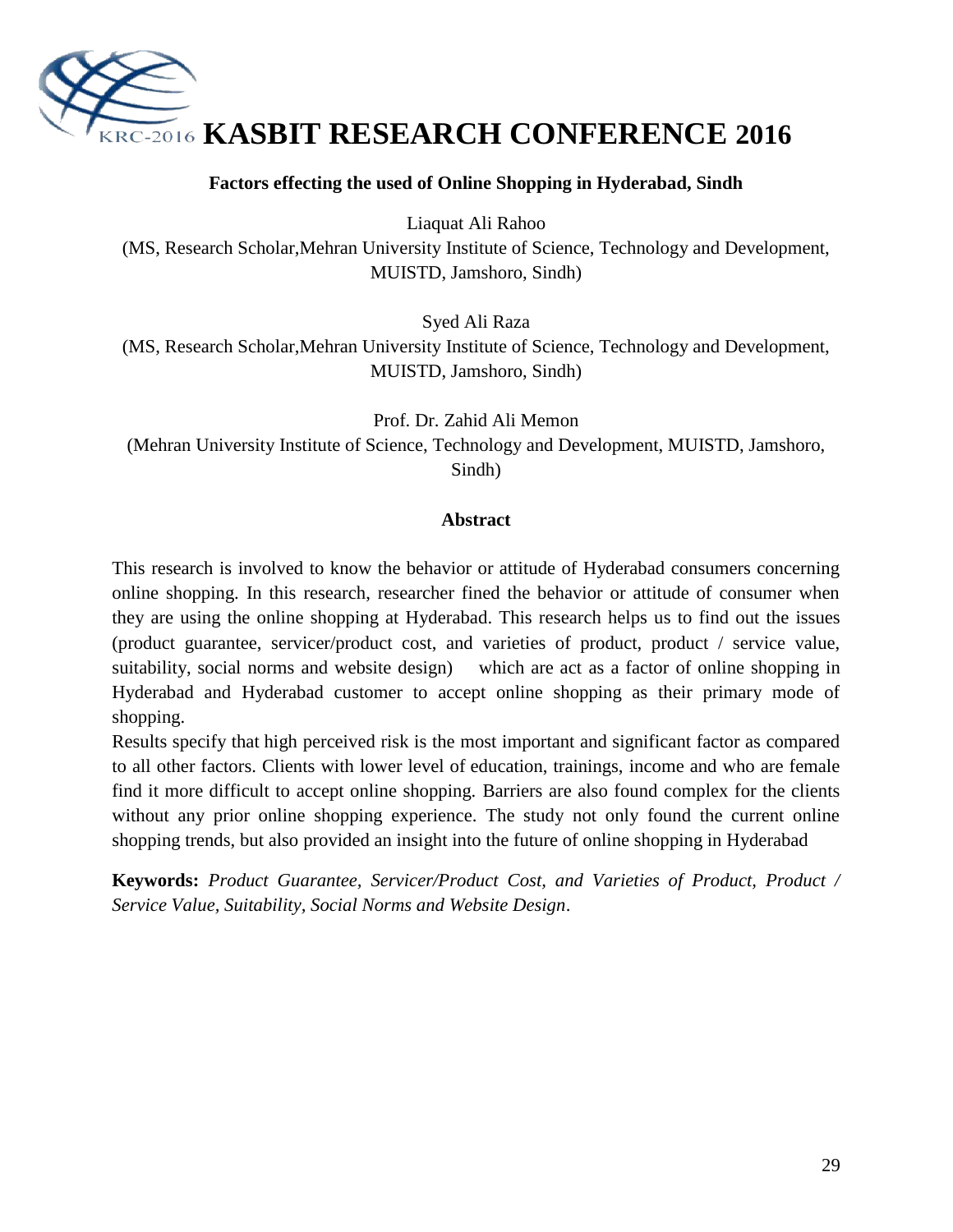

#### **Socio-economic Challenges for Muslim World – "Leadership Motivation Entrepreneurship"**

Syed Mohammad Farrukh Sheikh Zayed Islamic Centre- KU

#### **Abstract**

This study discusses the framework on promoting the development through demonstration effects, knowledge and information externalities and network based on entrepreneurship and economic development of Muslim world.

The Developed Countries organize their resources to utilize human capital to get maximum benefit for the society. Development of new business through entrepreneurship directly impact on societies and economies to grow and prosper. In this regard, Entrepreneurship takes risks to develop, organize and arrange a business venture, in the competitive markets. It can further provide access to the global markets, which are constantly evolving. Entrepreneurship provides a wide scope to develop the traits like innovation, leadership, and invention.

The world has developed countries, under-developed countries, under developed countries and countries which are placed at the lowest position on the scale of development. Unfortunately, many Muslim countries belong to this worst group.

The developed countries were basically struggling societies in earlier days and were having numerous negative tendencies and bad practices. They travelled a long way to overcome these deficiencies and reached this position. Particularly, they revolutionized their societies mainly by blending socio and economic factors in an efficient manner. Such socio–economic transformation placed them on the top of the development chart of the world. Their development exerted pressure on the countries number of Muslim countries, placed at the bottom of the chart.

This scenario has put a lot of pressure on the Muslim world, which grossly failed to strike a workable socio–economic balance in Muslim societies. Consequently, Muslim world is used to facing mammoth challenges to overcome development issues with them.

This is a qualitative research and tries to find out some practicable solutions for the sustainable Development of Muslim world. The literature review has shown the ways and means how developed countries succeeded in managing their scarcities and recycled these shortcomings in beneficial means and resources for the development. The study will pick up some doable ways and means of the developed countries for their adaption by Muslim world to structure a framework for their development.

**Key Words:** *Developed Countries, Socio–Economic Transformation, Muslim World, Development.*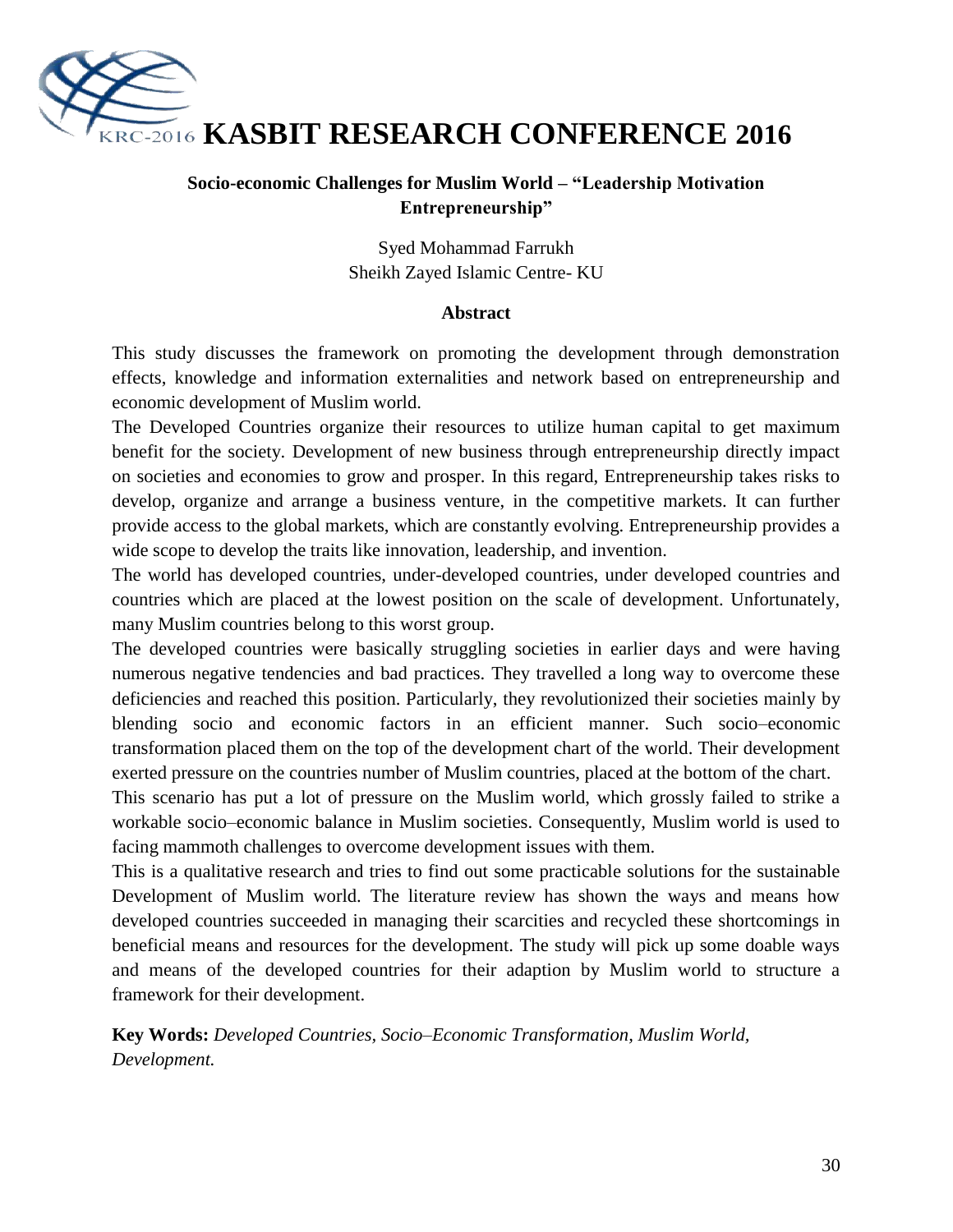

#### **SESSION-2 ROOM-3**

#### **Effects of Time Management as a Tool for Organizational Survival**

Javairia Siddiqui BBA Student at KASB Institute of Technology

Namrah Iqbal Khan BBA Student at KASB Institute of Technology

Chandni Zafar BBA Student at KASB Institute of Technology

#### **Abstract**

The basic part of any organization on which each and every personnel of the organization relies is Management which requires proper planning, organizing, leading and controlling in order to be effective, more efficient and most importantly a successful organization in the field as it provides a better path way to the organization. As human resource management is also a part of management practices and departments, it is linked with each and every personnel of the organization as it is the source that allocates resources for an organization at the right time. furthermore, it affects the external environment in a way that all the rules and regulations, policies and norms are linked with it and as far as the organization is concerned, it affects all the components of selecting and recruiting the employees, training them, doing the job analysis and for managing the performance of each employee and control and check and balance on it is considered. In Addition, the researcher has examined time management in this research that managing the time for employees and managers is very much important in the survival of any organization as time management is necessary for the daily as well as the long term targets. The objectives for survival of the organizations with respect to time management involve the creativity of employee, Job Stress, Job Satisfaction and Employee Performance. Using the primary and secondary data whereas for providing facts and figures, research and web based articles will be used and the primary data will be collected through structured questionnaire. By using Probability Simple Random Sampling and the total sample would be approximately 100 from the employees working in that company. Moreover, this research will result in helping the organizations to manage their valuable time with respect to this research and will allow the respondent to survive better in the organization. Moreover it would result in the better strategies for the employers to make and bring productivity in their organizations. Hence, the proper timings allow the employees and employers to survive well in the organization through studying the factors involved in this research can respond to the important questions and enhance their credibility and knowledge.

**Key Words:** *Personnel, Regulations, Approximately, Credibility and Knowledge.*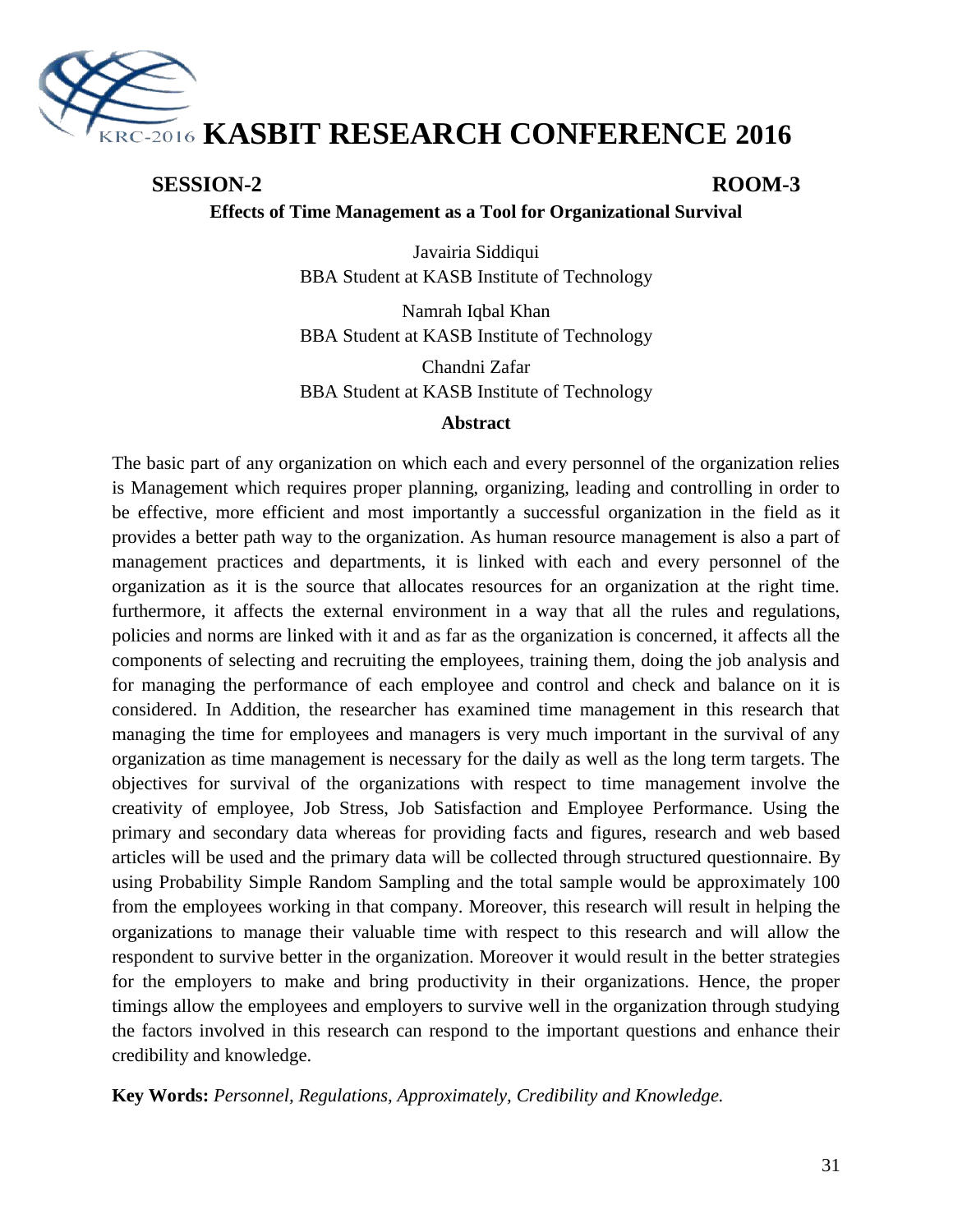

#### **The Impact of Employee Turnover on Organizational Performance of Power Cement Limited**

Fatima Farid BBA Student at KASB Institute of Technology

Huzaifa Seraj BBA Student at KASB Institute of Technology

Hamza Ghouri BBA Student at KASB Institute of Technology

#### **Abstract**

Employee turnover refer to the amount of employees that switched the organization or the number of employees that leaves the organization and joins another it is one of the important function that effects are production Organization performance directly effects the profit for business. If the employee in the organization is not dedicated towards work then it will give bad impact on organization"s performance. It is One of the major function of HR manager is to reduce the employee turnover. It is becoming the problem of every organization in Pakistan, few of the scholars had discuss many factors of employee turnover therefore someone of the factors are job satisfaction, compensation, job alternatives, organizational culture. This research will mainly focus on the effect of satisfaction, job alternatives; culture of company and compensation on performance of organization in POWER CEMENT LIMITED .We will be using probability simple random sampling method to collect data and will be collecting primary data collection through questioners and secondary data from different research articles. The total random size will be of 150 employees working in different department in power cement limited. This study suggest that the Power Cement Limited need to work on improving organization culture and need attention toward employee compensation to gets them motivated. Moreover organization should work on satisfying employees basic needs to provide them job satisfaction.

**Keywords:** *Employee Turnover, Organizational Performance, Compensation, Job Alternative and Job Satisfaction.*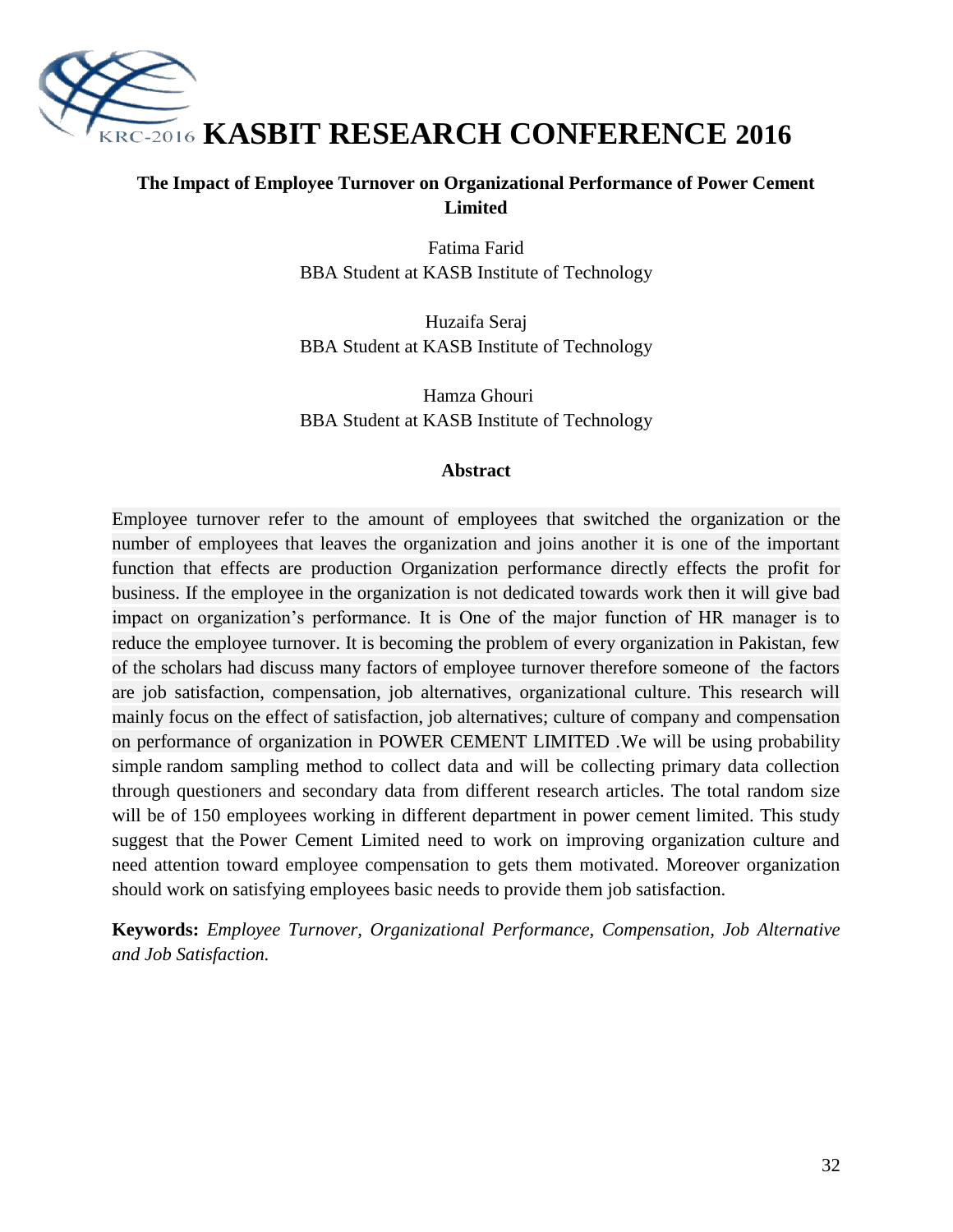

#### **Factors Affecting Of Compensation on Employee Performance, On Engro Foods**

Iqra Khan BBA Student at KASB Institute of Technology

Midhat Fatima BBA Student at KASB Institute of Technology

Faryal Fatima BBA Student at KASB Institute of Technology

#### **Abstract**

In this highly competitive era it's very difficult to meet the satisfaction of the employees. To remain them productive organization applies some tools. One of the biggest tools which almost all the organization applies is compensation. Compensation plays a vital role in every organization because researches shows that compensated employees are highly productive as compare to less compensated employees. Most organization"s perception is that if they give pressure to the employee they become productive and give their best. But it"s not true the pressure only increase the level of stress among the employees. However, compensation is one of the ways used by the organization for attracting and retaining the employees to improve their performance and productivity. As Technology is update day by day and for this employee need to be trained, work accordingly current situations. The objective of this research includes finding out the impact of bonuses on employee performance, the relation of fringe benefits on employee performance, the effect of performance appraisal on employee performance, the influence of job security on employee performance and the effect of training and development on employee performance. This research result significance is to help the industries in distribution of compensation according to the skills, abilities and merit of employees. The other significance is how to provide compensation to the employees. The primary data will be collected using structural questionnaires by using probability sample random sampling and the total sampling size will be 100from ENGRO FOODS. Conclusively, we will find the result that there are positive relationships among all the factors of compensation on employee performance. Compensation is the most attracting tool which organization apply to attract the employees and to make them more productive.

**Keywords:** *Compensation, Perception, Performance Appraisal, Fringe Benefits.*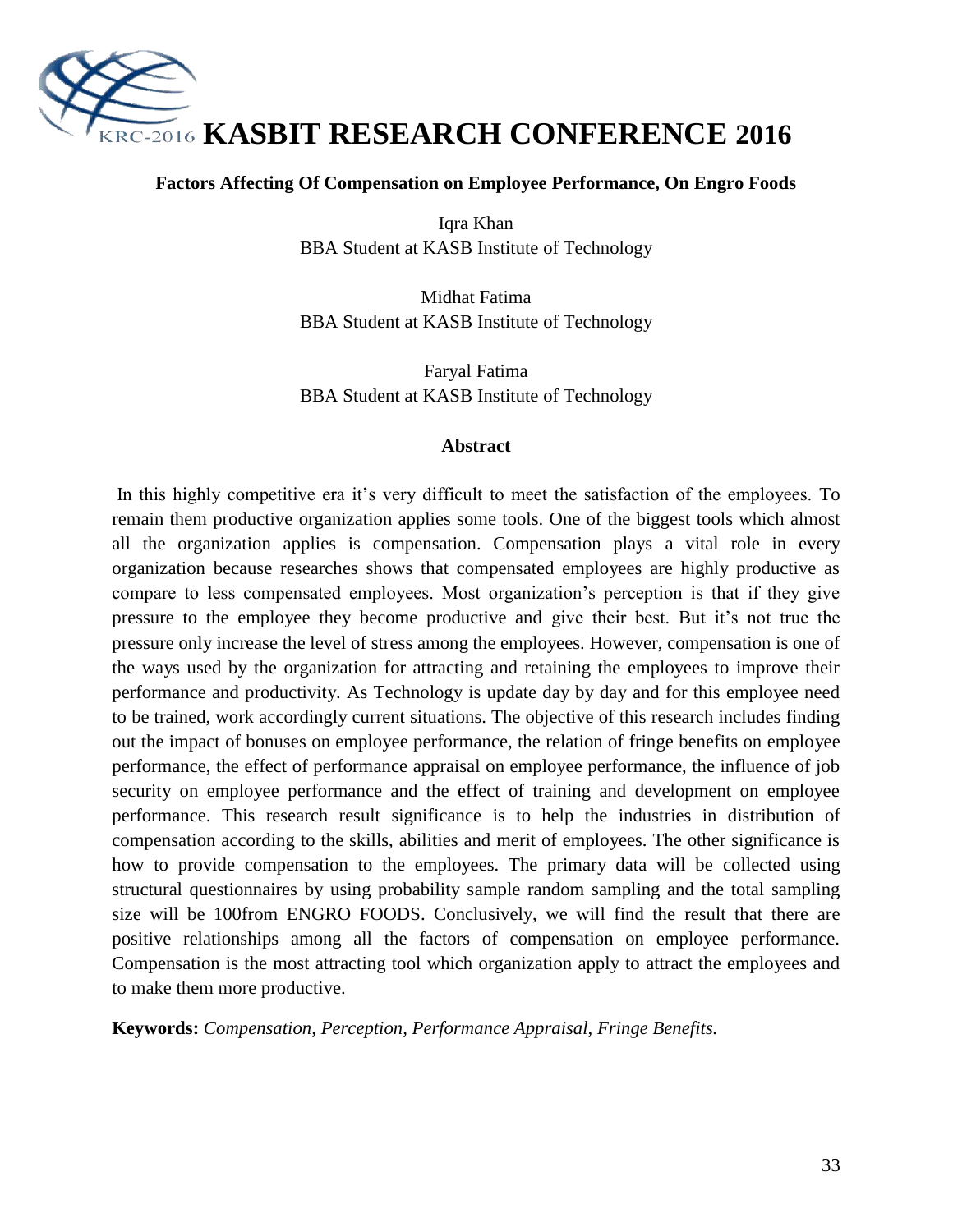

#### **The Impact of Organizational Behavior on Employee's Performance**

Anum Masood Research Scholar at KASB Institute of Technology

Mehak Khursheed Research Scholar at KASB Institute of Technology

Poonam Shaukat Siddiqui Research Scholar at KASB Institute of Technology

#### **Abstract**

When organizations don't work as they should, it indicates that something is making trouble. Internal organization issues can drastically affect employees' performance. Such issues can arise due to negligence of employee's needs and rights. The more satisfied the employee is the more high performance will be observed. This study will provide an organizing framework for understanding organizational behavior on employees' performance. The integral factors of motivation, individual decision making, good communication pattern, fine environment, favors and incentives, humility, emotional intelligence, reward systems and attractive payroll sums up a good ethical behavior of organizations and will raise the attraction level for employees. In this descriptive and correlation research, data will be collected by non-systematic random sampling through 200 questionnaires that will analyze the factors that help the employees to adhere to organizations and will encourage their loyalty and commitment traits. The study will describe a program of research that questions the organization"s culture, factors to prevail an employee, impact of motivation, importance of job satisfaction and need of ethical behavior in an organization for raising the performance graph. Furthermore, this research will reveal that there will be a positive relation between the organizational behavior and the employees' performance.

**Keywords:** *Employees' Performance, Organizing Framework, Incentives, Humility, Emotional Intelligence.*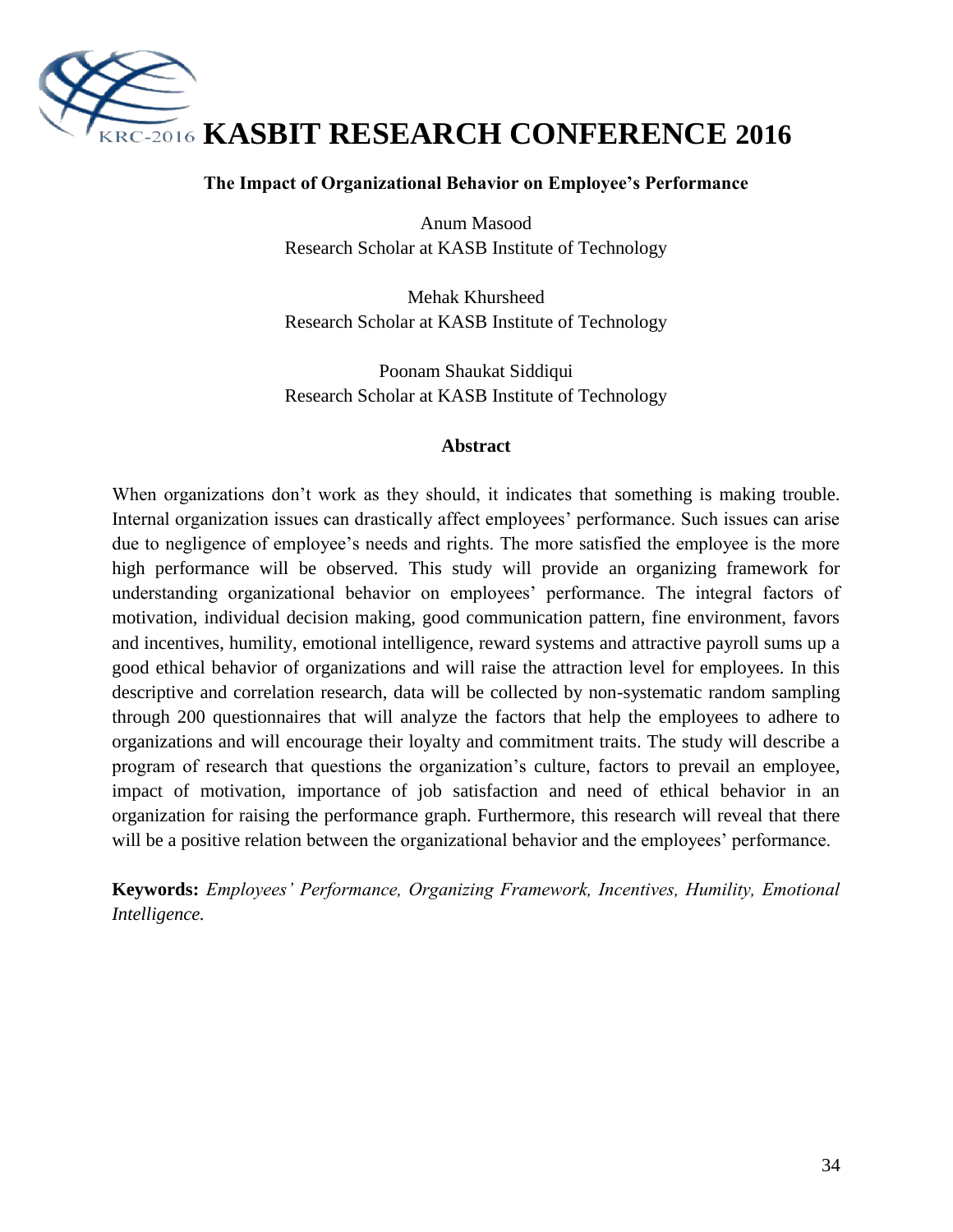

# DAY-02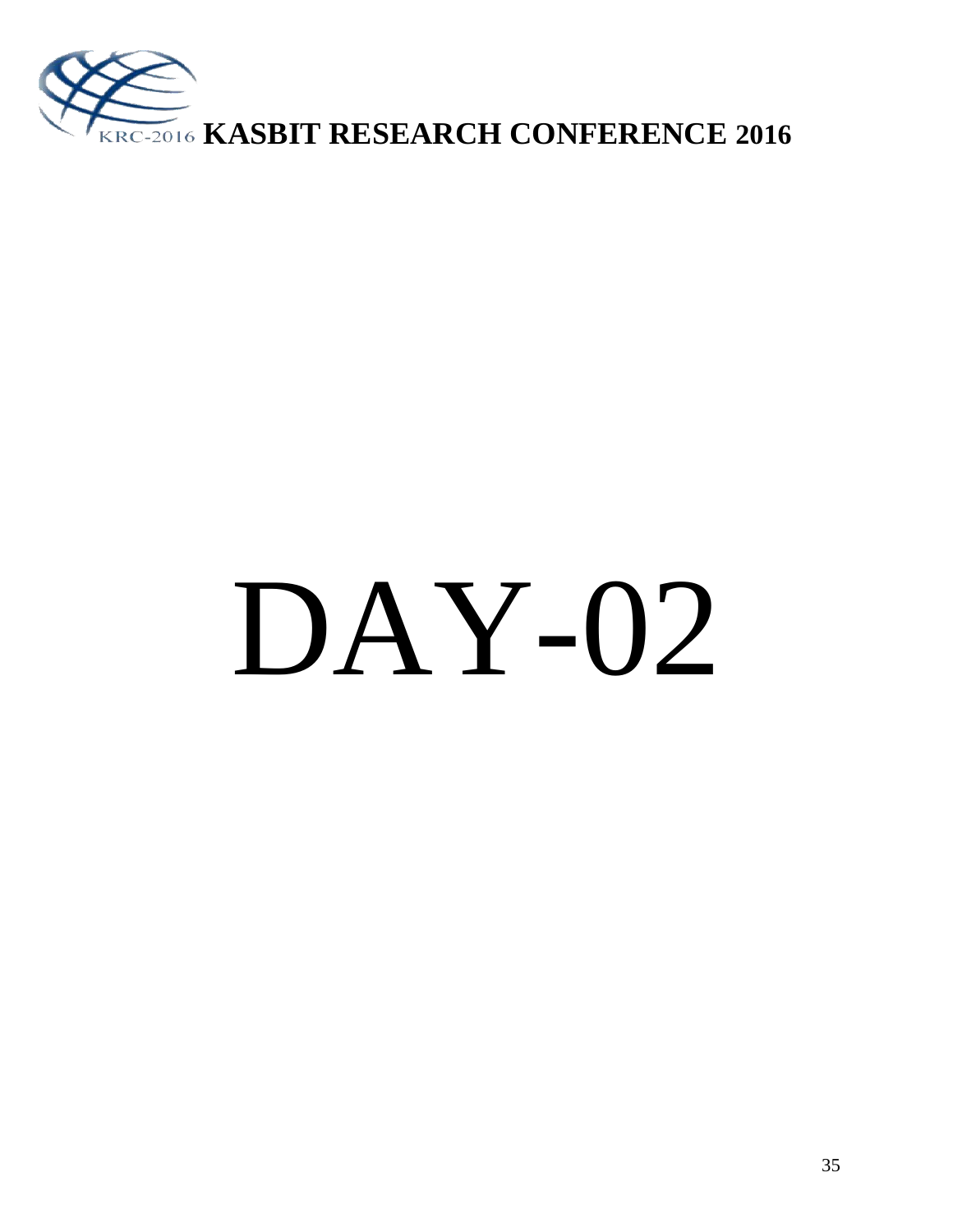

#### **SESSION-1 ROOM-1**

#### **Country-Of-Origin on Product Evaluation**

Jennifer James Scholar at KASB Institute of Technology

#### **Abstract**

This article reviews the literature regarding the effect of country of origin on buyer evaluation of products. The issue is important for countries, especially for developing countries that need to increase manufacturing exports and for firms that source products in countries differ from where sold. The convergence of the results of many studies on the subject confirms the existence of an overall significant effect. More specifically, perceived quality of the product is relatively more affected by the country of origin than the intention to purchase. In product and service sales, both global and local, it is important to be familiar with the impact of a product"s origin and country image formation process. The aim of the research was to determine consumer perceptions of product regarding its origin and a potential impact of its quality evaluation and different country's perception. The research represents a deeper investigation of impact of country-oforigin (COO) on consumer perceptions. Products made in foreign countries had been rated highly for their quality as compared to domestic products. This research shows how explanatory factors like demographics, familiarity with a country"s products, purchase behavior and psychological variables jointly work to explain consumers" COO perceptions. Country-of-origin information was manipulated along three dimensions: country of design, country of assembly and the country of material's origin. Consumer judgments of the quality and purchase value of automobiles, televisions and shoes were obtained in a multi-cue context. The alternative possibilities by which product familiarity and product involvement may influence the importance that consumers place on COO image when they evaluate products. This research will use convince sampling technique and multi-linear regression to test hypothesis, the research data will be collected from the respondents of universities and different organization using telecom imported from foreign countries.

**Keywords:** *Country of Origin, Consumer Perception, Product Evaluation, Buyer Evaluation, Country Perception*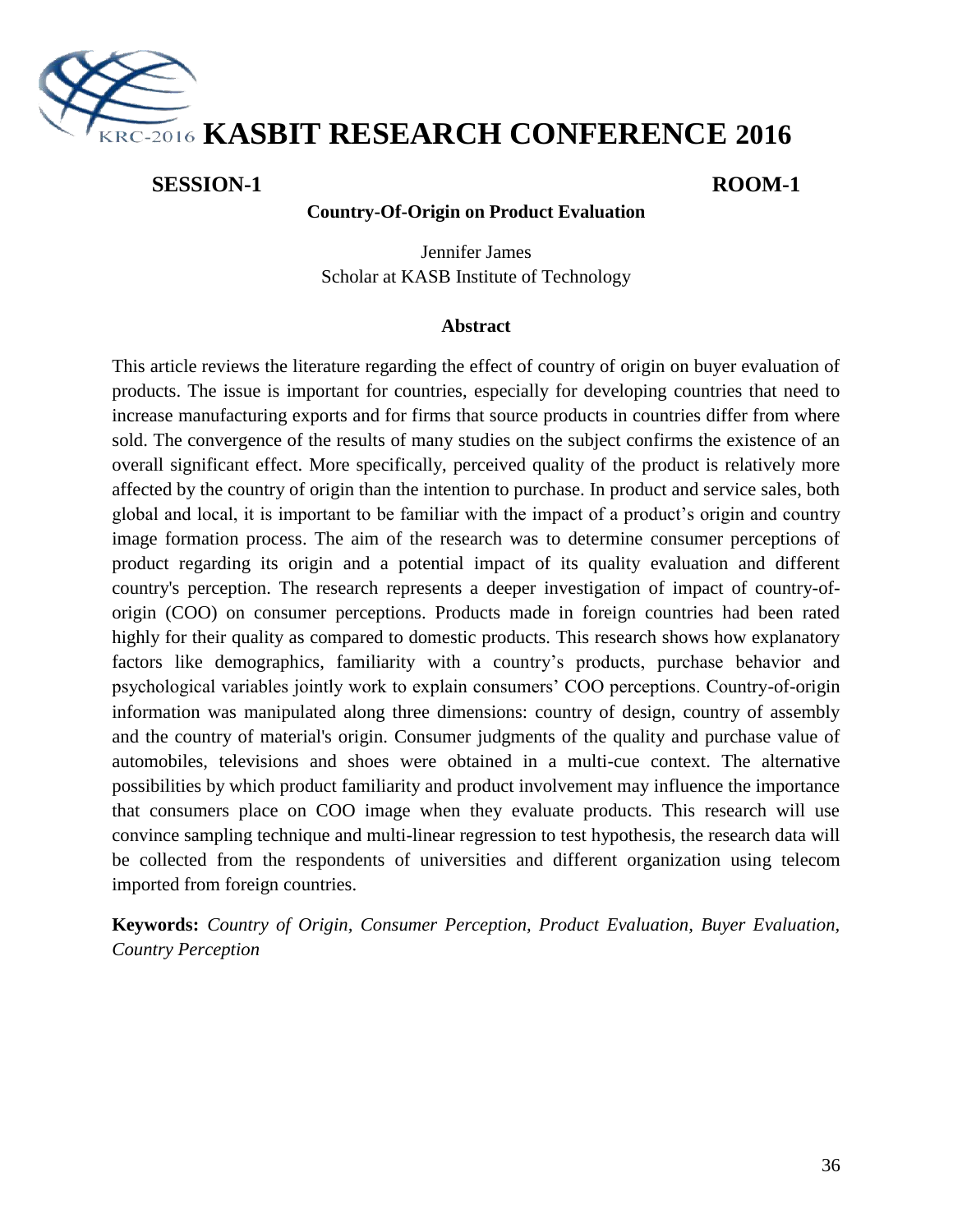

#### **New Product Development and Innovations**

Anadil Misbah Ali Scholar at Kasb Institute of Technology

#### **Abstract**

This paper identifies the factors which are important for new product development and innovations efforts. Market orientation and interdepartmental integration including the marketing, manufacturing and R&D managers can improve the new product development by launching new features and innovations. The purpose of the study is to understand the relationship between the factors such as market orientation, design integration and customer participation and new product development and to understand that impact of these factors and adding or launching new features in product will readily improve product development. The objective of the research is to identify the relationship between launching feature strategies and new product development which described when and where product should be launched and with what features and innovations. Another objective is the direct contribution of design integration and top management support to dimensions of new product development performance are related to technological innovations. Therefore, reputed scientific literature has shown that managers should set such strategies and allocate sufficient resource and ensure that task can be accomplished within the planned time and involving or customizing product technologies. And to amplify understanding of management role in new product development. Customer participation is another variable in new product development the benefits of customer participation on NPD performance are greater in technological NPD projects. Several theoretical and managerial implications about when to engage customers in the innovation process are discussed. The research data was gathered from different research papers. It is recommended that new product development can be improved through proper marketing and quality management tools and techniques.

**Keywords:** *New Product Development, New Features Innovations, Management Support, Customer Participation, Market Orientation, Design Integration*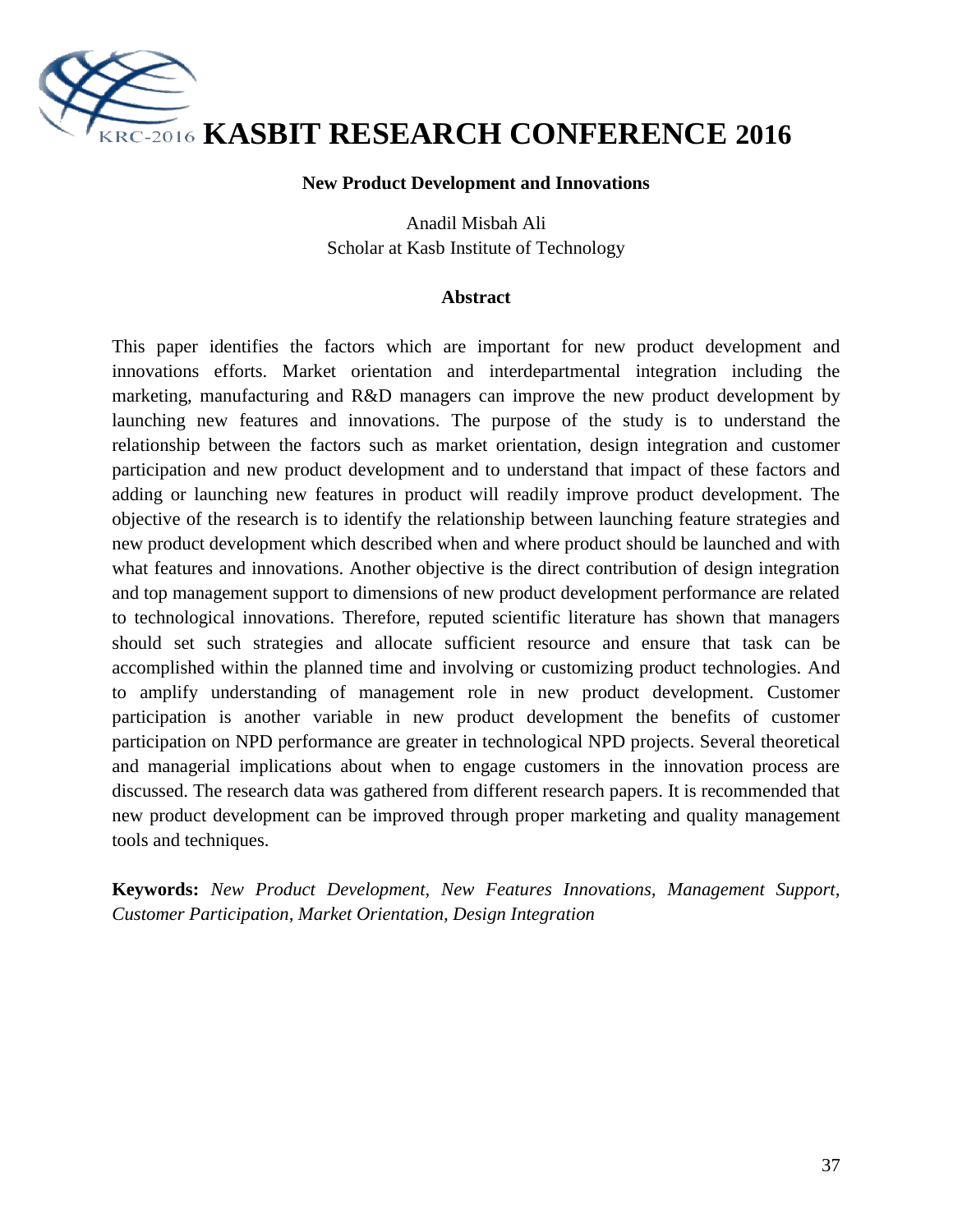

# **Role of IMC in Textile Industry for Making Strong Branding: A Case Study of Orient Textile Mills Karachi**

Hina Amin Faculty at KASB Institute of Technology

Dr Jawaid Ahmed Qureshi

Sir Abdullah Khan Faculty at KASB Institute of Technology

### **Abstract**

**Purpose:** The purpose of this research study is to examine the role and importance of product branding and IMC mix presence, particular case of Orient textile mills Karachi.

**Methodology**: This research is case study based (type of qualitative method) & the unit of analysis is OTM Karachi. The sample of this study is the managers of OTM. The tool for collecting data in interview and observational and narrative analysis has done to interpret the interview results.

**Findings:** The summary of respondents' opinion has shown the marketing progress and branding strength of OTM Karachi. The market share of OTM is nearly 15% to 20% in textile industry. They deal in 80% lawn fabric (female) and 20% of male fabric. OTM believes that they are unique with their competitors in terms of justified price, good quality with better design and hand feel soft fabric. OTM making their brand strong through distributors, 55% of their sales are being done by their distributers and placement strategies, distributors feedback answered promptly and Company try to perform their tasks accordingly.

**Originality/Value:** IMC has become the Marketing strategic tool for almost every organization but few companies follow it strategically, exploration of this area still needed in context of Pakistan's marketing industry specially the local companies. This study narrow down the gap by in depth analysis of the Orient textile company with specified parameter

**Research Limitations**: This paper is subject to the same limitation surrounding similar case study academics works. The focus of was only on promotional aspects of the peculiar company.

**Research Implications:** After these findings it needed that OTM should satisfy local consumers need by creating demands as they have edge to be initiator and charge low prices relatively with innovative touch in their product. They should hire new talent and provide him/her support, encourage and retain the current and new talent to combat with dare in Industry"s competitive battles.

**Keywords:** *Branding, Integrated Marketing Communication Mix, Otm, Textile Company.*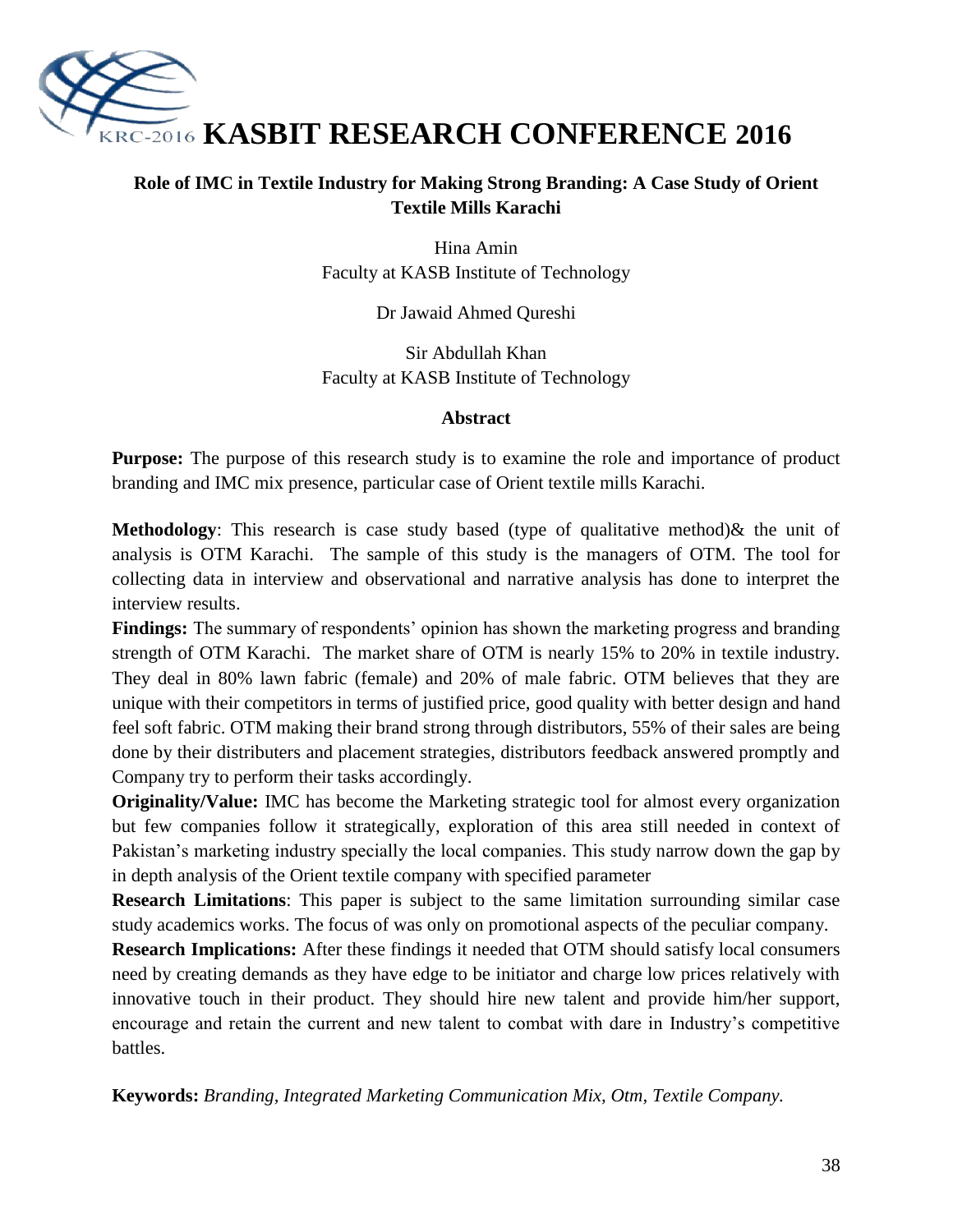

# **KRC-2016 KASBIT RESEARCH CONFERENCE 2016**

# **Impact of Work Place Environment on Employee's Performance**: **A Case Study of National Bank of Pakistan**

#### Tooba Afzal

#### **Abstract**

Workplace environment refers where the person works or it is the professional and social environment in which a number of people working together for achieving organization"s goal. An excellent work place is indispensable to retain your staffs on task and working effectively. Today, Organizations have a lot of challenges and work place environment that most impacts on level of employee's performance and motivation towards an organization. It is the major problem for top management and it needs to be answered in all organizations since it leads to heavy losses in production and also contributed extremely in reducing profits for the company. The bad work environment can be the major cause of delays in planned work, production and can be effected on operational or functional activities of an organization. The low performance of employees may become the financial burden for an organization. This is the modern age of science and technology and things are being easier to use and making our lives more comfortable it is the primary concern of an employee to work in an organization where work life balance is being promoted by management. The present working environment is different and getting more contented and efficient, in this situation employer needs to think more consciously about working environment as numerous job opportunities is available due to growing economy worldwide so employer has to make efficient strategies to retain employees for long period. In this research work, the work place environment of National Bank of Pakistan is analyzed. It is a public sector organization and the largest commercial bank working in Pakistan. The study is conducted to identify the various reasons for low performance of employees that arose in National bank of Pakistan. The productivity of an organization is being affected due to working environment and it is necessary to identify the reasons behind low performance of employees as the employees are the main asset of an organization. The research is designed to examine the method used to reduce the problem of working environment and the reasons that need to be answered to develop strategies for management and employees that integrates the critical success factor. The primary data was collected from respondents by administrating a structured questionnaire and also by observations, interviews and discussion with the employee and management of an organization. The sample size of respondent is 200 employees and Ztechnique for proposition is used to test the designed hypothesis. By controlling on it, organizations can achieve its goal by working effectively and efficiently. The study will help the management in resolving the issues regarding work place environment and to overcome its effect and also cover the issues that are increasing due to work place environment.

**Keywords:** *Reducing Profits, Financial Burden, Productivity of Organization, Indispensable.*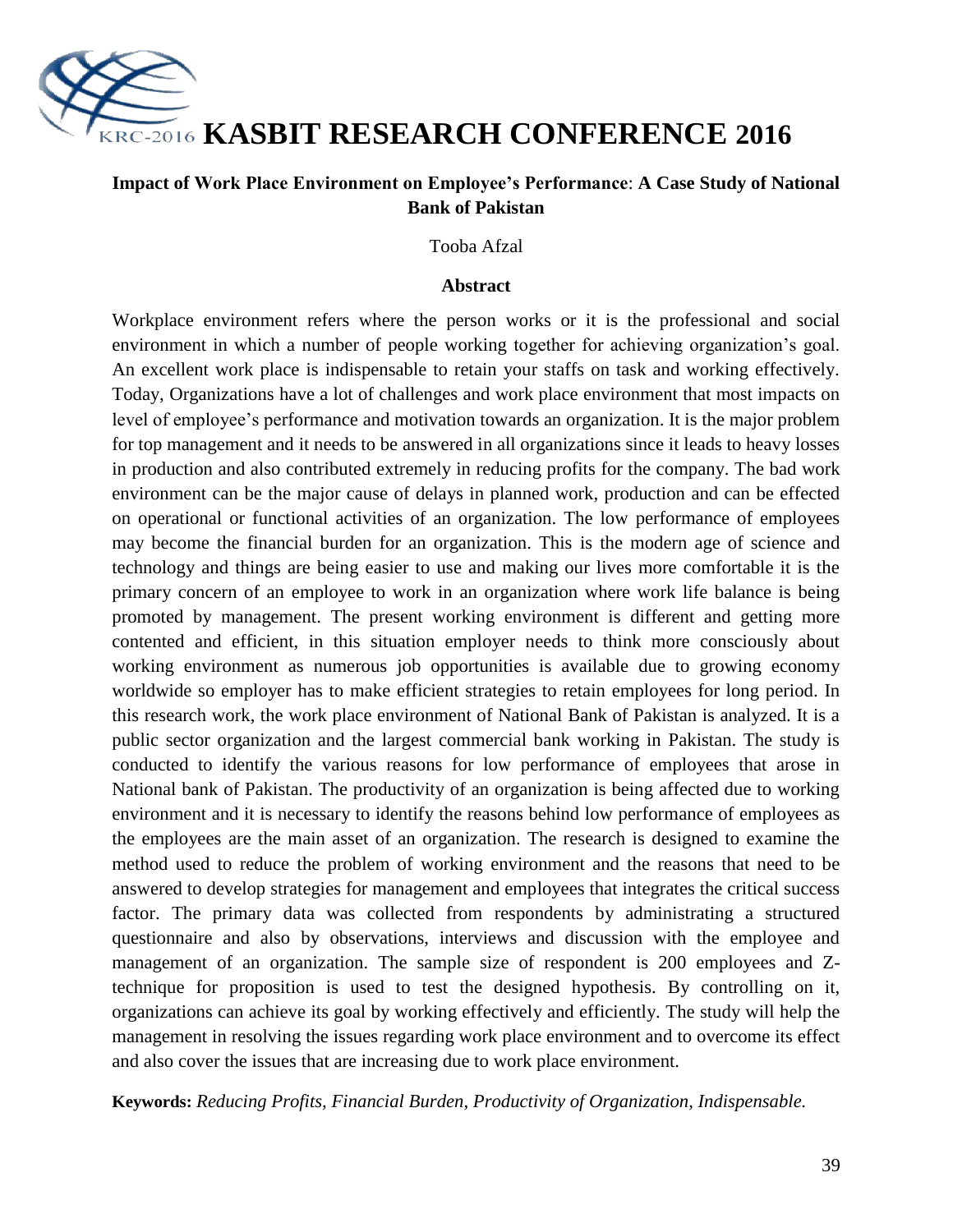

#### **Key Drivers of Customer Retention in Telecom Industry**

Sikandar Tajammul Scholar of KASB Institution of Technology

#### **Abstract**

In today"s world everyone wants to increase their profit and retain their customer. There are many factors responsible for this customer retention but some of them are important. The Purpose of this research study is to concentrate on the variables that influence customer satisfaction, brand image, interpersonal relationship, price perception and trustworthiness effect customer retention. The aim of the study is to determine the factors and how those factors effects. The independent variables of the study are customer satisfaction, customer loyalty, perceived quality and trustworthiness with dependent variable that is customer retention. The variables are taken from the literature review of many research papers. The data has been collected from different articles. Data has been gathered with the help of questionnaires to the sample. Convenient sampling technique has been used in order to collect data. Multi linear regression method will be used for statistical technique. We have targeted two universities student of Karachi city to carry out analysis. In these two universities we have distributed hundred of samples. A sample of 160 questionnaires on telecom industry has been distributed. After getting result of the study it would either be rejecting but mostly accepting the relationship between the variables. Companies which are related to telecom in Pakistan are advised to review the research paper. This paper let researchers, scholars and business people to get a good view on the key ideas about the retention of the customers.

**Keywords***: Customer Retention, Loyalty, Customer Satisfaction and Customer Trust.*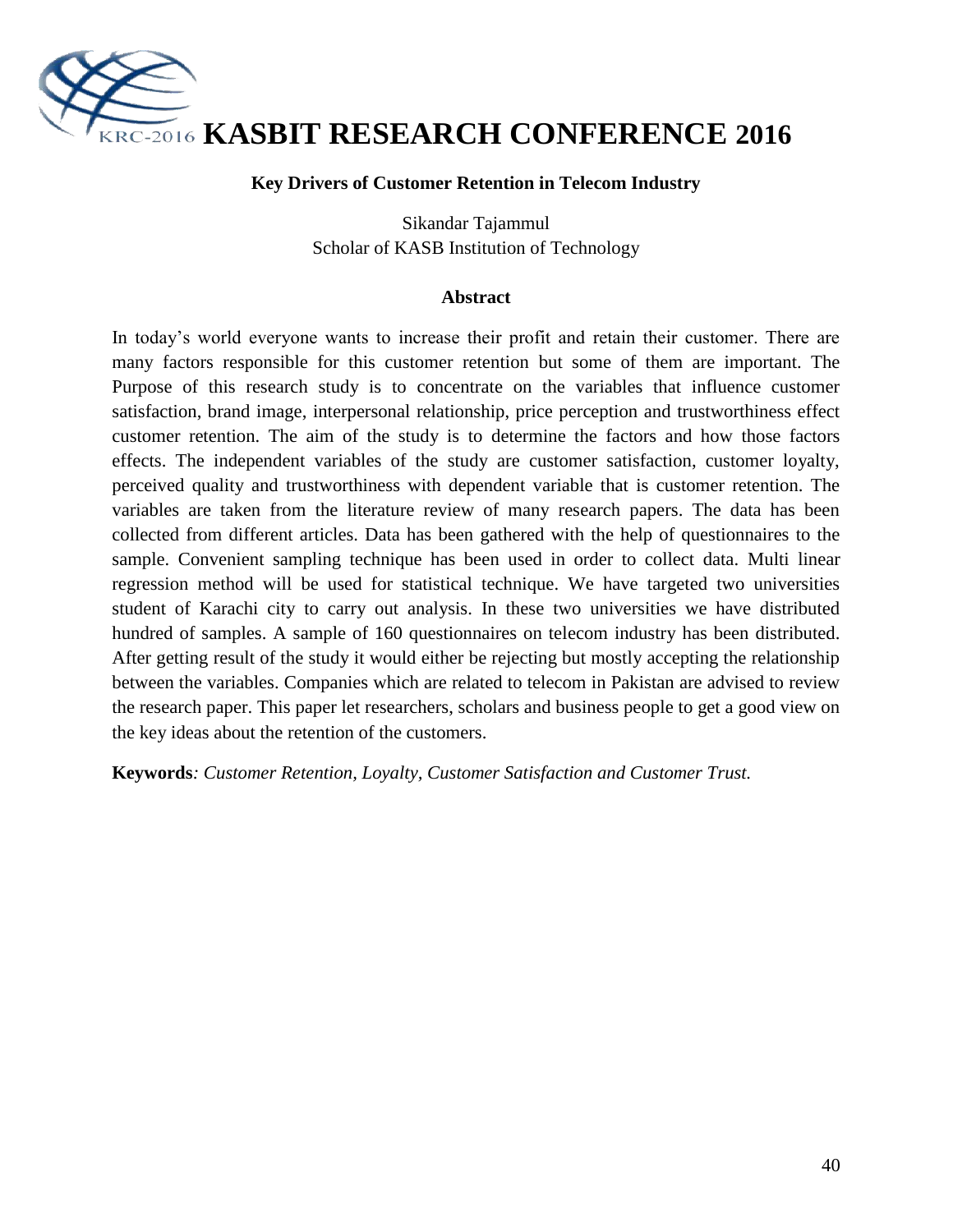

# **SESSION-1 ROOM-2 Factors That Affecting On Dividend Payouts (A Study on Lucky Cement Company)**

Akif Amir BBA Student at KASB Institute of Technology

Shahbaz Saeed BBA Student at KASB Institute of Technology

MD. Altaf BBA Student at KASB Institute of Technology

#### **Abstract**

Dividend payout has been one of the most important research topics in modern corporate finance. As this research includes topic regarding the factors that affect on dividend payout. Dividend payout means any paid in the form of money, stock, scrip, or, company products or property to company"s shareholders. And in this modern era the share holders are such like the back bone of a company by which a company runs. And on behalf of a company, the share holders are paid dividends that are convenient to share holders for investing more in the company. In this research variables will be considered like; Cash Flow, Tax, Sales Growth, Profitability of a company that may influence for dividend payout. The core objective of this research is to help out the company to identify the most important factors for paying dividend to the company"s share holders The sample for this research will be collected by given secondary data of Lucky Cement Company, Karachi Pakistan. The sample size will be taken during 2006- 2016 .The regression testing will be applied for this research that will provide a suitable result. The dividend element is considered as benefits and advantage for both, share holders and company, because by paying dividend the shareholders gets satisfaction and desperate to invest more in that particular Company.

**Keywords***: Dividend Payout, Shareholders, Cash Flow, Tax, Sales Growth.*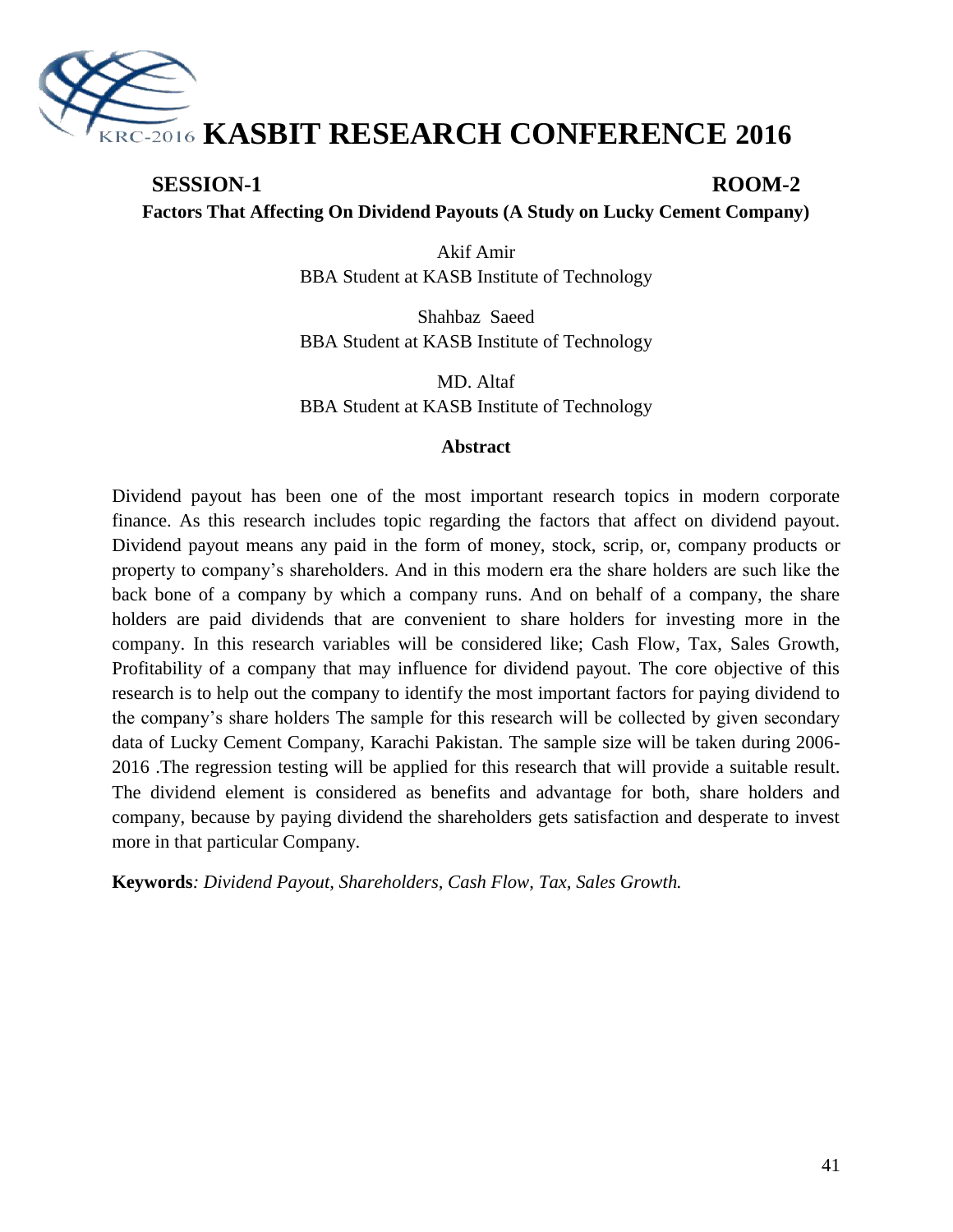

#### **Determinants of FDI in Pakistan**

Umer Shaikh Scholar at KASB Institute of Technology

Umer Farooq Assistant Professor at KASB Institute of Technology

Ali Raza Teaching Assistant at KASB Institute of Technology

#### **Abstract**

The research is about the determinants of FDI in Pakistan in a way, how to attract foreign investors in the host country. The purpose of the study is to determine the factors that attract FDI inflows in the host country like Pakistan and find out the relationship between the determinants and FDI. The objective of the research is to identify, whether the determinants actually affect the FDI inflows and that FDI is related to economic growth of the country. The variables of the research are factors affecting the FDI inflows including depreciation in exchange rates are positively related to FDI inflows while openness of market, market size, inflation rate, political stability and taxes have positive or negative relationship with FDI inflows in Pakistan. The data would be collected from different local and multinational firms related to finance industry located in Pakistan. Data would be gathered in qualitative form through questionnaires to the sample. Convenient sampling technique will be used in order to collect data. Multi linear regression method will be used for statistical technique. The results would be accepting all the predictors of FDI. Government of Pakistan is recommended to review the research and should take necessary steps to over the dilemma of low FDI inflows and try to attract foreign investors for the economic growth of Pakistan.

**Keywords:** *FDI Inflows, Economic Growth*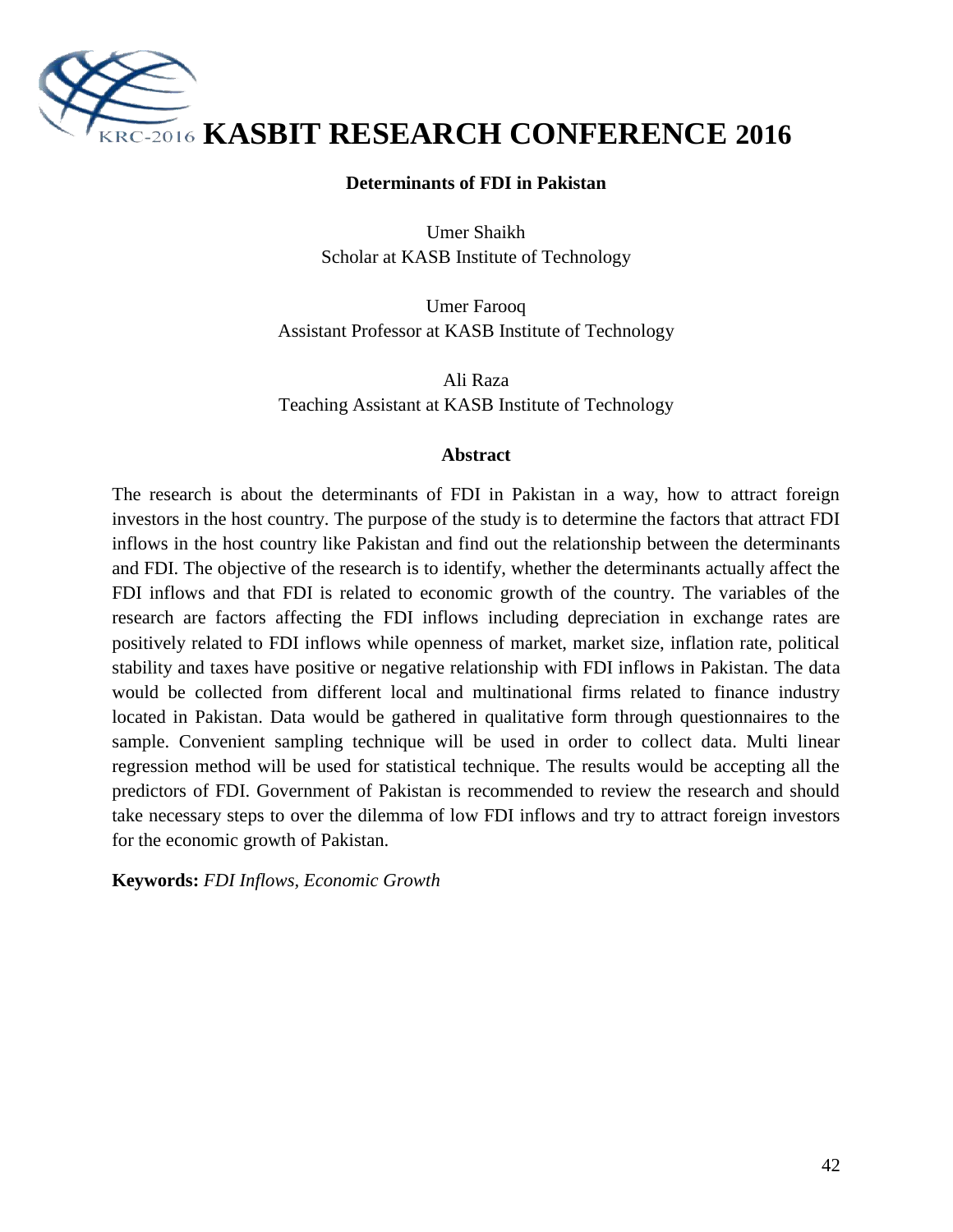

#### **Impact of Microfinance on Poverty Alleviation**

Salman Sherali Scholar at KASB Institute of Technology

Shaista Tariq Research Associate at KASB Institute of Technology

#### **Abstract**

The motive of this study to examine the impact of microfinance on poverty mitigation. Microfinance is a strategy to growth the income of the poor people. The impact still questioned and varies from one country to others and from urban to rural area. The objective of this research is to determine the impact of microfinance on poverty alleviation. The variables of the research are children education; improve housing condition, basic needs, self employment, Food Security and impact on ownership of household has positive or negative relationship with the topic. The data would be collected from different firms related to micro finance industry located in Sindh Province of Pakistan. Data would be gathered in qualitative form through questionnaires to the sample. Convenient sampling technique will be used in order to collect data. Multi linear regression method will be used for statistical technique. The result would be either rejecting but mostly accepting the relation between the variables. All companies which are related to micro finance industry in Pakistan would be considered for the recommendations after the conclusion of this research work.

**Keywords**: *Microfinance, Poverty Mitigation, Improve Housing Condition, Basic Needs, Self Employment, Ownership of Household*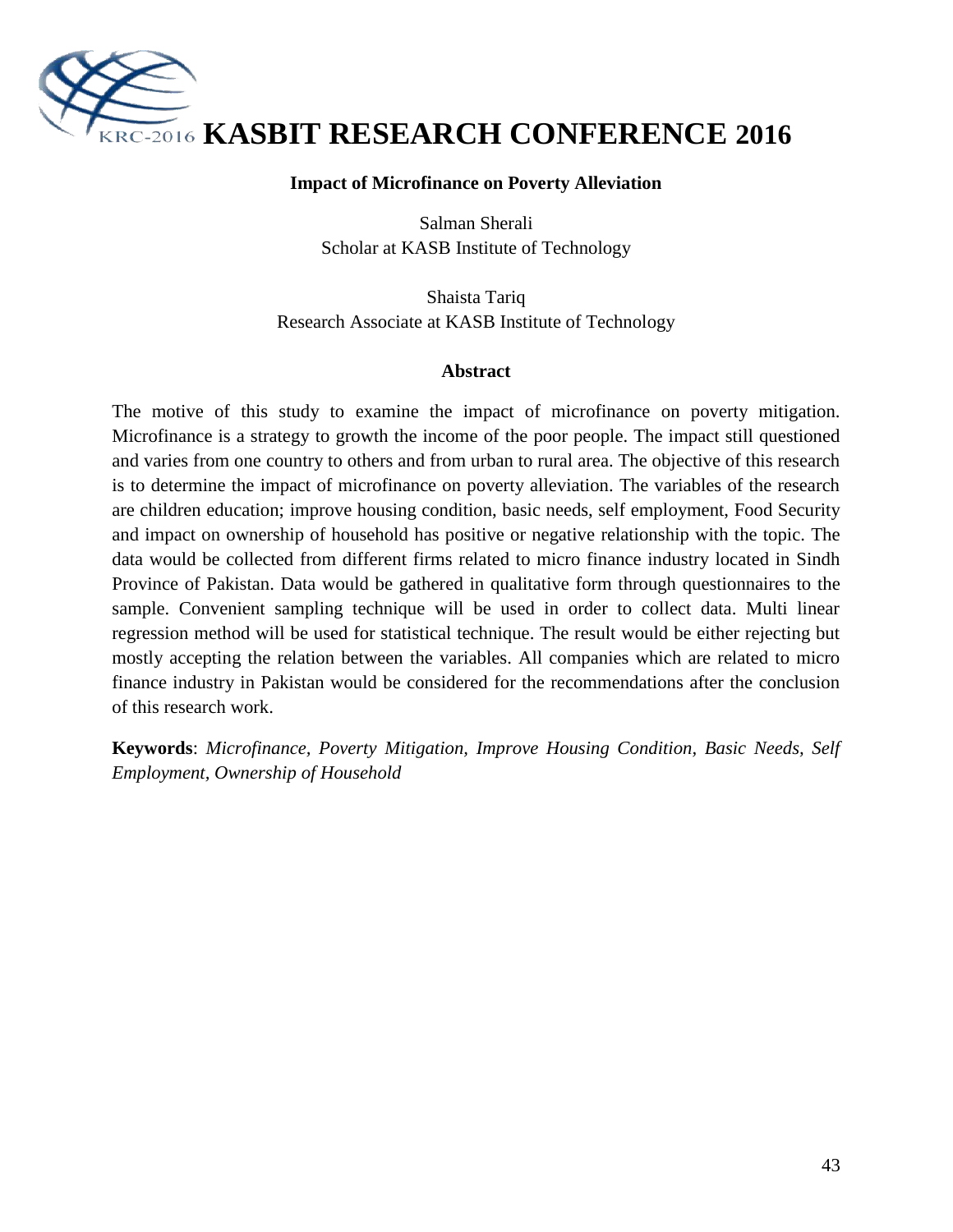

#### **Factors Preventing Intra Succession Planning In Family Businesses**

Eric Masih Scholar at KASB Institute of Technology

#### **Abstract**

Succession planning is considered to be an important element for maintaining organizational strategy and acquiring competitive advantage in a long run. The purpose of this article is to understand the need for succession planning in family businesses. The study aims to determine the factors that prevent intra family succession in family businesses and find out the relationship between them. The objective of the research is to identify, whether these factors affect positively or negatively on intra family succession. The respondents of this research are the undergraduate students of some universities who are doing their majors in HR and the employees of those companies working in Human Resource Department. The independent variables of the research are process factors, financial factors, relationship factors and governance factors have positive or negative relationship with dependent variable that is intra family succession. The variables are taken from the literature review of many articles. The data would be collected from different research articles. Data would be gathered with the help of questionnaires to the sample. In order to collect data convenient sampling technique will be used. Multi linear regression method will be used for statistical technique. The result would be either rejecting but mostly accepting the relation between the variables. All companies which are related to human resource industry in Pakistan are recommended to review the research paper. This paper directs business practitioners and researchers to get knowledge on the key themes. The value of this paper is that it merges the available evidence and provides a practice in business succession.

**Keywords:** *Competitive Advantage, Organizational Strategy, Intra Family Succession, Process Factors Financial Factors, Relationship Factors, Governance Factors*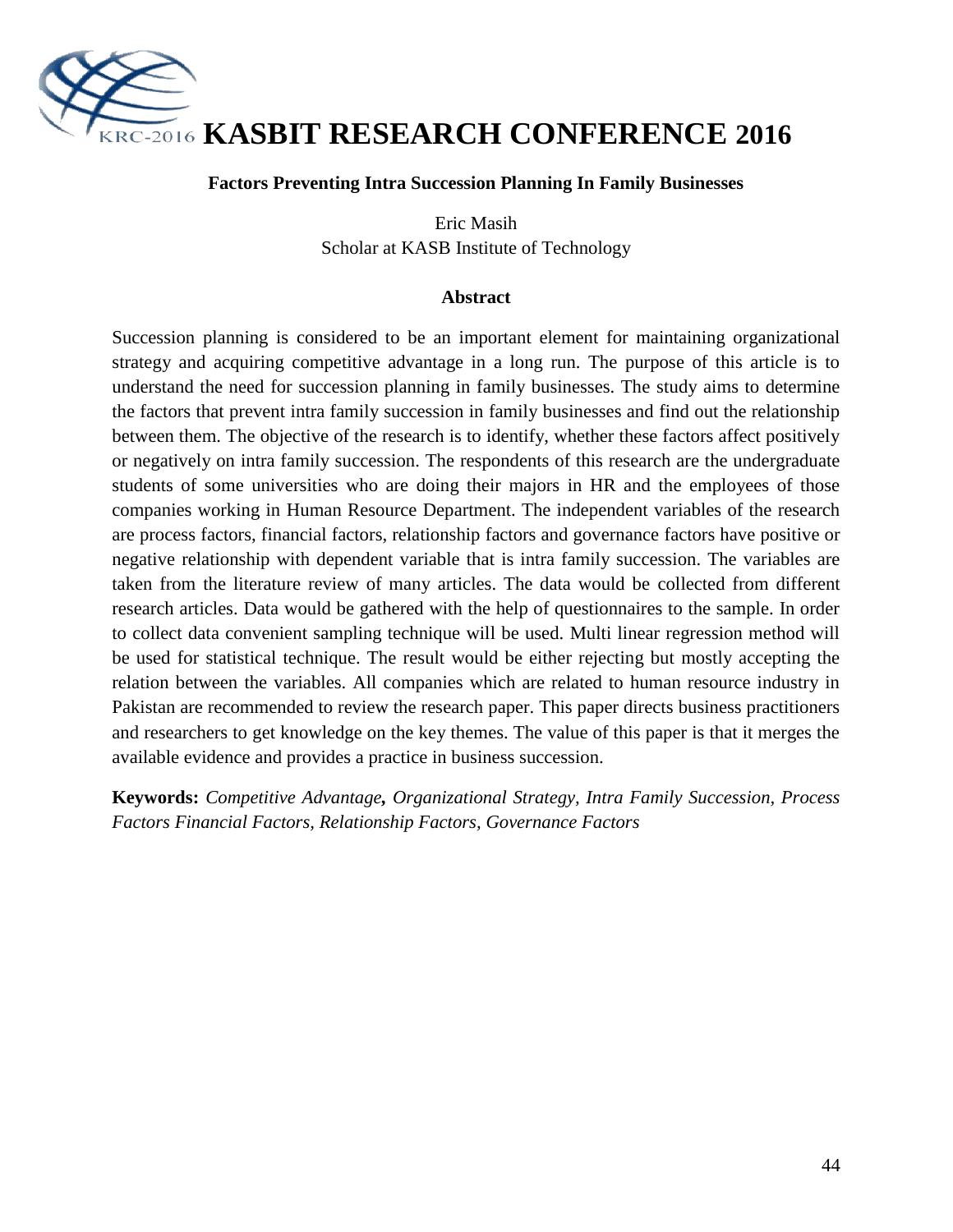

# **Factors Affecting the Moral of Employees during Acquisitions***, a Study of Acquisitions of*  **KASB** *Bank into Bank Islamic Pakistan Ltd*

Salar Hussain

#### **Abstract**

This paper finds the moral of employees after acquisitions in Pakistani banking industry selecting the acquisition between the Bank Islami Pakistan Ltd and KASB Bank which was taken place on  $8<sup>th</sup>$  of May 2015.Research examines the employees moral based on the basis of organizational cultural change, Communication between the acquirer and target bank which leading toward us and them syndrome, Organizational change managed by the acquirer firm, and job satisfaction of both the acquirer and target banking industry with respect to job security, ambiguity and empowerment issues. The study was conducted on the basis of Primary as well as secondary data. Secondary data was collected from previous researches as well as from official website of Bank Islami and State bank of Pakistan while primary data was collected with the help of questionnaire collected from 200 respondents of both banks representing the overall population of the acquirer and target banks; Findings were interpreted with the help of conformity factor analysis and structural equation model to find the impact of independent variables on dependent variable. Results of analysis interprets that proper managing of independent variables reduce the level of anxiety among the employees of industry making a successful acquisition.

**Keywords:** *Acquisitions, Organizational Cultural, Communication, Satisfaction, Organizational Change*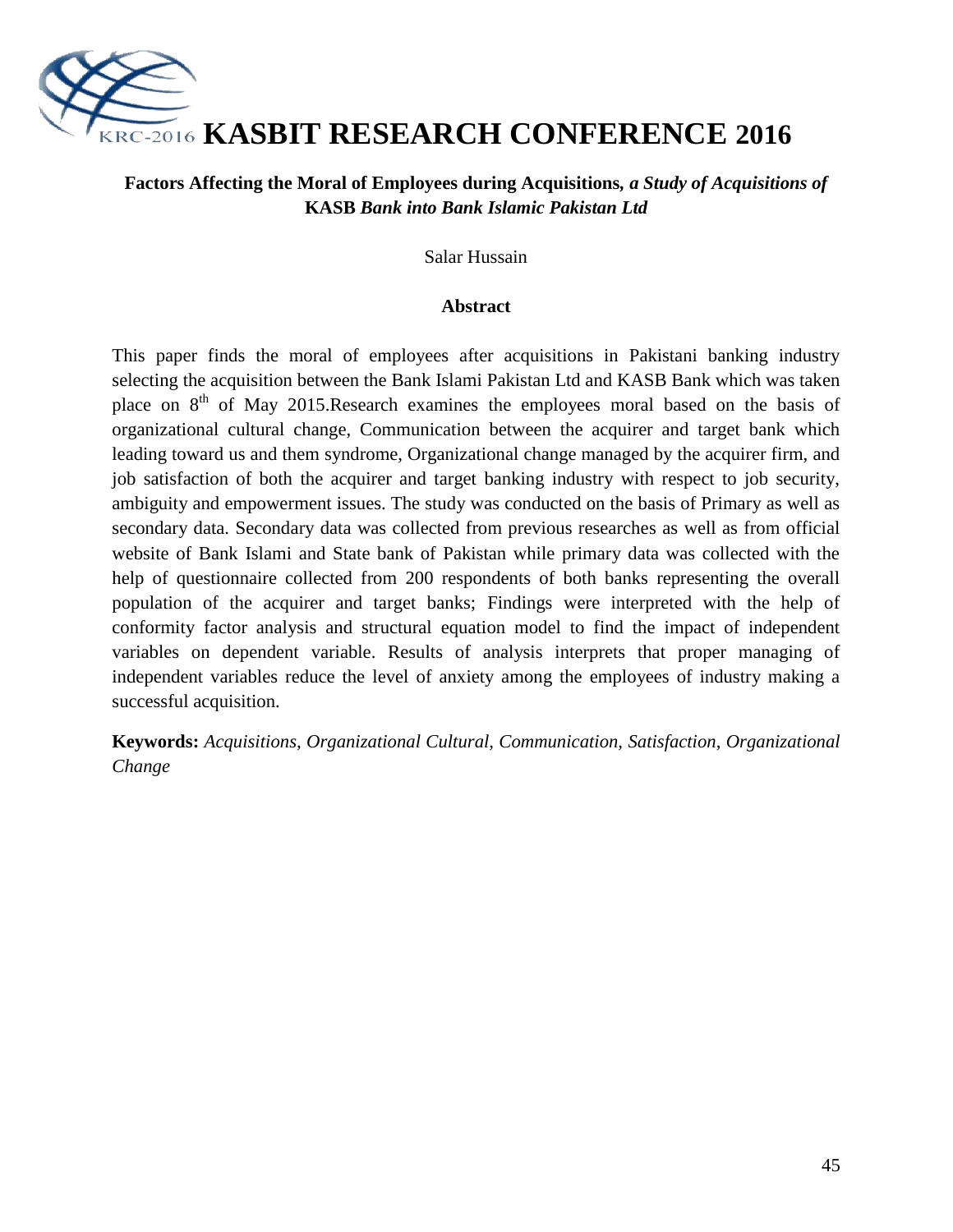

# **SESSION-1 ROOM-3**

#### **Organization's Ethical Climate Contributes to Customer Satisfaction**

Awais Yaseen Scholar at KASB Institute of Technology

#### **Abstract**

Organizational ethical climate defines the positive behavioral atmosphere of work environment and the level of right activities inside the organization. This research wants to identify the factors of an organization"s ethical climate and how these factors satisfy our customers. In this research I have to achieve the customer satisfaction towards organization and the innovations and productivity of the company. This research shows that an organization ethical climate was positively related to customer satisfaction and this relationship was accepted by organization"s productivity. Additionally the positive influence of an ethical climate on employees perceived organizational innovation was mediated by their organizational commitment and the climate for innovation. This research defines that how an organization's ethical climate affects on customer satisfaction. The respondent for this study includes the university students enrolled in the major field of Human Resource Management and the employer working in Human Resource Department. The correlation and regression model has been used to achieve the objective of this research. Moreover, this study indicates that an organization"s ethical climate can be an intensive predictor of its innovation. In this study organizations must be pay attention to customer"s satisfaction of the organization's ethical climate. In this research I found that the ethical climate of an organization can satisfy the employees towards the organization and they can the work in better way for the succession of an organization. If the organization has unethical climate it could lose its customers or employees or can have a big loss.

**Keywords:** *Atmosphere, Satisfaction, Work Environment, Employees Performance, Organization's Success.*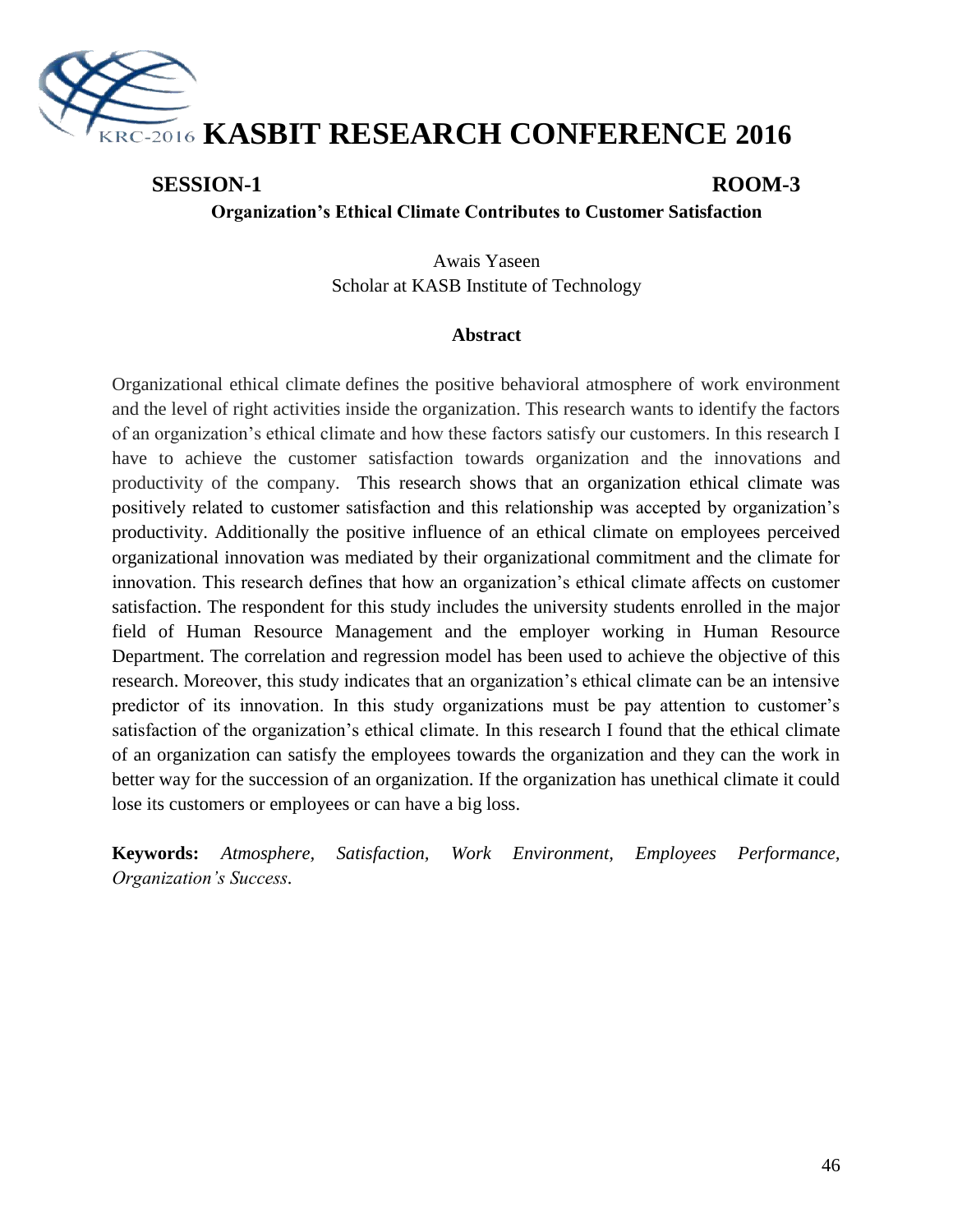

#### **Intention of Older Workers to Continue Working**

Owais Ali Scholar at KASB Institute of Technology

#### **Abstract**

Today there is a fast growing issue prevailing in the labor market about the retention of older workers in the work places. The aim of the research is to determine the important variables that affect the intention of older workers to continue working after the traditional age of retirement. The research has objectives about the impact of different variables on the intention of older workers to continue working, the relationships between the intentions and variables. The first dependent variable of the research is demographic status of the employers that includes different genders and age etc. The second dependent variable of the research is flexible environment at workplace that includes the flexible activities for older employers to engage their focus towards work place and maintain the balance between work-life, the third variable of the research is rewards and appreciation that include both formal and informal incentives to motivate the older workers and their intention towards work, this motivational factor increases the efficiency of older employers and making them experience much more confident in the work place, the fourth variable of the research is health status of the older workers there are many researchers conducted on this variable in the past according to them the health status of older worker is very important in order to make decisions about their retirement. The data is gathered by different researches conducted in the past. The research used convenient technique to gather the data. Regression analysis has been used to test the data, it is recommended that companies should have a special focus on the older workers and they may get benefited if utilized them in a proper way.

**Keywords:** *Demographic Status, Heath Status, Flexible Environment, Rewards and Appreciations*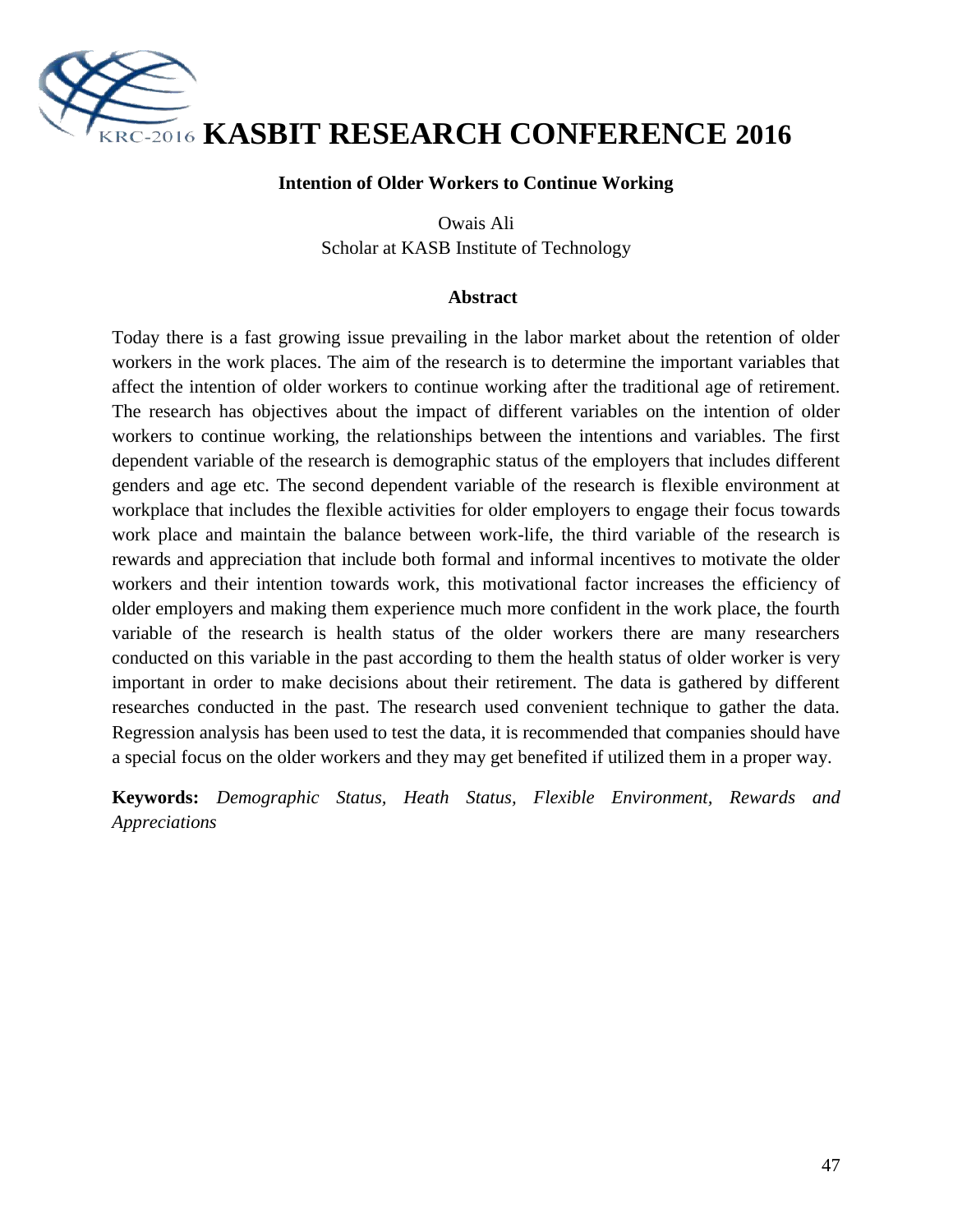

# **When Is Female Leadership An Advantage? Coordination Requirements, Team Cohesion, and Team Interaction Norms**

Nayyer Qaim Scholar at KASB Institute of Technology

#### **Abstract**

This study seeks to understand that what context women leaders are beneficial for team. Female leaders have more social interpretation than men and also the team led by female leader is more cohesive than men. This study tries to understand that what degree and in what settings female leadership might be advantageous. Women are the key to healthy economies. Women leaders can save the world or at least to the corporation or company on which board they sits. The aim of this research is to encourage female leadership in the modern world. This research focuses on team coordination requirement, relational self-construal to the outcome of female leadership. This research proves that female leadership is more positively related with team coordination and more positively associated with relational self-construal and also positively related with the representation of women in politics and also positively associated with economic freedom as compared to the team led by man, but the female leadership is highly negatively related with religiosity. This research evaluates the female leadership advantage in team leadership. The variables are taken from the literature review of various articles. The respondent of this study are the undergraduate female students belongs to the management sciences. The results are in favor of what is mentioned in the literature review and therefore it is recommended that future research should attempt to operationalize relational leadership practices which this article is not included. So that they can be accounted for regardless of whether they are performed by men or women. The author recommend corporation to encourage female leadership and also enhances the representation of women on corporate board which will increase the corporation productivity and it will be prosper for the economy.

**Keywords***: Leadership, Team Cohesion, Interaction Norms, Cooperative Learning, Participative Communication.*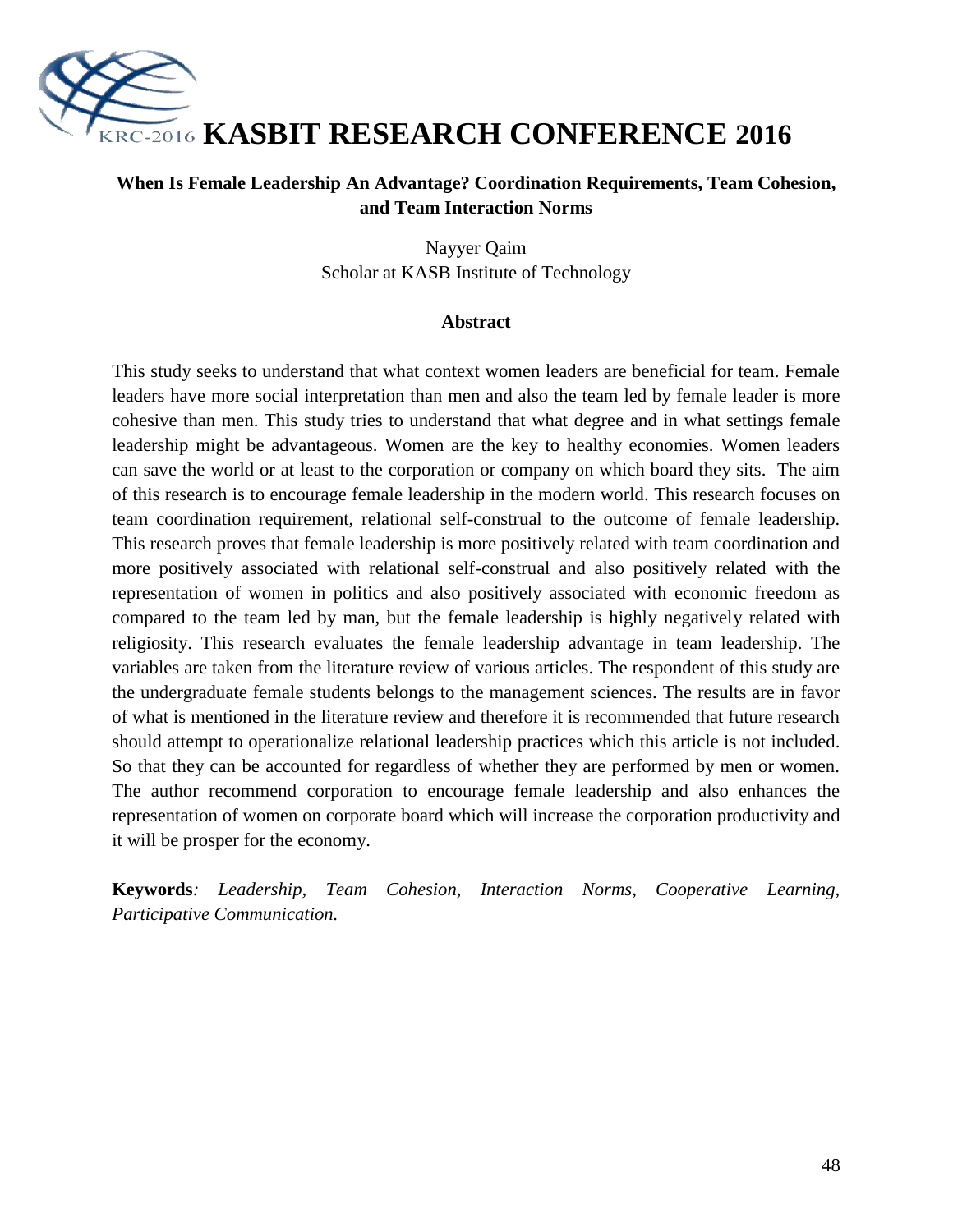

#### **Customer Satisfaction in Service escape in Hotel Industry**

Syed Umar Scholar at KASB Institute of Technology

#### **Abstract**

Service escape is a vast field which is influence by many other factors .The aim of research is to investigate the impact of service escape on customer satisfaction within the context of Restaurant Industrial sector. The key objectives included, exploring the factors (independent variables) that impact the customer satisfaction (dependent variable) in a service environment. The research involves two independent variables and a single dependent variable. The first variable is which has a direct impact over the customer satisfaction the variable physical environment that includes all the physical appliances in the surroundings that impact the performance and satisfaction level of the customer. The second and the final variable is service experience that impact on the esteem of customer. Regression analysis has been used to test the impact of the independent variable over the dependent variable. The research involves convenient technique for the gathering of data from the other researchers conducted on the similar topic in the past.

**Keywords:** *Service Quality, Physical Environment, Service Experience, Service Escape, Customer Satisfaction.*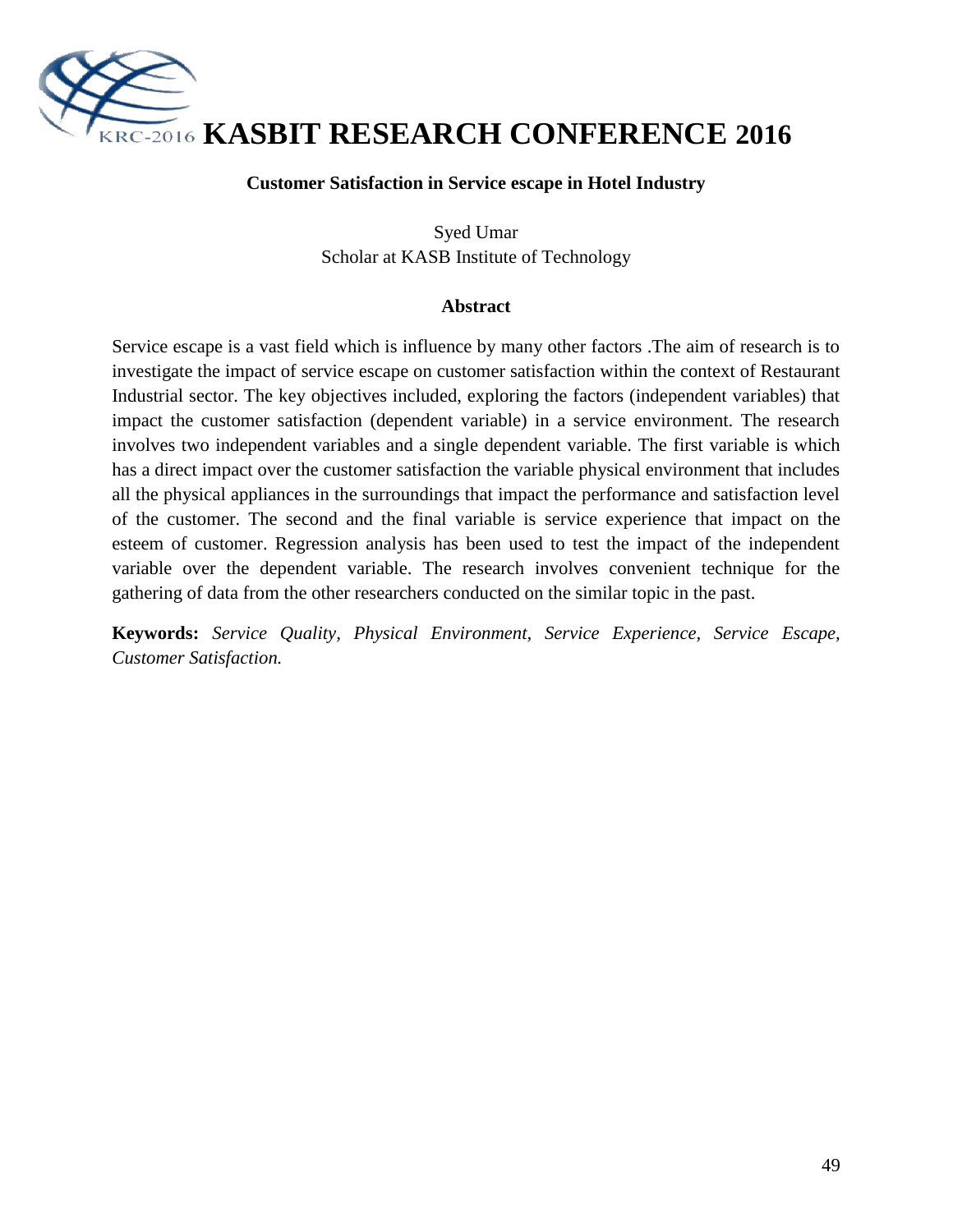

# **Factors Influencing Customer Satisfaction and E-Loyalty: Online Shopping Environment among the Young Adults**

Sohaib Khan Scholar at KASB Institute of Technology

#### **Abstract**

Topic on which we are researching is all about how can a customer finds himself more satisfied doing purchasing online rather doing it physically in present conditions, Online method of purchasing comes in the reality when consumers found very much difficult to grab time to go in malls and marts, Now with the technology and websites customer has become more efficient and more effective for shopping, Through websites customer find E-quality services and gets wider options in information quality. Customer gets more security in term of using its personal information. Online shopping gives many significant advantages to a customer anywhere from the world as he can buy anything online and will get the same quality even more better quality of product or services as he required. The variables we have discussed on this research shows that every single variable is linked directly with customer satisfaction, websites and web designing comes to the level of customer satisfaction when the company put's his best efforts to provide the required information for its customers. Security creates an impact nowadays, as many customers believe on checking things virtually for their personal information. The variables are taken from the literature review of many articles. The data was collected from different research articles conducted in the past and the reliability of all the variables has been taken from the past researches also which is further match by the reliability and validity carried out in this research through applying regression technique by working on SPSS and AMOS.. Data was gathered with the help of questionnaires to the sample. In order to collect data convenient sampling technique was used. Regression analysis has been used to test the data, and all the results are verified by the evidences gain by the regression technique instruments. The overall conclusion we have figured during this research that every single customer needs time and more attention rather they waste their time doing searching on giving their efforts mentally and physically, so online shopping is creating a very heavy impact on customers on their selection and their decision making.

**Keywords***: Web Designing, Security, E-Service Quality, Information Quality, Online Shopping, Customer Satisfaction, Loyalty*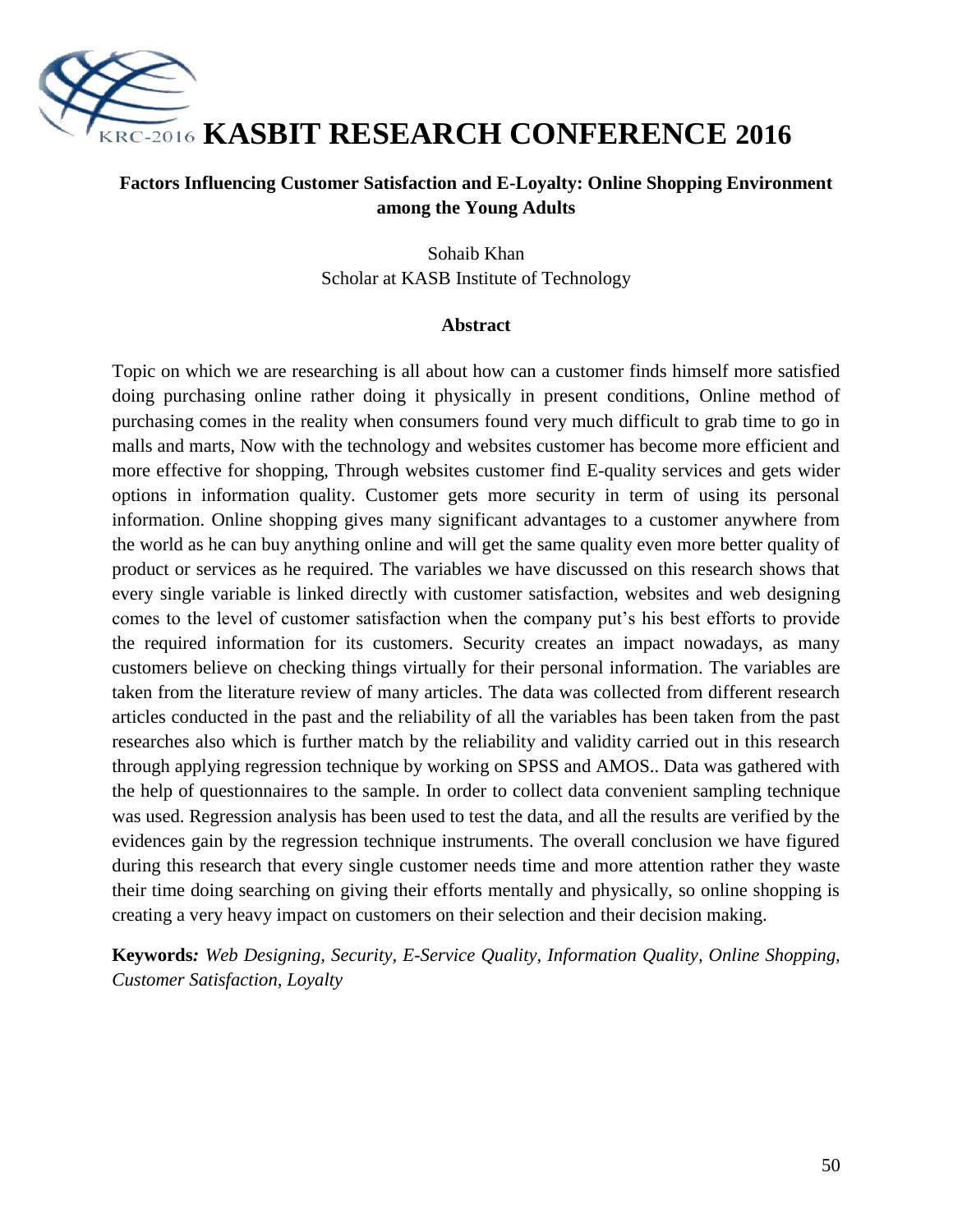

# **SESSION-2 ROOM-1**

# **Impact of Environmental Change on Economic Growth**

Aniqa Zeb

#### **Abstract**

Agriculture sector plays a crucial role in growth of a developing country, as it is the major source of providing food, raw materials and employment opportunities for almost 70 percent of the population residing in rural areas. Therefore, we are using agriculture output as a proxy for growth in this study. Beside environment, role of labor productivity and health in determining the pattern of growth will also be examined. The study will also examine the government"s policy measures to sustain climate. Sectoral investigation will be part of the study.

**Keywords***: Developing Country, Employment Opportunities, Government's Policy, Sectoral Investigation.*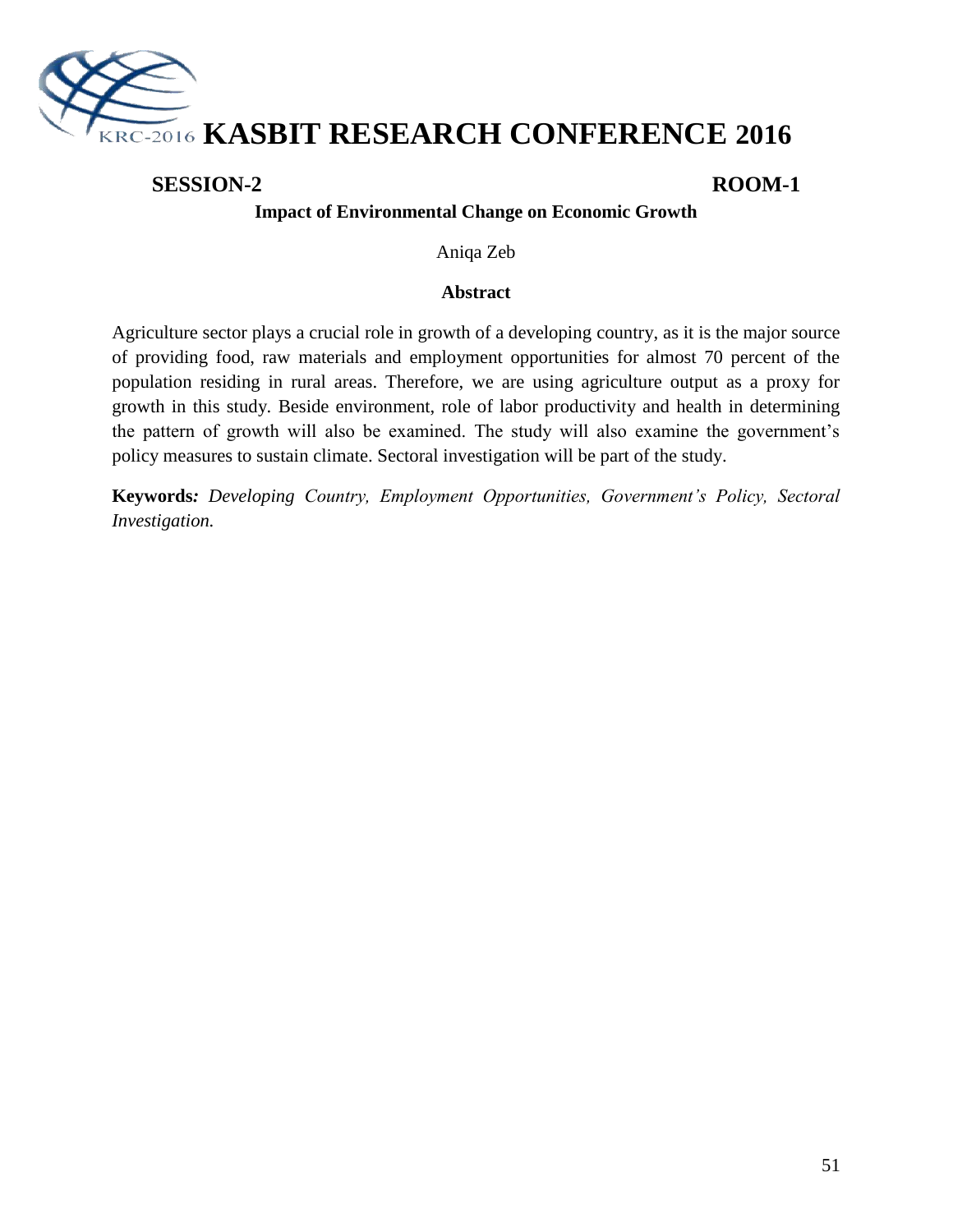

#### **Promotion of Tourist Destinations through Social Media** Huma Riaz

Scholar at KASB Institute of Technology

#### **Abstract**

This paper identifies the contribution that tourism can make to economic growth and also identifies the factors which support the tourism-led growth in the long-run. The purpose is to study the relationship between tourism and economic growth and examine the role of the factors such as geographic features, political stability, government policies and infrastructure provision in encouraging the transformation of tourism into economic growth. The objective of the research is to find out whether there is an automatic relationship between tourism and economic growth and what are the characteristics a country must meet in order to develop a link between tourism and economic growth. Furthermore, the objective is also to study the importance of these characteristics such as geographic features, infrastructure provision, political stability and government policies in linking tourism and economic growth. The scientific literature has shown the importance of infrastructure provision and geographic features as they help to improve the living conditions of the people. Political stability is also an important variable taken from a reputed journal as the political conditions in a destination are likely to affect the tourism growth. The government policies are also mentioned as an important variable for tourism-led-growth in reputed journals, as the government is responsible for deciding regulations which can impact tourism and the government is involved in tourism policy-making. The data was gathered through different researches which have been conducted in the past related to tourism and economic growth. The study found that the geographical features, political stability, infrastructure provision and government policies have some relationship with tourism-led growth tested through linear regression model (LRM).It is recommended that the government must focus towards the development of tourism industry in order to achieve economic growth through it.

**Keywords:** *Tourism; Economic Growth; Geographic Features; Infrastructure Provision; Government Policies*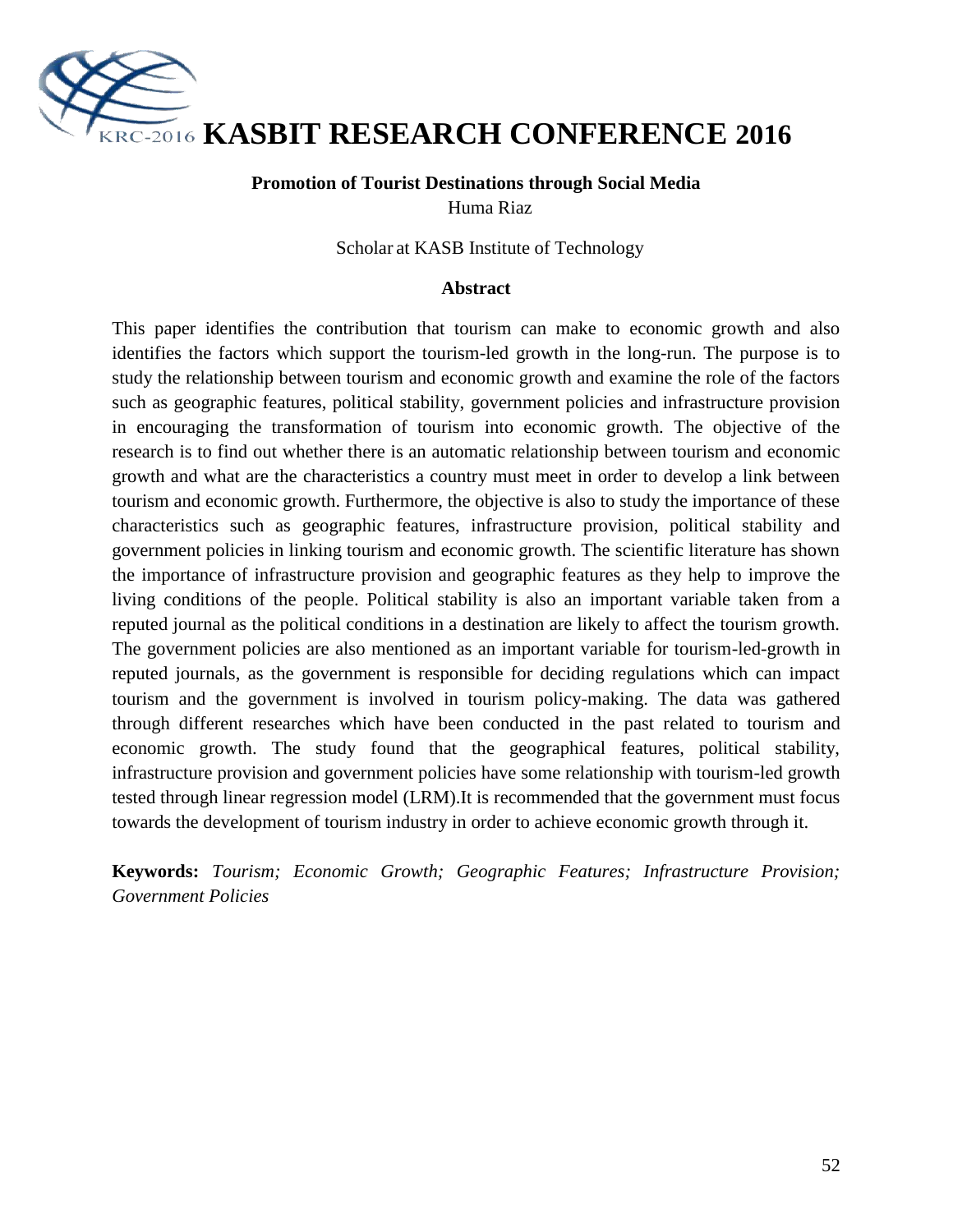

#### **The effect of packaging and brand on children's purchasing decisions**

Vinesh Kumar

Scholar at KASB Institute of Tehcnology

#### **Abstract**

The motive of this paper is to study the impact of packaging and brand on the purchasing decisions of children. Data were collected from parents behalf of children by interview conduct the results show that packaging and brand have a positive effect on children and children were influenced by packaging, and now a day brand also influence to children. Further, it was found that children influenced their parents during store survey. The study also ensures the children"s purchasing decision between packaging and brand. A limitation of the study is that the issue of the effect of packaging and brand on children was inquiring through the opinions of parents. Future research might study the effect of other factors such as, economic status and sociocultural issues, another factor would be to include other variables such as mental involvement the findings of the study might be useful for all manufacturers of goods. More specifically, managers and marketing agents in the all industry are recommended to improve more children"s brand awareness through marketing as a way of making them want to buy branded products. The paper demonstrates that there is a relationship between packaging and brand on children purchasing decision.

**Keywords:** *Packaging, Brand, Children's Purchasing Decision And Effect*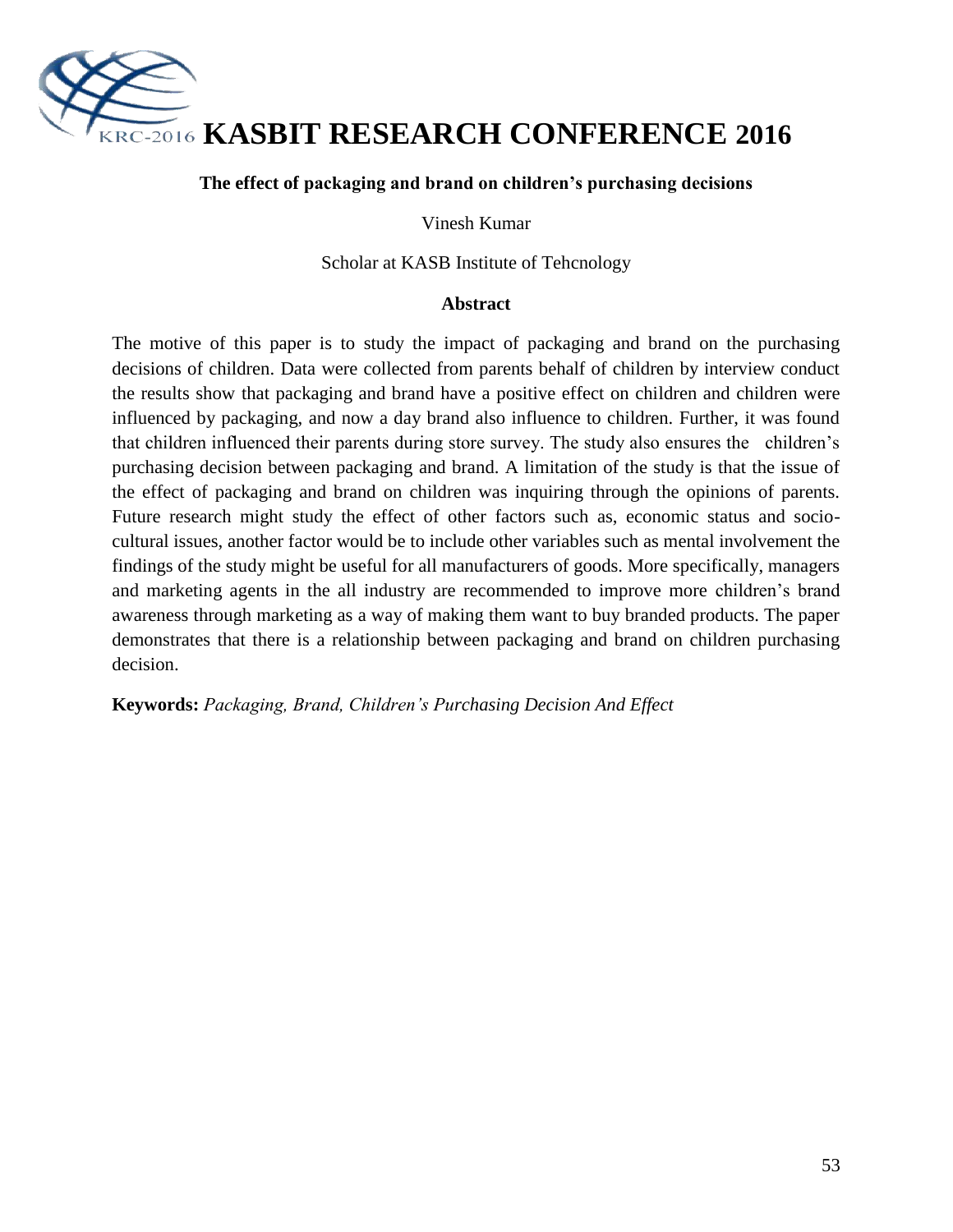

# **The Impact of Store Atmosphere on Consumer Buying Behavior": Study on Chase up KDA North Nazimabad, Karachi, Pakistan**

Bisma Rehan BBA Student at KASB Institute of Technology Fatima Butt BBA Student at KASB Institute of Technology

#### **Abstract**

This current research is intended to identify the effects of store atmosphere on the consumer buying behavior in the Chase Up the retail chain outlet in Nazimabad of Karachi, Pakistan. Store atmosphere elements such as cleanliness, scent, music, temperature, lightening, color, display are under consideration in this research. As store atmosphere plays important role in influencing consumer behavior and contemporarily with changing market needs consumer prefer to shop all their needs under one roof to minimize the search cost along with time and effort involved for which they ask for added beneficial elements to select retail outlets for their purchases. A pleasant atmosphere in the retail chain outlet is one of those elements which are extremely delighted hence retailers need to be aware of the ways of using store atmosphere and its components in their favor to get success in the markets. Therefore the study has been designed to investigate the collective impact of the major atmospheric variables on consumer buying behavior in chase up at one point in the time. The data will be obtained by using a structural questionnaire from 200 respondents in a survey conducted at Chase Up. The evaluation of data will be done by using SPSS program. The test will tell the store atmosphere has very positive and compelling impact on consumer buying behavior. The study will also help retailers about different components of atmospheric components of a store how products needs to be displayed in the store and the ways in which it can be used to influence consumer buying behavior.

**Keywords:** *Music, Scent, Tempurature, Lightning, Color, Cleaniless, Display-Layout*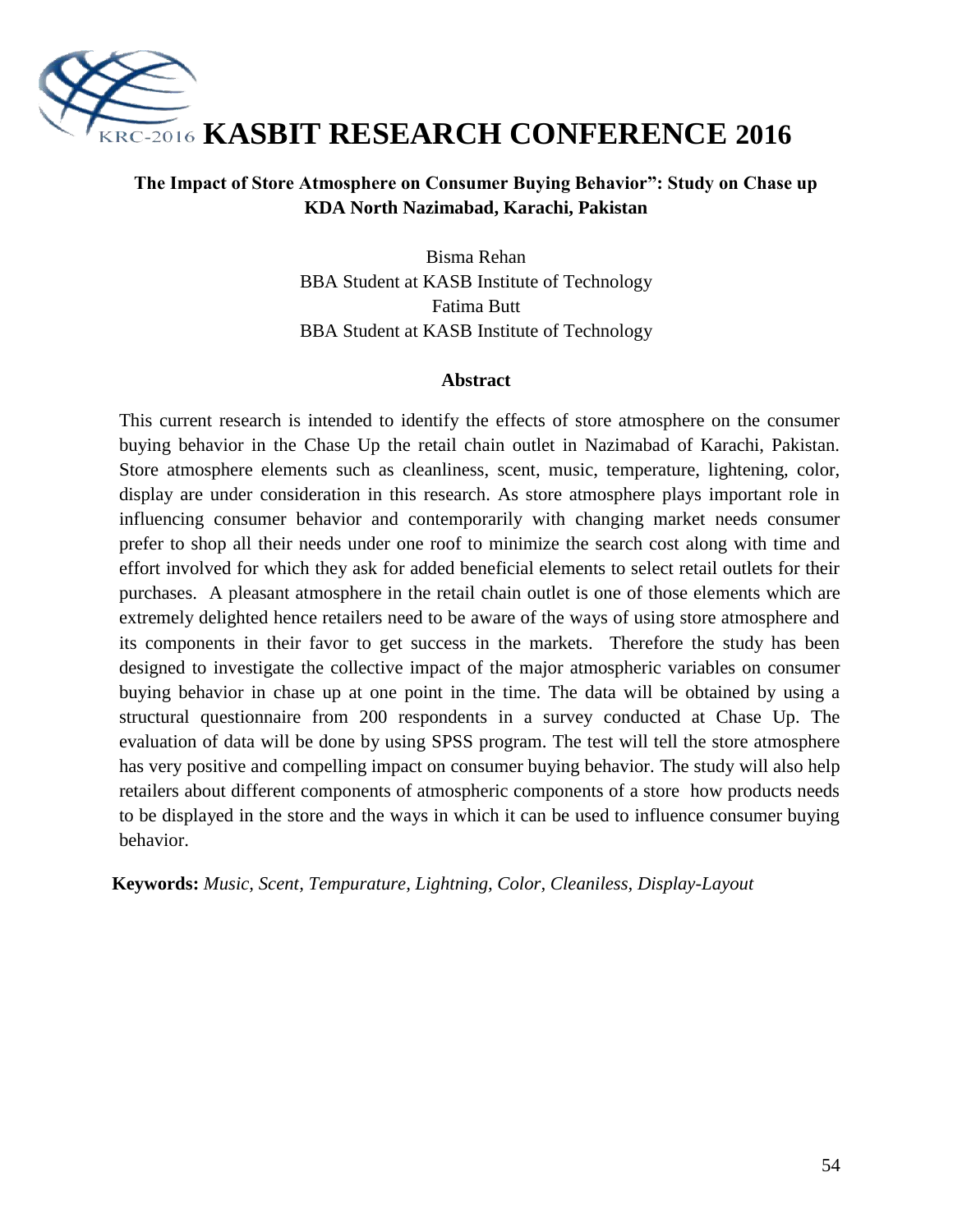

# **SESSION-2 ROOM-2**

**Factors Affecting Work-Life Conflict: A Study on Working Women in Pakistan**

Shazra Shakil Scholar at KASB Institute of Technology

#### **Abstract**

The research paper is about finding the factors that affect work life conflict of the working women in Pakistan. The purpose of the research is to identify what are factors that affect worklife conflict of the women working in Pakistan. The objective of the study is to locate the issue of work-life conflict and work-life balances faced by the working women in Pakistan because it is remarkable dilemma which must be focused and solved properly. To save Pakistani women from this dilemma these types of studies must be conducted. The factors that affect work-life balance and work-life conflict are workplace environment, financial needs, women earning potentials and house hold responsibilities have positive or negative relationships with the main problem area (work-life conflict). The data is collected in quantitative form from different local and multinational workplaces in Pakistan through female employees. Convenient sampling technique has been used as a sampling technique. Reliability, confirmatory factor analysis and SEM have been used for the analysis of the data. The results are having significant relationships between variables, furthermore based on the findings of the research, it is recommended to the human resource department of companies that they should take some steps regarding this problem as contribution of women at a workplace have some importance and that we should always back women and appraise her for all the hardships she faces during all the activities she"s performing in order to maintain their professional life's as well as their personal and routine life all together. Therefore just to have acknowledged we should never underestimate a woman at any given circumstances.

**Keywords:** *Work-life, Life Conflict, Working Women, Life Balance, Life Satisfaction, Family Responsibilities*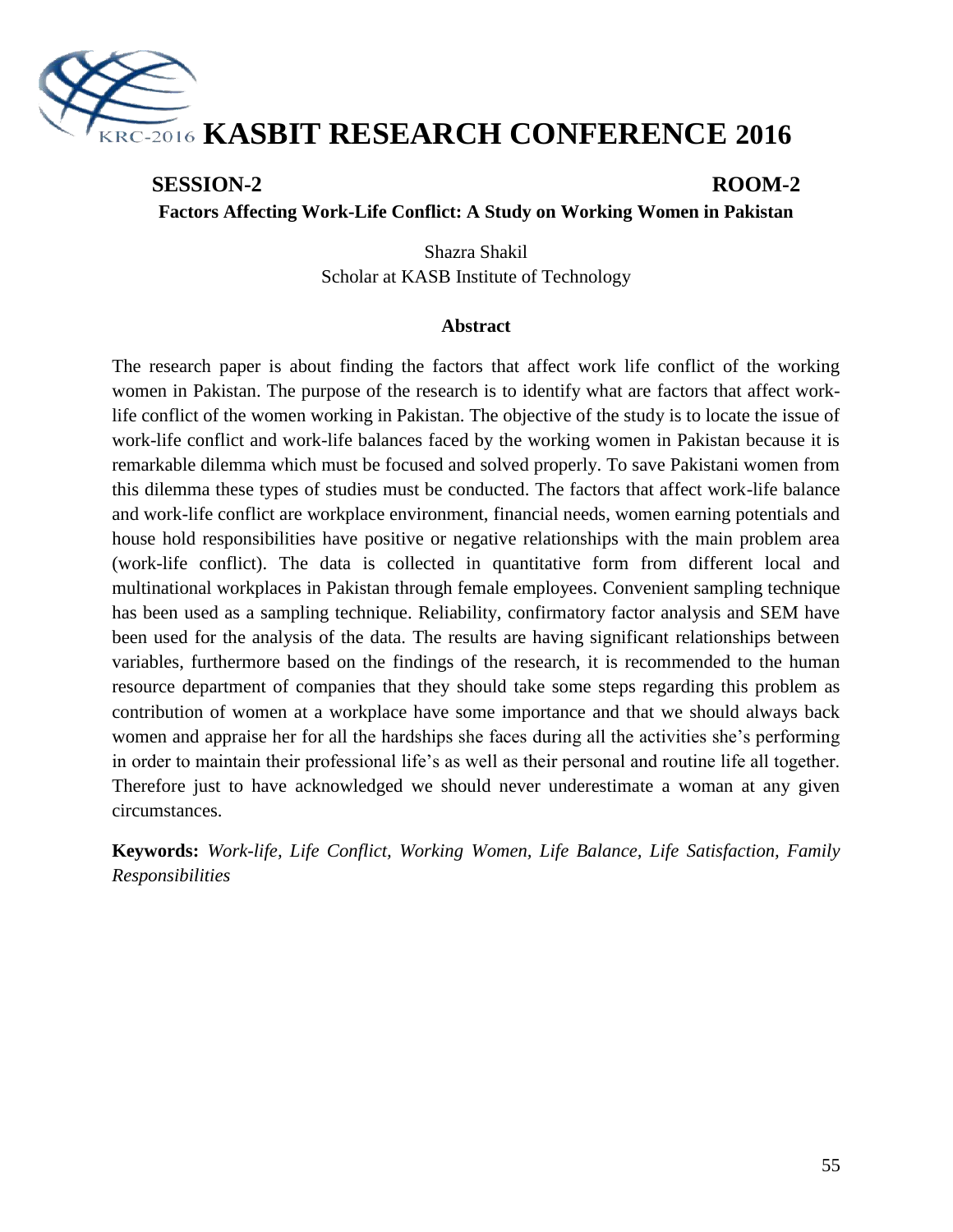

# **The Effectiveness of HR Practices on Job Satisfaction Study on Higher Education Sectors of Karachi, Pakistan**

Muhammad Masood Mir Faculty at KASB Institute of Technology

Muhammad Ibrahim BBA Student at KASB Institute of Technology

Kanza Irfan BBA Student at KASB Institute of Technology

Saima Zaib Durrani Faculty at KASB Institute of Technology

#### **Abstract**

In the fast moving era Human resource management is considered as the most important department in terms of organizational efficiency as well as for getting a competitive advantage. So the HR department and its functions should be aligning with the organization for enhancing performance. Therefore this study will be focusing on aims exploring the impact of HR practices on job satisfaction in the context of higher education sectors of Karachi, Pakistan. For this purpose survey method was used by using questionnaire as a tool for data collection. The research hypotheses are tested using sample data collected from 100 responses and analyzed objectively. It was found that HR practices have significant association with job satisfaction. The proposed practices, which were Recruitment and Selection, Training and Development, Performance Appraisal, Working Environment, Compensation, and Supervision, were found to have impact on job satisfaction. The study faced by certain limitations, which include time and resource constraints which limit this research only in Karachi. Pearson Correlation and Multiple Regression tests were used to test the hypothesis. Implications for high performance HR practices and employee"s job satisfaction are discussed; Organization must focus on Training and Development program to increase employee"s productivity and Job satisfaction.

**Key words:** *HRM, HR Practices, Job Satisfaction, Education Sectors, Karachi, Pakistan.*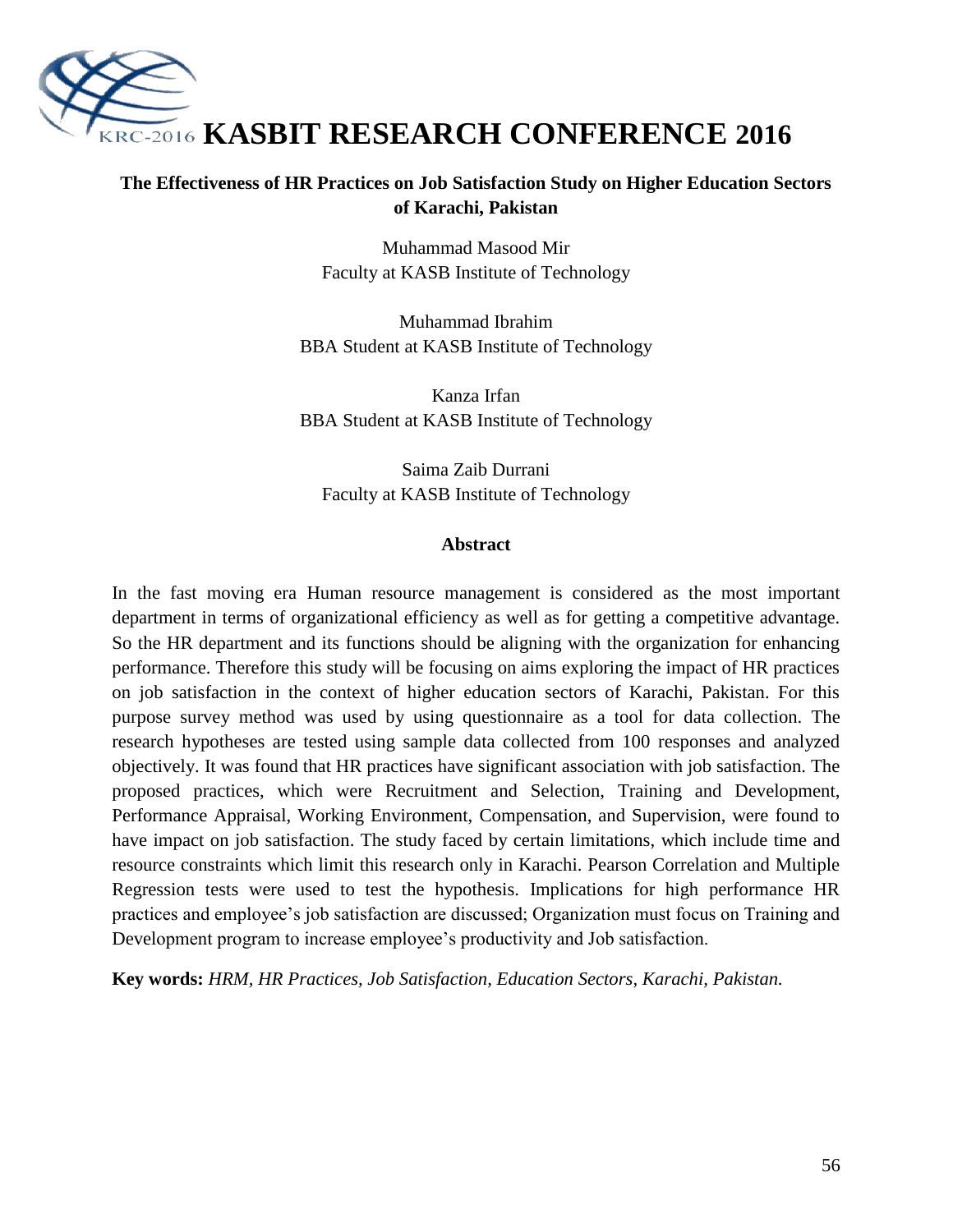

# **The Effectiveness of Workplace Diversity on Employee Performance (A Study on Bbsulk)**

#### Dildar Ali

Scholar at KASB Institute of Technology

#### **Abstract**

This research explores the impact of work force diversity on performance of employees of government organization of Pakistan, the literature review shows the different impact of work force diversity on employee performance, the different results of the researches shows that the results vary with the change in environments and in culture.

Furthermore there are number of variables which affect the employee performance, but this research has been carried out on the given independent variables Gender, Generation gap, language and the Educational back ground and its impact on employee performance which is dependent variable.

In this research simple random sampling techniques has been used. And the data was collected with help of questionnaires from 62 respondents of Benazir Bhutto Shaheed University Lyari Karachi. Regression technique was used for data analysis to find out the impact of independent variables on dependent variable.

This research concluded that Educational back ground has significant impact on employee"s performance whereas the other remaining independent variables Gender, Generation Gap & Language has positive but insignificant impact .

This showed that educational back ground highly impact in workforce diversity in educational sectors of Pakistan.

**Keywords:** *Employee Performance, Work Force Diversity, Language, Generation Gap*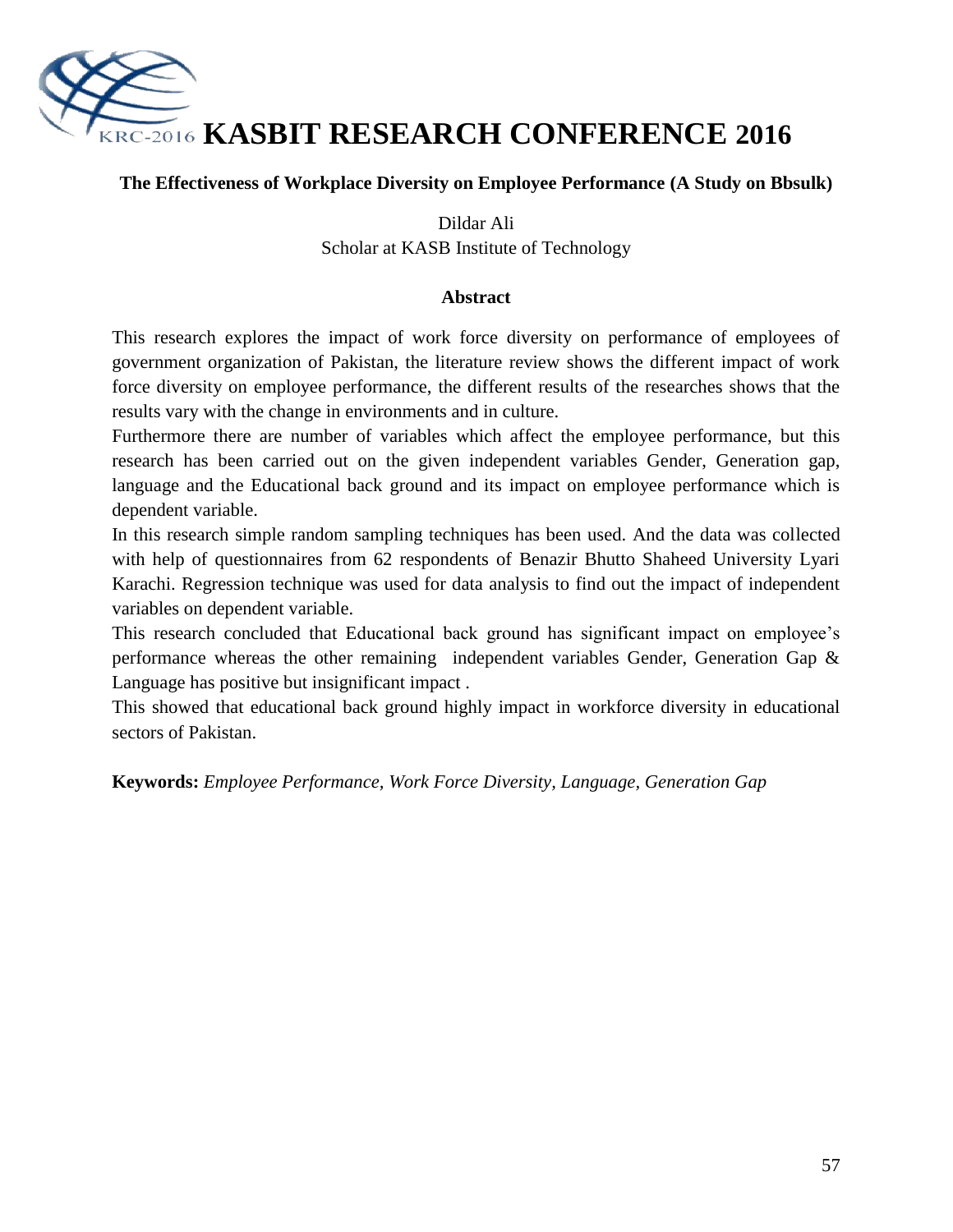

#### **Establishing Benchmark in Employee Job Satisfaction in Hr Improvement**

Muhammad Ali Bhurt Scholar at KASB Institute of Technology

#### **Abstract**

Job satisfaction is taken as the most important part in an organization by which the whole organization can achieve their all objectives which has they set for their organization achievements. This research aims to define that the employees is the spinal cord of an organization and employee's satisfaction is more important in any organization. The variables which is affecting on job satisfaction are Empowerment, which is telling as that organization should give self give leverage to employ to take decision in right way. In Training & Development they are saying that organization should give training to their employees to get good result of their jobs which are assigned to them. Performance Appraisal says if employees will be motivated form their organization they will work proper way if they do not get performance appraisal they will me de motivated form their work and their organization. This study emphasizes the training and development and importance of this. The respondent of this research are different sectors such as, education (KASBIT), Banking (HBL), Textile (AL-KARAM), Energy (K-ELECTRIS) and government (CUSTOMS) sectors this research is has a unique this research is collected by different sectors . The questionnaire which would filled by employees and professionals of the different sectors online sampling statistic technique will be used in research to have a accurate result for this research .The Result which will be collected is as per literature review.

**Keywords:** *Job Satisfaction, Employee Training, Employee Performance, Performance Appraisals*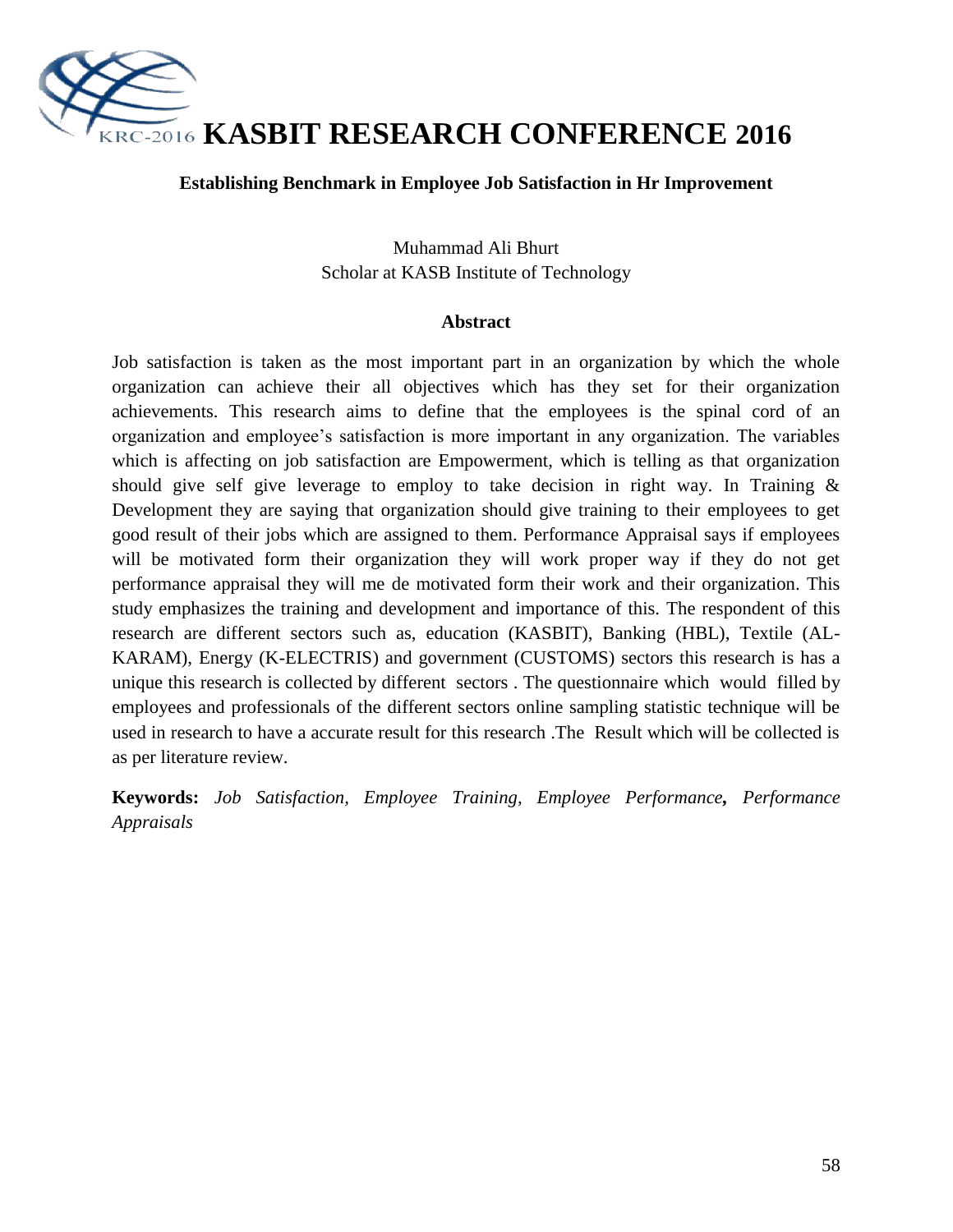

# **Gauging The Advantages Companies Are Achieving Through The Use Of Human Resource Information Systems: Evidence From The Higher Educational Sector Of Karachi.**

Shafaq Nisar BBA Student at KASB Institute of Technology

# **Abstract**

**Purpose:** The basic motive for developing this paper is to check and evaluate the history and results associated with the use of Human Resource Information System (HRIS) in the territories of Pakistan.

**Model:** The research model was developed by going through the systematic literature review and through the help of the literature well structured questionnaire is developed model was developed.

**Data Collection:** through this we have collected data from HR professionals working in the service industry as our research population is based upon higher educational institutions operating in Karachi.

**Population and Research Sample:** While sample is taken from top private universities of Karachi, while total sample size of the research was 100 and its analyzed through using SPSS and

**Statistical Tool:** by using multiple regression a technique of parametric statistical testing it's indicated that and findings of the research indicated that use of HRIS is very important for the improvement and enhancement organizational productivity.

**Limitation:** But as the research work cannot be generalized therefore for the purpose of optimization of results and findings continuous research work must be carried out in the discipline.

**Significance:** While practical implications of the research indicated that through the use of HRIS not only the organization but HR professional also became able provide enhanced level of creativity to their work.

**Keywords:** *Developing, Associated, Optimization, Enhanced.*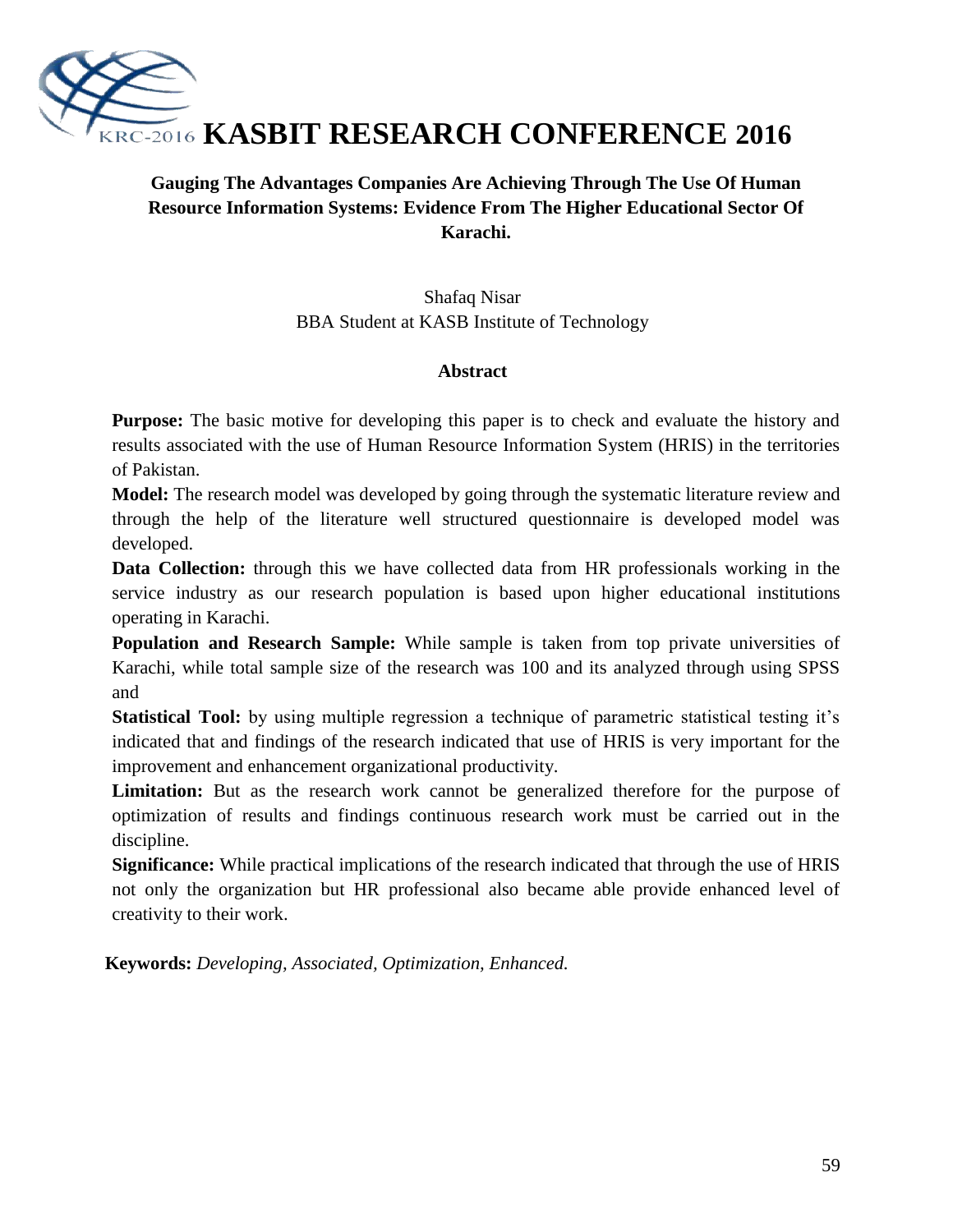

# **SESSION-2 ROOM-3**

# **The Impact of Inbound Logistics on Quality of Production**

Mohsin Hassan BBA Student at KASB Institute of Technology

Noman Maqbool BBA Student at KASB Institute of Technology

Nashit Bin Ali BBA Student at KASB Institute of Technology

#### **ABSTRACT**

Inbound logistics include transport, storage and delivery of goods, coming into a business. Usually it is done through a long systematic process by a team of specialist to complete their tasks error free. The researcher will investigate the best way of forecasting in order to do best production/manufacturing. Furthermore the researcher will study the factors which are more effective for quality of production like raw material, transportation, supplier, technology, and warehouse. The structure closed ended questionnaire will be conducted. For the data collection with non-systematic random sampling method and will be leveled on SPSS using regression analysis above the data. The researcher will show the positive result that how our given factors influence on our quality of production more effective and error free through which it will reach on its peak.

**Keywords:** *Inbound Logistics, Forecasting, SPSS, Regression*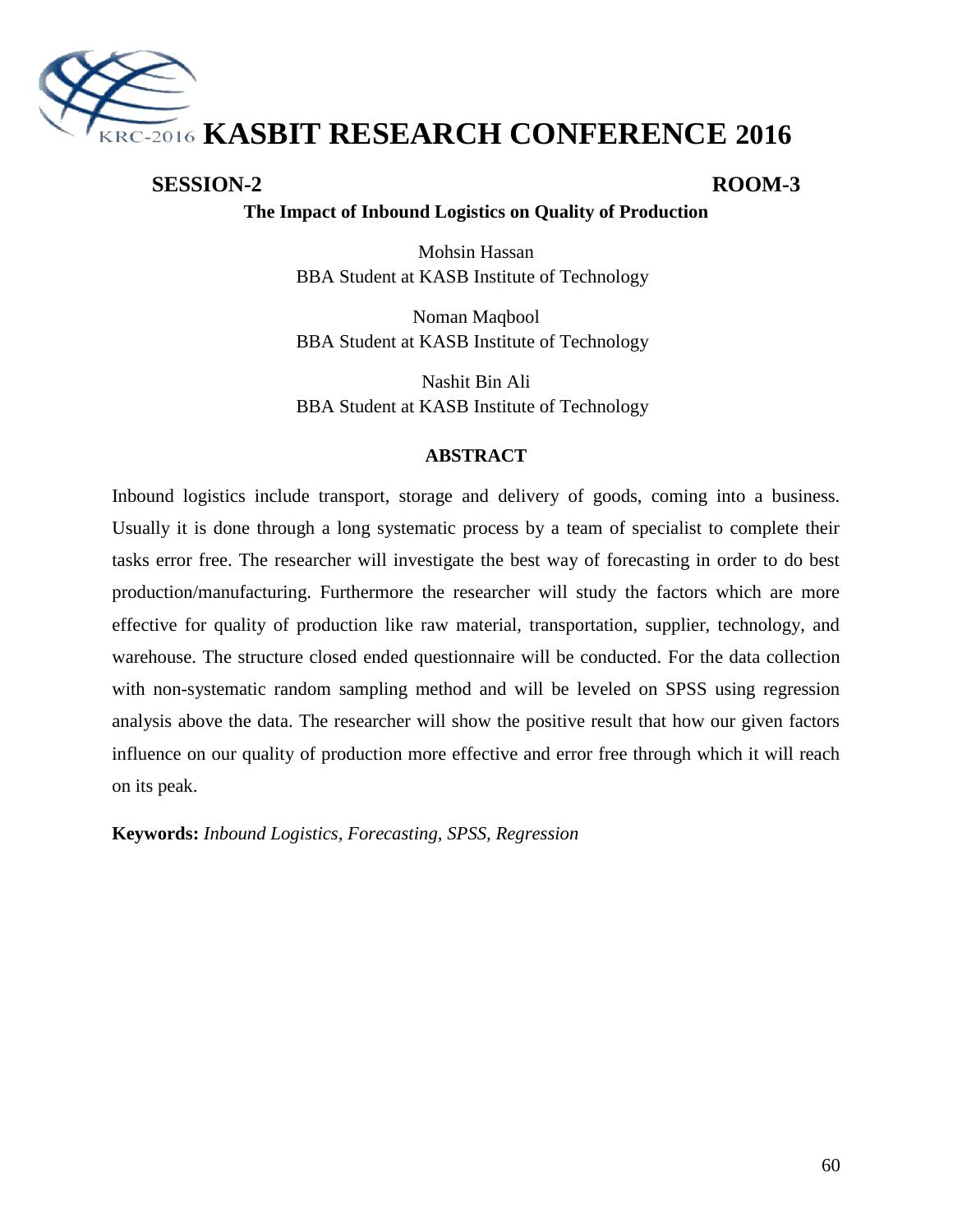

# **Impact of High Performance Organizational Culture on Talent Attraction and Talent Retention: Role of Psychological Capital and Organizational Commitment**

Dr. Nazim Ali Assistant professor, Department of Management Studies, University of Malakand

### **Abstract**

The objective of this study was to know about the relationship between High Performance Organizational Culture (HPOC), Talent Attraction and Talent Retention, Psychological Capital (PC) and Organizational Commitment (OC). Data were gathered from three hundred and sixteen 316 employees of banking sector. Time tested questionnaires were distributed for the collection of data from bankers. The results showed that HPOC had a significant relationship with talent management. It was also confirmed that psychological capital and organizational commitment partially mediate the relationship between HPOC and talent management.

**Keywords:** *Performance Organizational Culture; Talent Management; Psychological Capital; Organizational Commitment; Pakistan*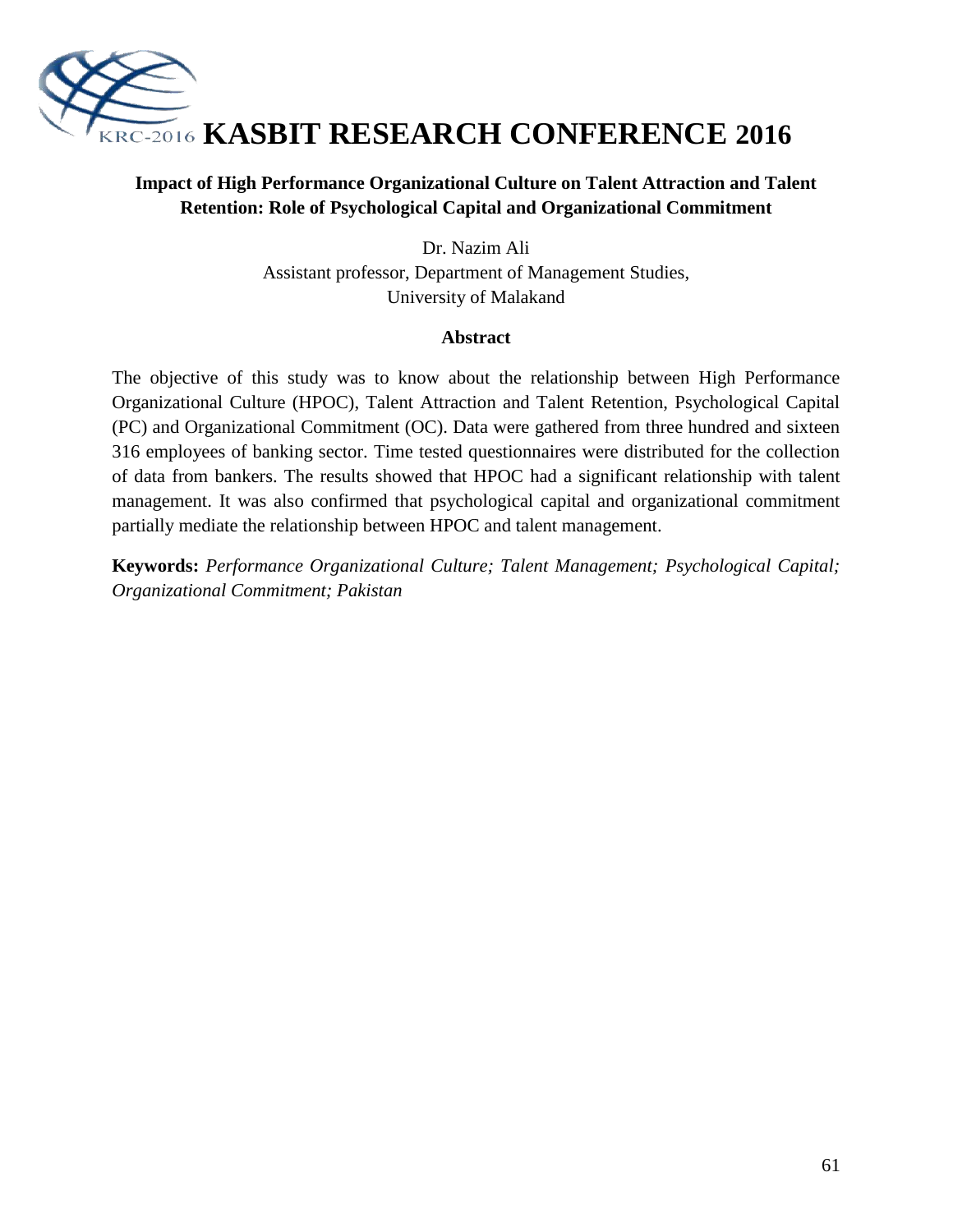

#### **Impact of Islamic Finance on Economic Growth – Empirical Evidence from Pakistan**

Kamran Ahmad Scholar at KASB Institute of Technology

#### **Abstract**

After the Global financial crisis, Islamic finance gets worldwide attention and it increased with fast pace especially in Pakistan where total assets of Islamic Banks crossed Rs. 1.7 Trillion. This paper explores empirically the relationship between the development of Islamic banking system and economic growth in the Islamic Republic of Pakistan. Using econometric analysis, quarterly time-series data of economic growth and Islamic banks' financing from 2006 to 2015 were used. In this paper Islamic Banks, private lending and total assets as a proxy for the development of Islamic Finance and GDP and GFCF as a proxy for Economic Growth. For the analysis, the unit root test, descriptive stats, regression analysis, co-integrationtest, and Granger causality tests were done. Empirical results generally signify that in the long run Islamic banks" financing is positive and significantly correlated with economic growth in Pakistan which reinforces the idea that a well-functioning Islamic banking system promotes economic growth. Meanwhile, there is no short-term relationship exist in between Islamic banking and economic growth.

**Keywords:** *Global Financial Crisis, Islamic Finance and GDP and GFCF.*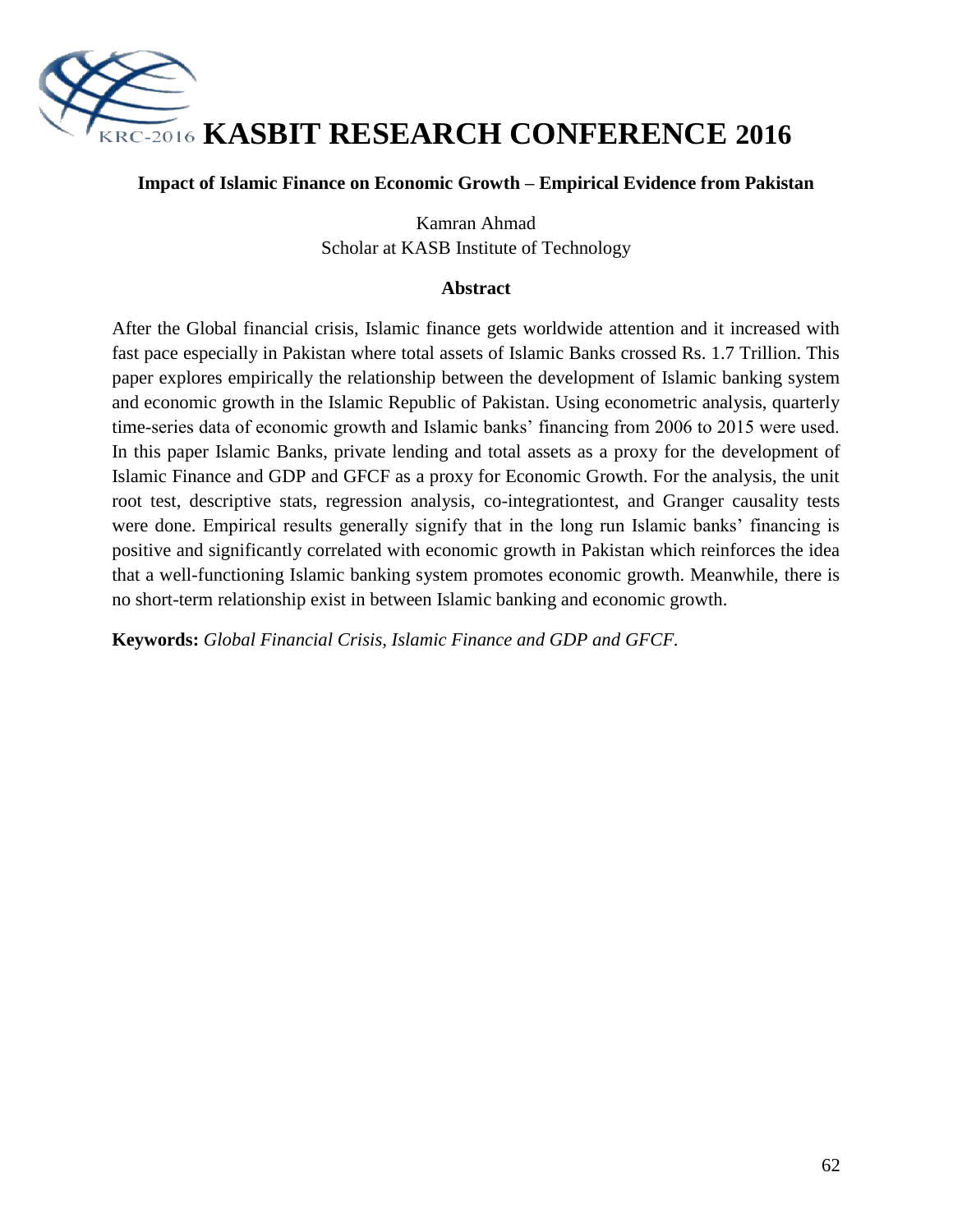

#### **Determinants of Brand Loyalty: A Study on Young Customers of Telecom**

Samana Zaidi Scholar at KASB Institute of Technology

Umair Tariq Scholar at KASB Institute of Technology

#### **Abstract**

Brand loyalty, is standard of the attachment that a customer has with a brand. Basically, brand loyalty refers to a consumer's consistently repurchase of their favorite brand. This paper analysis the determinant of the brand loyalty on young customers of telecom. The major objective of selecting the brand loyalty is to describe the importance of the product towards their brand in present time. The variable brand trust have taken from the journal which has a greater impact upon the mind of the customer through which their trust will build up upon the telecom industry and then the customer will become more loyal to the brand. A positive brand reputation builds loyalty and increases customer confidence in brand, through which ultimately the sales will be increases. Despite the findings of many researches that satisfaction has a significant favorable impact on brand loyalty and a truthful re-purchase behavior of same brand leads to long term business profits. The other main factor is brand image which has a direct effect on brand loyalty A brand which has a good image in the market is more likely to get superior among the other brands and they also have a greater market share. Positive brand image will tends towards the loyalty these all factors plays an important role in loyalty towards the brands through which the customer will become loyal to their brand and cannot be able to switch their brands due to the independent variables which will directly impact upon the brand loyalty. This research helps to investigate sampling techniques and multi-linear regression to test hypothesis, the respondents of this research are the young customers of telecom industry.

**Keywords**: *Brand Trust, Brand Reputation, Brand Loyalty, Customer Satisfaction, Brand Image.*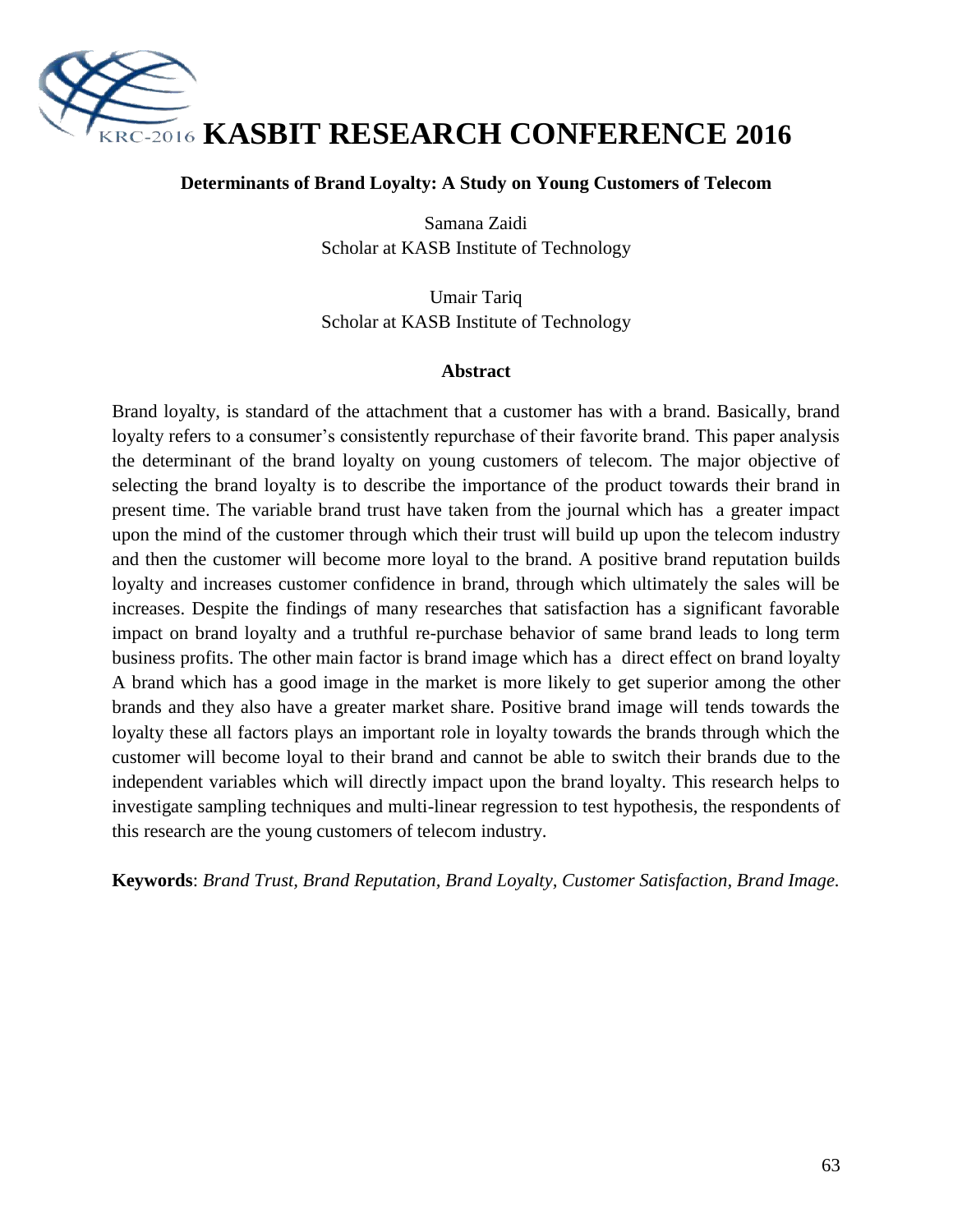

#### **Building Employee Relationships through Corporate Social Responsibility**

Summaiya Zahid Scholar at KASB Institute of Technology

Kamran Khan Manager Research Operation of ORIC at KASB Institute of Technology

> Syed Karamatullah Hussainy Director ORIC at KASB Institute of Technology

#### **Abstract**

Corporate social responsibility (CSR) is a new trend being adopted by the businesses. It affects the corporate financial Performance of a company and influences consumer"s behavior as well. However, comparatively few studies have focused employees" sentiments towards CSR and its activities. Organizations begin to participate in CSR exercises keeping in mind the end goal to react to an outer request, while thinking about the beneficial outcomes of CSR. The article shows the consequences of a quantitative research with respect to the representatives' disposition with respect to social duty exercises of their managers. At the outset a short writing audit is displayed. In this research, integrated social identity theory and social exchange theory is being studied in a new framework. This structure clarifies how representative"s impression of CSR inspires dispositions and conduct in the working environment. The factors confirmed in this exploration paper are corporate social obligation characterizes as Corporate social duty is the deliberate incorporation of social and ecological worries into organizations and into their interface with partners, affected on different factors to change their conduct, in any case alternate factors are representative responsibility as the engagement, maintenance, fulfillment and inspiration and prompts to above and beyond i.e. devotion by which worker attempt to accomplish hierarchical objective representative turnover expectation characterized as a degree of either the representatives of an association plan to leave the association or the association arrangements to evacuate its workers, besides section inclination is the condition of being favored in contrast with something else that is it might be any inside and outer partner it might be your workers or your financial specialists, moreover another variable is worker conduct characterized as alludes to the route in which representatives react to particular conditions or circumstances in the work environment. Moreover, future researchers may also identify the importance of CSR and its impacts on employees. This research uses exploratory approach; primary data is collected from professionals working in banking sectors of Pakistan. The study uses simple regression model (SRM) technique to test the hypotheses. This research found significant relationship between CSR activities and employee organizational commitment, and organizational performance,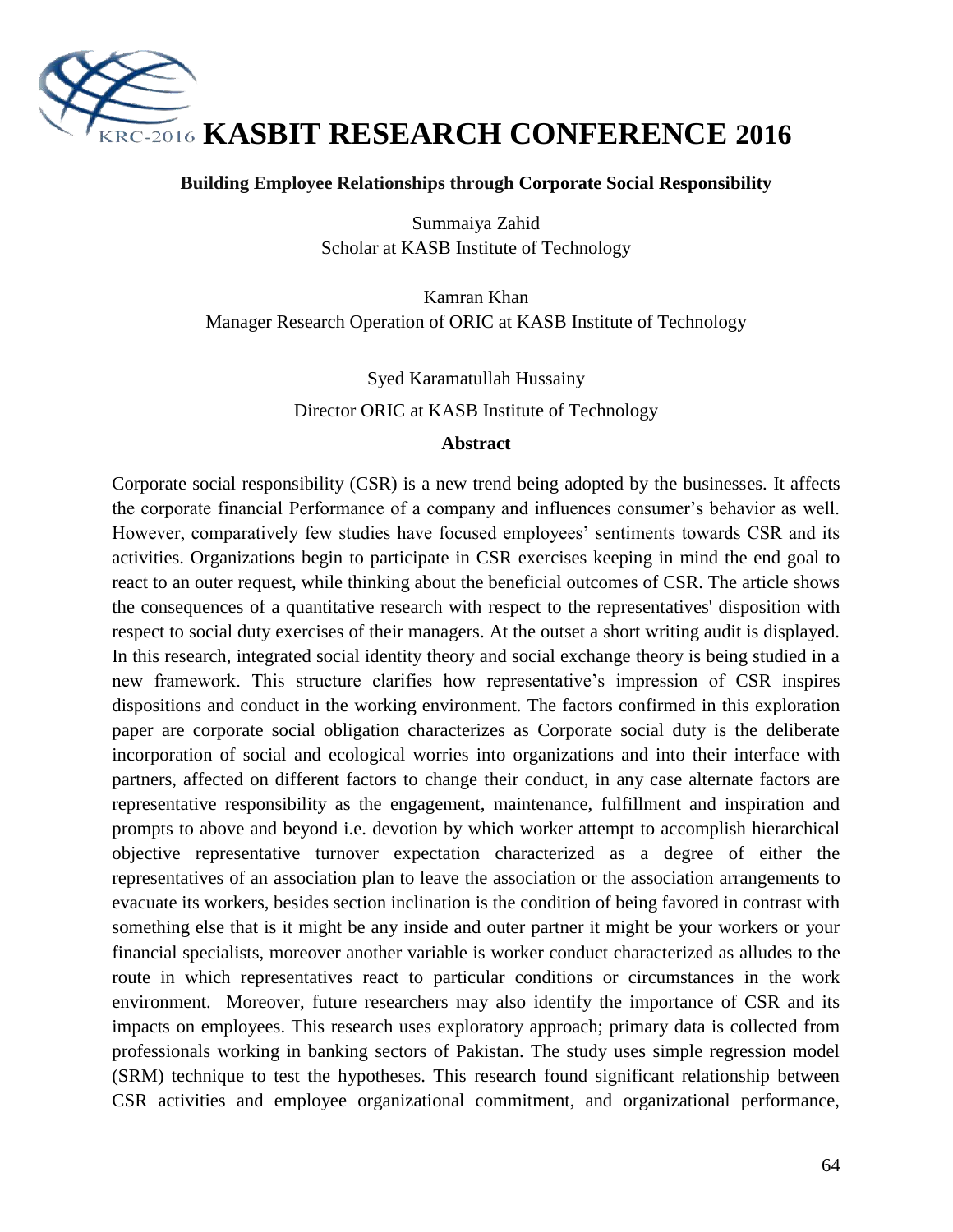

employee turnover intentions and entry preference. The study discusses important implications regarding building employee relationships through corporate social responsibility CSR activities.

**Keywords:** *Corporate Social Responsibility, Employees Behavior, Turnover Intentions, Entry Preference, Employee Commitment, Organizational Citizenship Behavior.*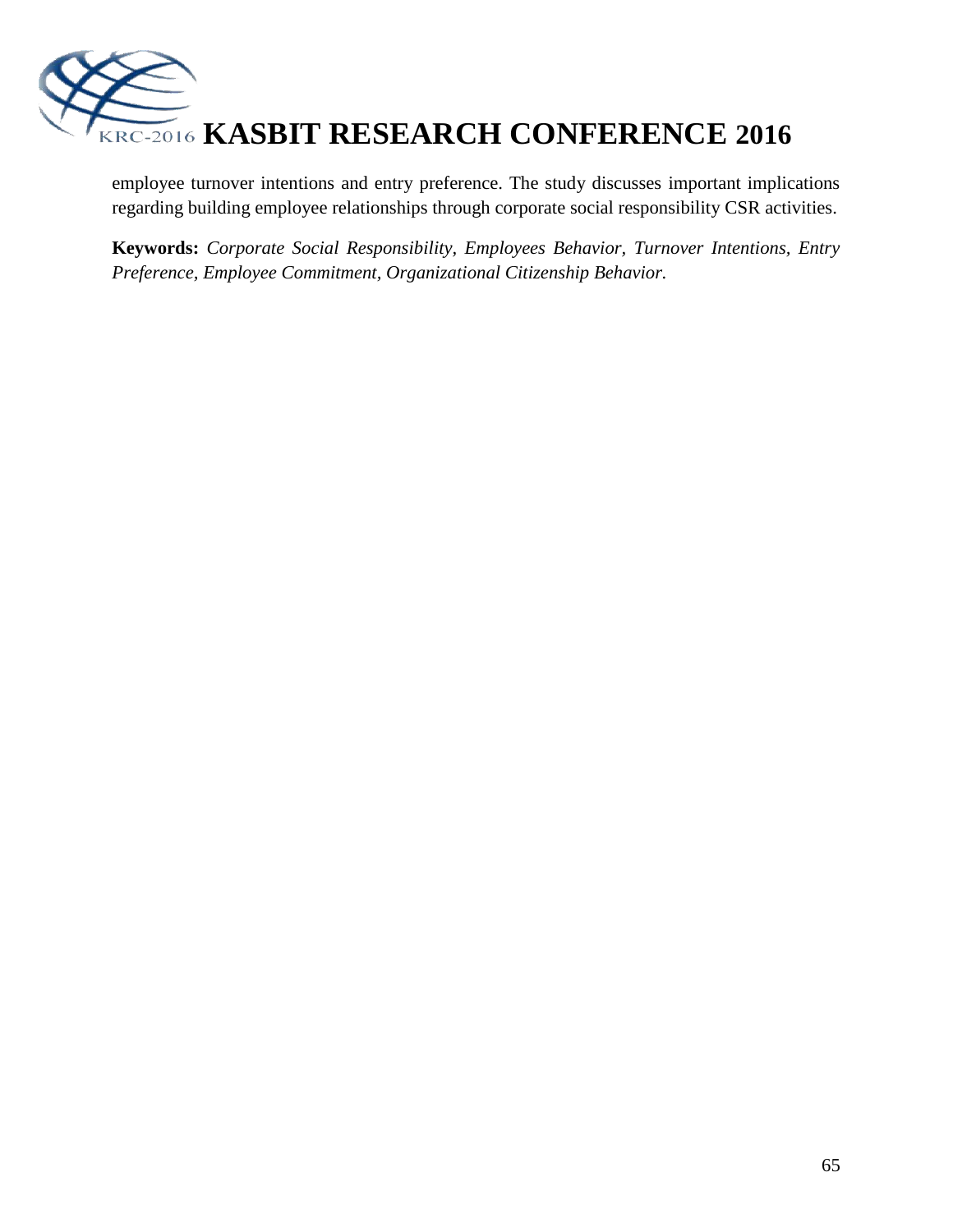

# **SESSION-3 ROOM-1**

#### **How Do We Motivate the De motivated Employee in Banking Sector**

Khizeramin Scholar at KASB Institute of Technology

#### **Abstract**

In this research we explain that employees motivation play an important role in the prosperity of the employees of the organization. For this study I took four independent variables salary, benefits performance and training that are directly linked with the employee motivation of the organization. The four independent variables have a great impact on dependent variables employee motivation of the organization. All these independent variables are positively related with employee motivation of the organization. They have some who directly linked with it. Benefit is generally considered as a powerful tool in organization to work hard. Manager attitude is an important elopement in any organization when fair attitude of manager employees work good directly or indirectly, thus personal problem give negative because when employee come with dull mind they cannot do work with full attention and intelligent employee are in the company or organization we get a positive results. In the company management give the different types of benefits employees are happy and taking interest in her work and gave them a better result for the betterment of the organization

**Keywords:** *Manager Attitude, Financial Rewards, Organization Culture, Personal Problem*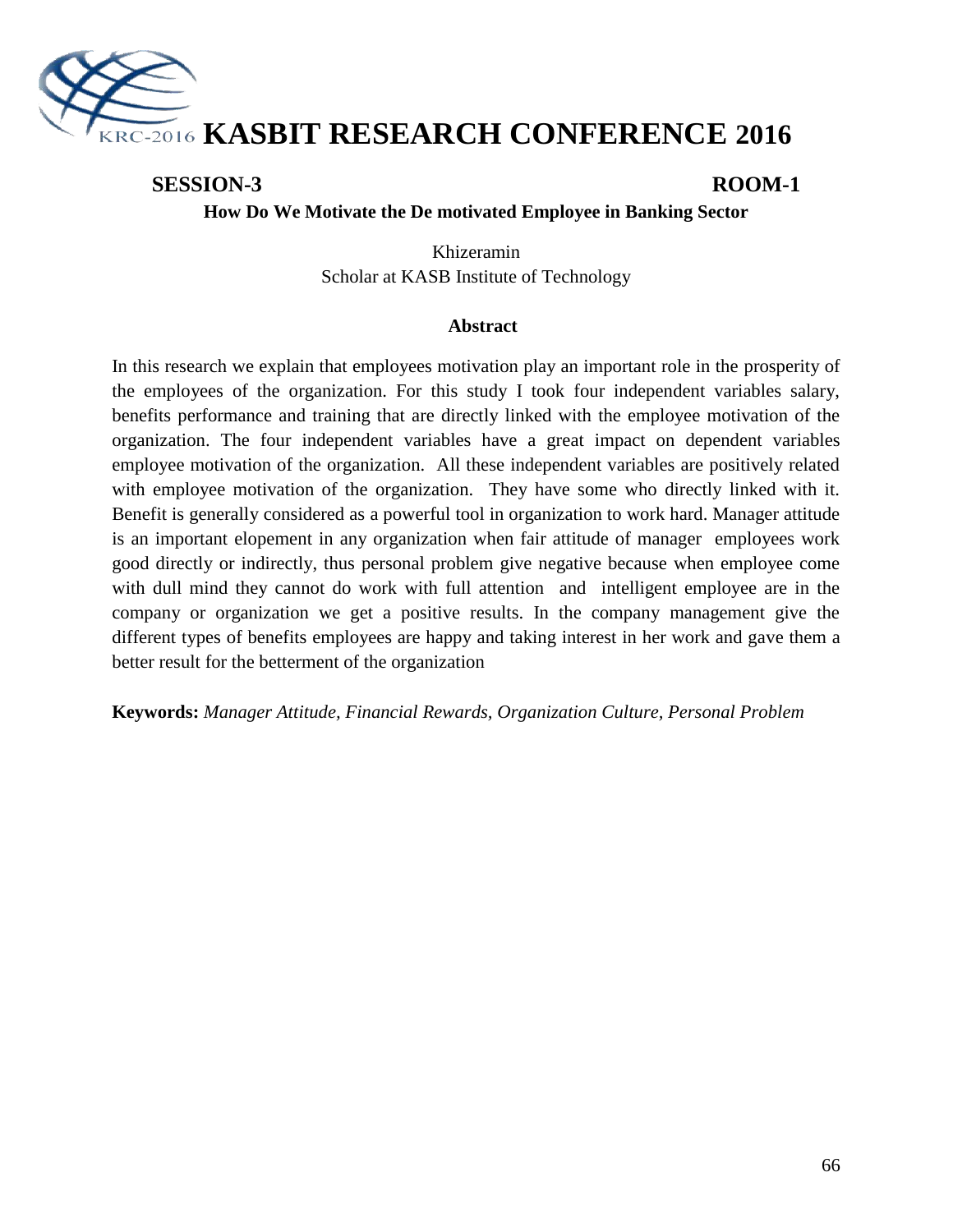

#### **Impact of Social Media Marketing on Sales, Study on Bank Alfalah, Karachi, Pakistan**

Ibtaihaj Ghouri BBA Student at KASB Institute of Technology

Moiz Ahmed BBA Student at KASB Institute of Technology

#### **Abstract**

Progress of an organization relies on sales of any organization and sales can be boost up by enhancement of marketing tactics. Social media marketing is one of the important marketing techniques in this modern era. The research will aim at understanding the impact of social media marketing on sales; hence it will give a considerable highlight upon the factors leading to the relation of face book marketing on sales. Will also explore the head way between instagram and sales improvement. It will analyze the impact of official website in boosting sales level. It will analyze twitter factor on sales productivity and will highlight how these social factors will effect sales in a positive way. The research will be conclude on bank Alfalah and will take sample of 50 banking sectors for all primary research done through quantitative data for testing SPSS will be use. The hypothesis will definitely result in an acceptable manner as all social marketing techniques will surely impact on sales of organization.

**Keywords:** *Marketing Tactics, Instagram and Sales Improvement, SPSS, Hypothesis.*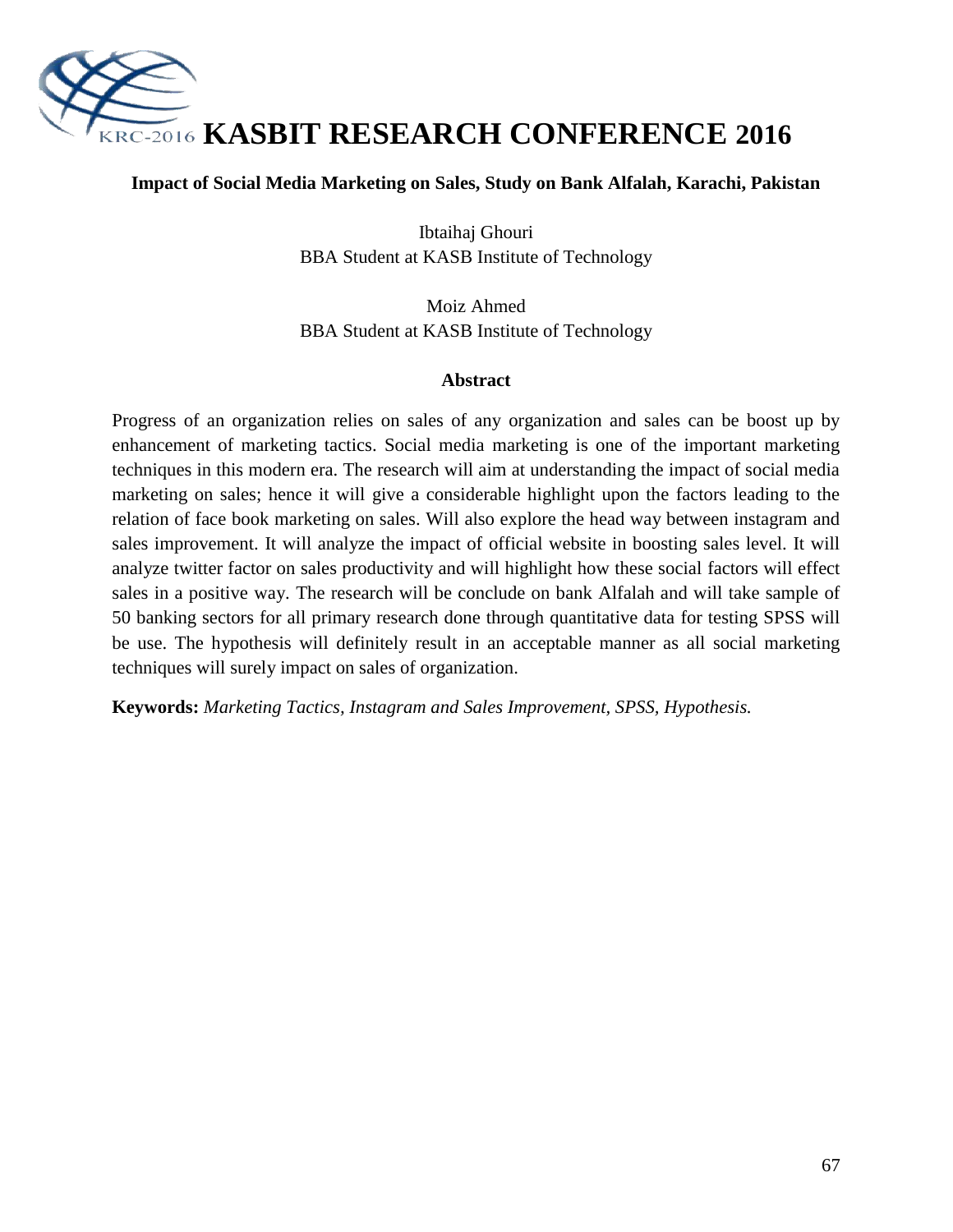

# **Effect of Brand Equity Components on Purchase Intention: A Study on Olpers Milk**

Muhammad Sharif Faculty at KASB Institute of Technology

Nousheen Abbas Naqvi Faculty at KASB Institute of Technology

#### **Abstract**

It has been observed that for over two decades brand has become very much important aspect for marketing as well as academics for getting more customer value within competition, well known brands helps customer to identify products and creates familiarity with it. The researcher wants to identify how much branding effect on purchase intentions of customers thus the objective of the research is to find out the effects of components of brand equity on consumer purchase intentions, components are based on Aaker`s 1991 model furthermore the researcher has taken in consideration Olpers Milk (Karachi, Pakistan) as a case study to identify the impact of components of brand equity on consumer purchase intentions.

The data is collected thorough the questionnaires from 320 consumers who at least once have purchased Olpers Milk. For the analysis of gathered data the confirmatory factor analysis and Structural Equation Model (SEM) are used as statistical tests. The research divulges that brand awareness, brand association, perceived quality and brand loyalty have significant impact on purchase intentions of consumers.

This research paper will be beneficial for future researchers as it will also be beneficial to adopt approaches towards brand equity components to associate customers with their brand.

The results of the research is concluded with the recommendations for the Olper Milk about the most influencing factors for the brand equity so that managers can take full care of brand equity components when designing brand strategy in competitive environment so that their brand can easily be placed in the minds of customer.

**Keywords:** *Brand Equity, Brand Image, Brand Awareness, Brand Association, Perceived Quality, Brand Loyalty*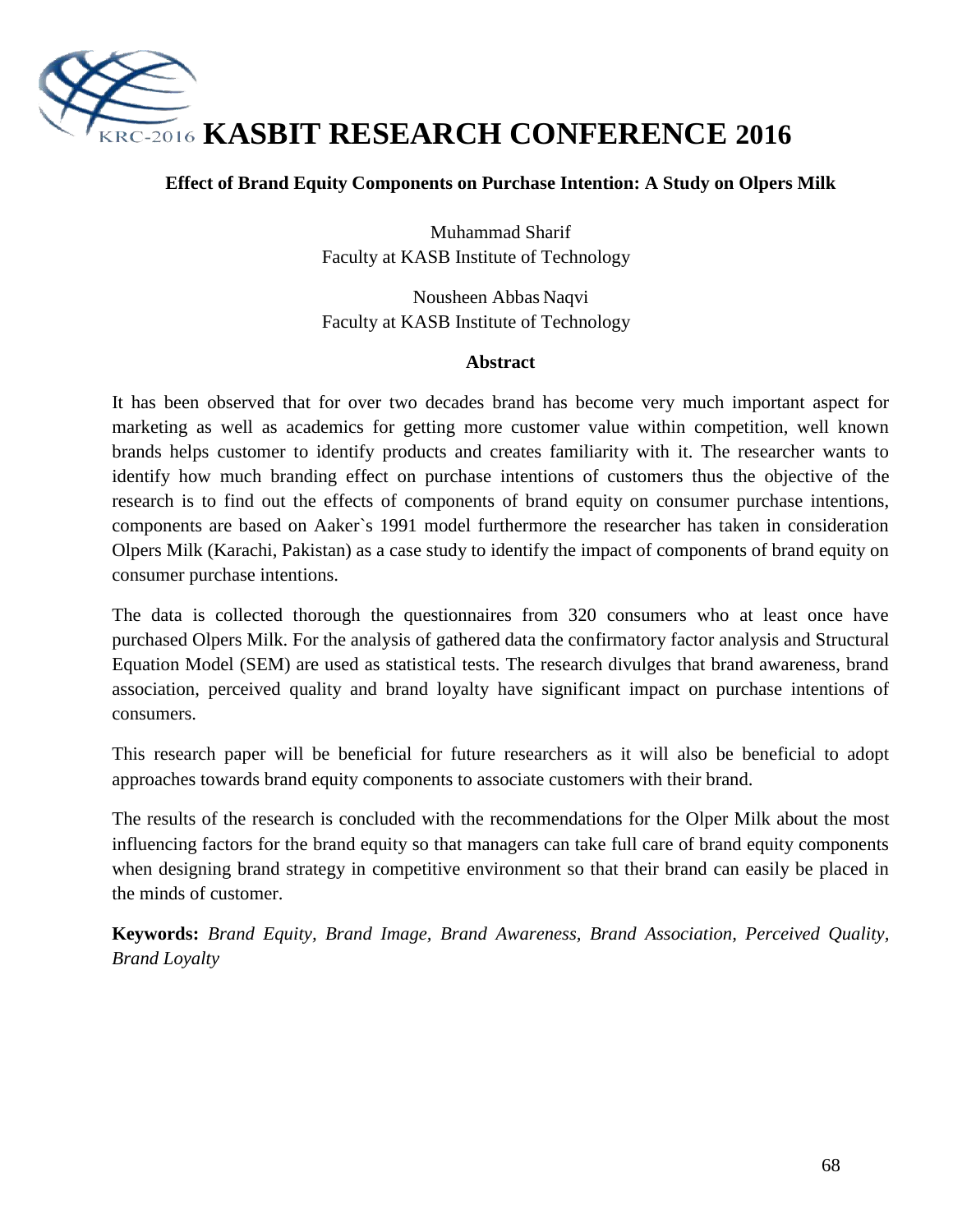

# **SESSION-3 ROOM-2 Factors Affecting Team Work On Organizational Productivity on Shan Foods Industry**

Bushra Khan BBA Student at KASB Institute of Technology

Syeda Fatima Zaidy BBA Student at KASB Institute of Technology

Wajiha Shafique BBA Student at KASB Institute of Technology

#### **Abstract**

Every organization either large or small struggles to achieve success and maintain a valuable image on this present world of organizational competition. In this context the employee work performance on the organizational productivity have a great impact. If the population of workers of an organization is more than of its productivity outcomes and no improvements in products this is as a result of absence of teamwork in such organizations. It might be possible that there are organizations with teams still they are not improving their productivity level it may be due to the lack of teamwork on organizational productivity, poor leadership style which affects the productivity, lack of motivation and the prevailing condition that are going in an organization. The objective of this research is to analyze the contributions of teamwork on organizational productivity. Secondary data will be collected through research articles. While the primary data will be collected through structured questionnaire by random sampling considering the sample size is 100. We analyze the positive impact of motivation, hard work and teamwork on organizational productivity. Similarly, a negative impact of poor leadership and the prevailing condition on organizational productivity. Teamwork is a crucial element which impacts the organizational performance; this research will help in improving the employee work performance as well as the productivity development.

**Keywords:** *Valuable Image, Teamwork, Poor Leadership, Organizational Productivity.*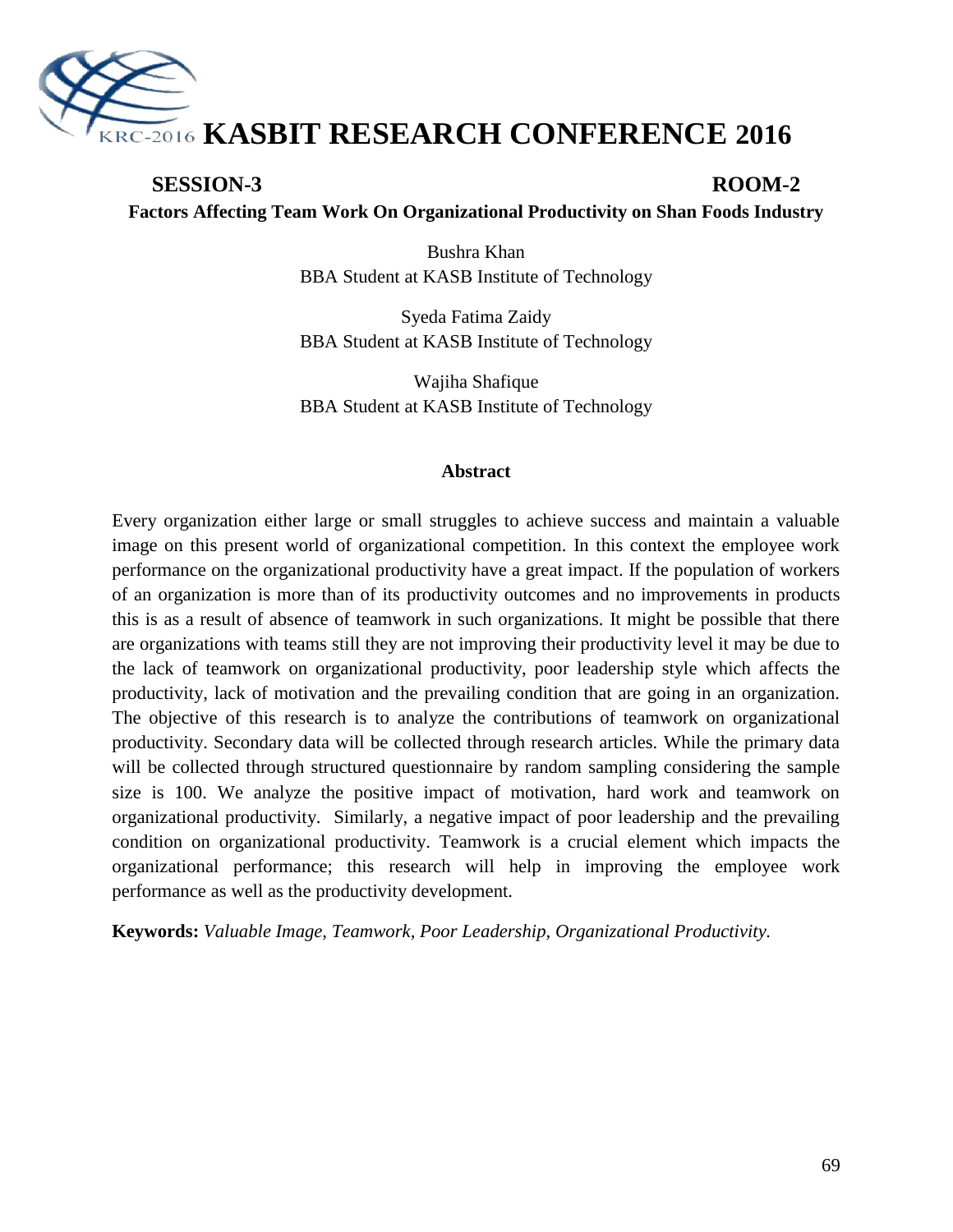

#### **Factors Affecting Women Efficiency in Higher Education Sector**

Abubakar Javaid BBA Student at KASB Institute of Technology

Ayesha Qamar BBA Student at KASB Institute of Technology

Hafsa Abbasi BBA Student at KASB Institute of Technology

#### **Abstract**

The main objective of this research is to examine women effectiveness in higher education sectors. We saw gender differences, particularly discrimination with females in every sector of our society because of less education. In this research our center of attention is on the activities and thoughts of the environs regarding women and factors which actually damaging the effectiveness of any women living in the society. This includes education for women, insecurities and discrimination in the workplace, attitude of managers, peers and of male dominant society as well. Due to the discrimination women are not equally treated in the place of work. Specifically, our topic is more focused on employment discrimination happened with women in our societies. Secondary data will be collected through research articles. The Researcher will take articles related to women empowerment and issues they are facing in their daily routine life. Along with that, we will focus on researches done in the developed countries regarding gender discrimination in higher education sector. The primary data will be collected through the structured questionnaire, in which the researcher will look into Karachi, Pakistan where labor issues are dominant with women beside their workplace issues, using probability simple random sampling based on the questionnaire and the sample size will be about 150. This research will be helpful for higher education sector because women are showing their participation in every kind of field, so we should encourage them instead of regret. Researcher is supposing the positive impact on the given variables.

**Keywords:** *Women Effectiveness, Insecurities and Discrimination, Women Empowerment.*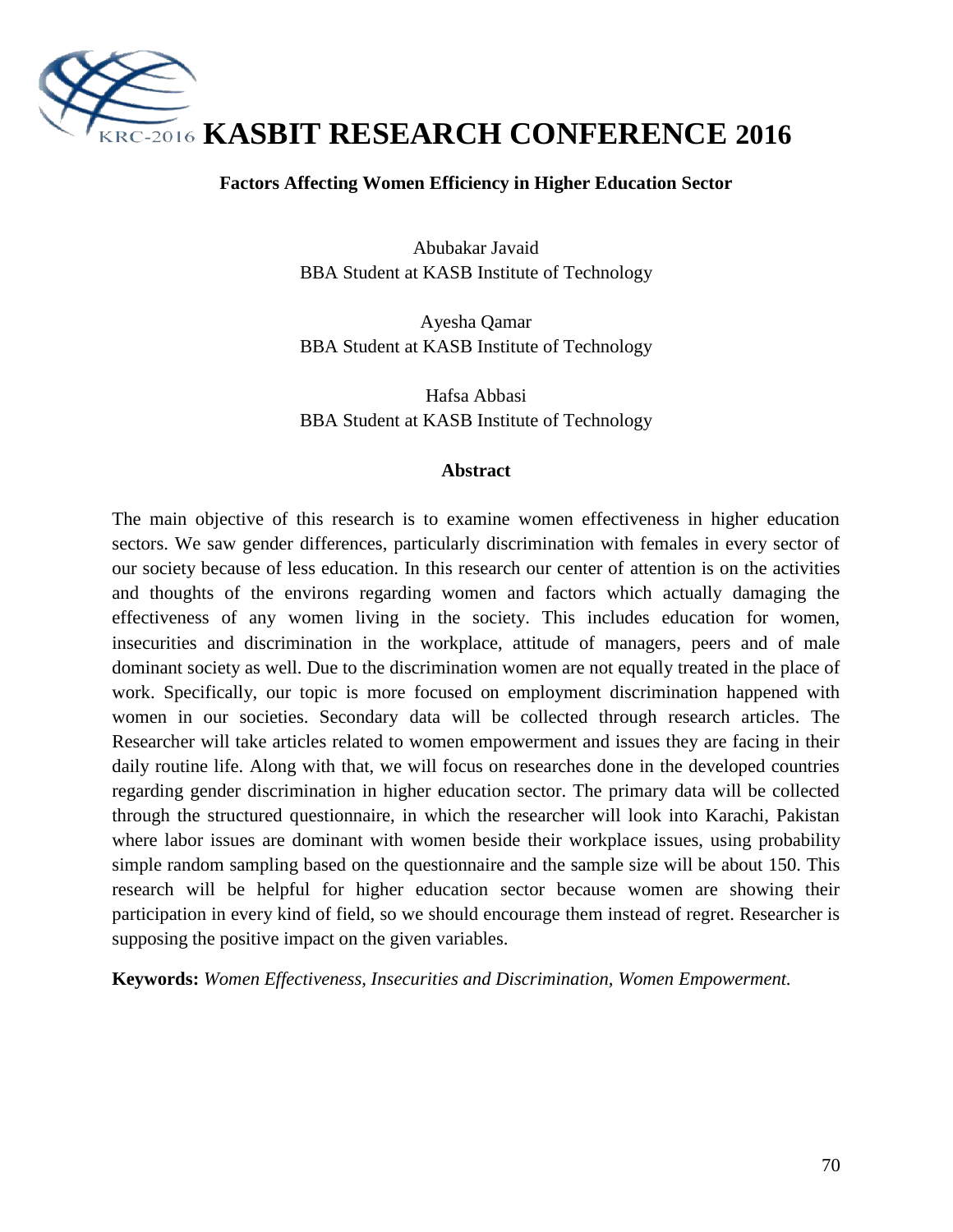

#### **Impact of Copywriting on Brand Identification**

Saima Akhtar Scholar at KASB Institute of Technology

#### **Abstract**

Words play a vital role in our everyday lives. They pursue, convince and change opinions. A good marketer is one who knows how best to get his products understood, sold and owned in future. This is where advertising steps in with its copywriting techniques and creative wordplay to access a wider market than otherwise. This study mainly focuses on print and electronic ad campaigns and the creative use of copywriting for brand identification such as for catchy slogans, jingles and product descriptions that consumer can associate with the brand and remember and recall it when played in the background on TV and radio or seen written on the billboards, magazines, newspapers etc. The methodology used in this study was interviewing and filling the pre-testing questionnaire. Consumers all over Karachi and some from other cities of Pakistan (although this one a minority) showed positive response to words and their influence especially in accordance with the local culture and values adapted by marketing and advertising industry. Of the 515 accurately filled pre-testing questionnaires for this study, P-Value for each independent copywriting variable is less than the value for the level of significance which is 0.05 proving that the copywriting efforts of the brands have a powerful influence over consumer base in Pakistan. This study is thus useful for most brands that do not focus much on their copywriting, slogans, jingles and product descriptions and is a point of thinking for those who completely ignore the cultural influences of this market.

**Keywords:** *Copywriting, Advertising, Slogans, Jingles, Local Culture*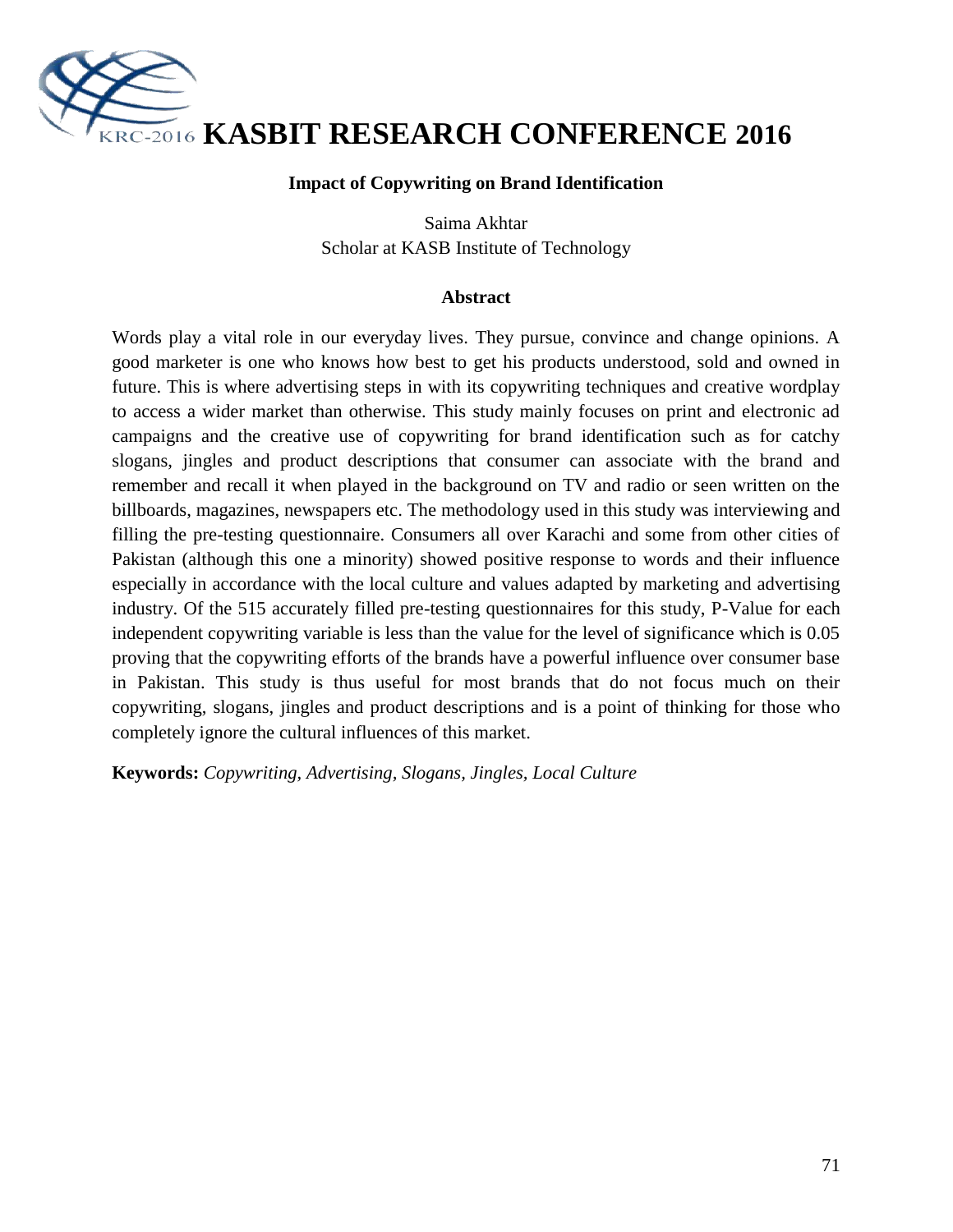

#### **Factors Influencing the Cell Phone Brand Loyalty to Young Generation**

Sukaina Fatima Scholar at KASB Institute of Technology

#### **Abstract**

In this topic we have done the research on the influence which has been created among the young generation towards the usages of cell phones, further we have researched about our younger generation that how they cover their needs and requirement with such manner that their satisfaction will goes to another and turn from satisfaction to delight while using cell phones. The aim of this topic is how to evaluate the satisfactory results when young generation led them self to brand loyalty of cell phone also that they will become loyal with your services or product and will give more importance to your own brand/services whenever they need for their satisfaction. The only purpose of this research is that what we are looking in our next generation in the field of cell phonic technology All the variables been used are totally relating with all the references given in the research. Data was collected from convenient technique. The variables are taken from the literature review of many articles. The data was collected from different research articles conducted in the past and the reliability of all the variables has been taken from the past researches also which is further match by the reliability and validity carried out in this research through applying regression technique by working on SPSS and AMOS.. Data was gathered with the help of questionnaires to the sample. In order to collect data convenient sampling technique was used. Regression analysis has been used to test the data, and all the results are verified by the evidences gain by the regression technique instruments. During the whole research we have studied that young generation is playing a very key factor in order to gain the brand loyalty towards cell phones. Brand image gives the generation it's quality purity to them also gives them the experience to became loyal for the particular cell phone brand with complete satisfaction.

**Keywords:** *Brand Image, Brand Quality, Brand Experience, Customer Satisfaction, Loyalty, Young Generation.*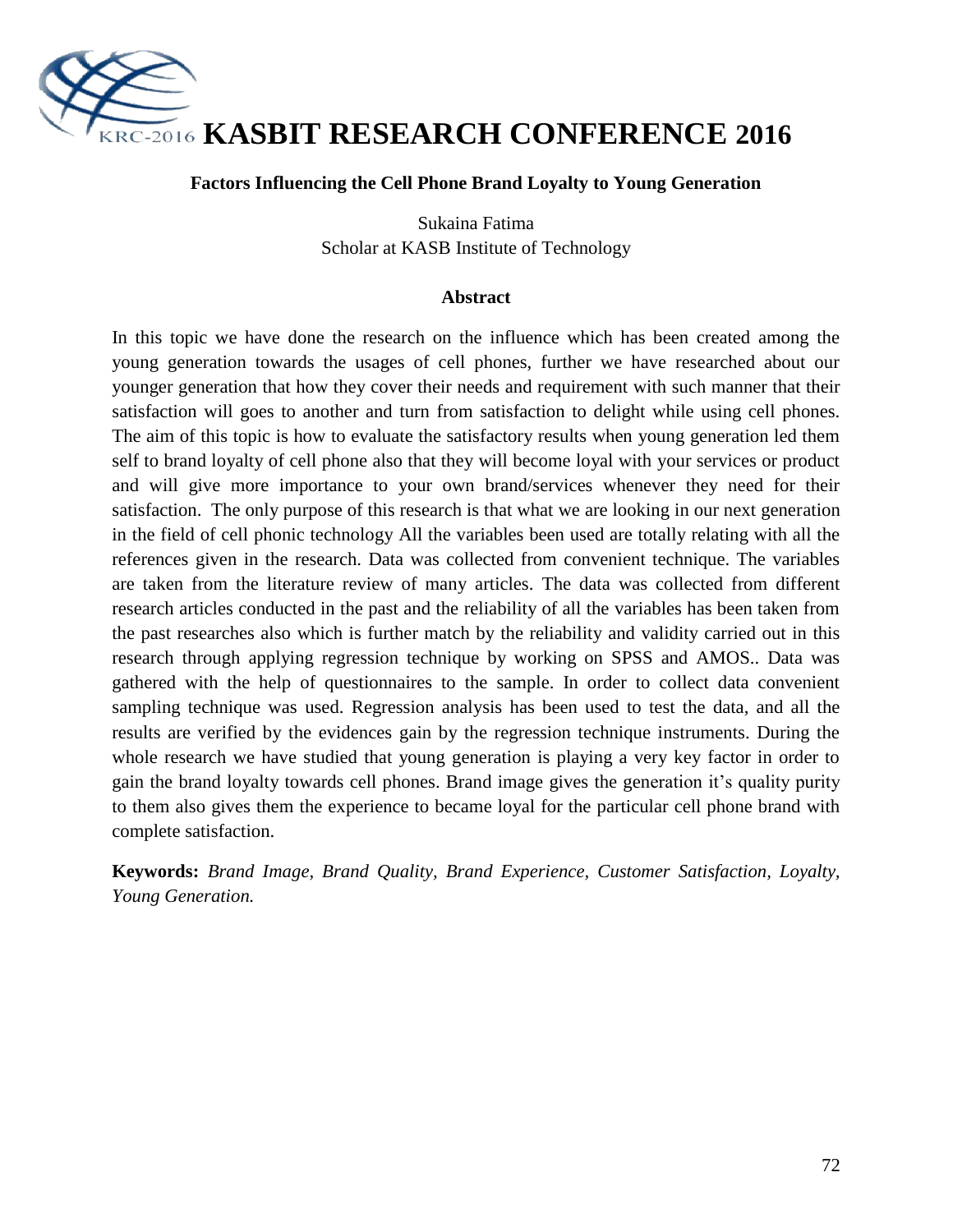

# **SESSION-3 ROOM-3**

**The impact of consumer psyche on successful marketing: Study on burger king, north Nazimabad, Karachi, Pakistan**

> Rida saleem BBA Student at KASB Institute of Technology

> Sumbul daniel BBA Student at KASB Institute of Technology

#### **Abstract**

Marketing plays a major role in making successful branding although analyzing the consumer's psyche impacts on making marketing successful. Intensifying marketing tactics according to consumer"s psyche is the best way of making consumer loyal and hence their loyalty will make your business to reach at highest competing level. This research will contribute in determining the impact of consumer"s psyche on successful marketing. Furthermore it will give a noticeable importance to the aspect showing the relativity of consumer's perception on successful marketing tactics, it will provide a perspective view of analyzing consumer's lifestyle for success of marketing, it will highlight the connection of religious values and culture views with marketing strategies and will examine the force of consumer's learning or experience of product on making marketing strategies successful. The research will be conducted on BURGER KING (North Nazimabad branch) and will take the sample of 150 customers. The research will be primary and will be done through quantitative data. The testing will be done by SPSS program which will clear the viewpoint on making consumer's psyche the focal point for successful marketing and will surely result into the acceptance of hypothesis as all the indicators discussed above is a part of consumer's psyche and will be a positive approach in making marketing tactics successful.

**Keywords:** *cultural values, perception, lifestyle, learning experience religious values*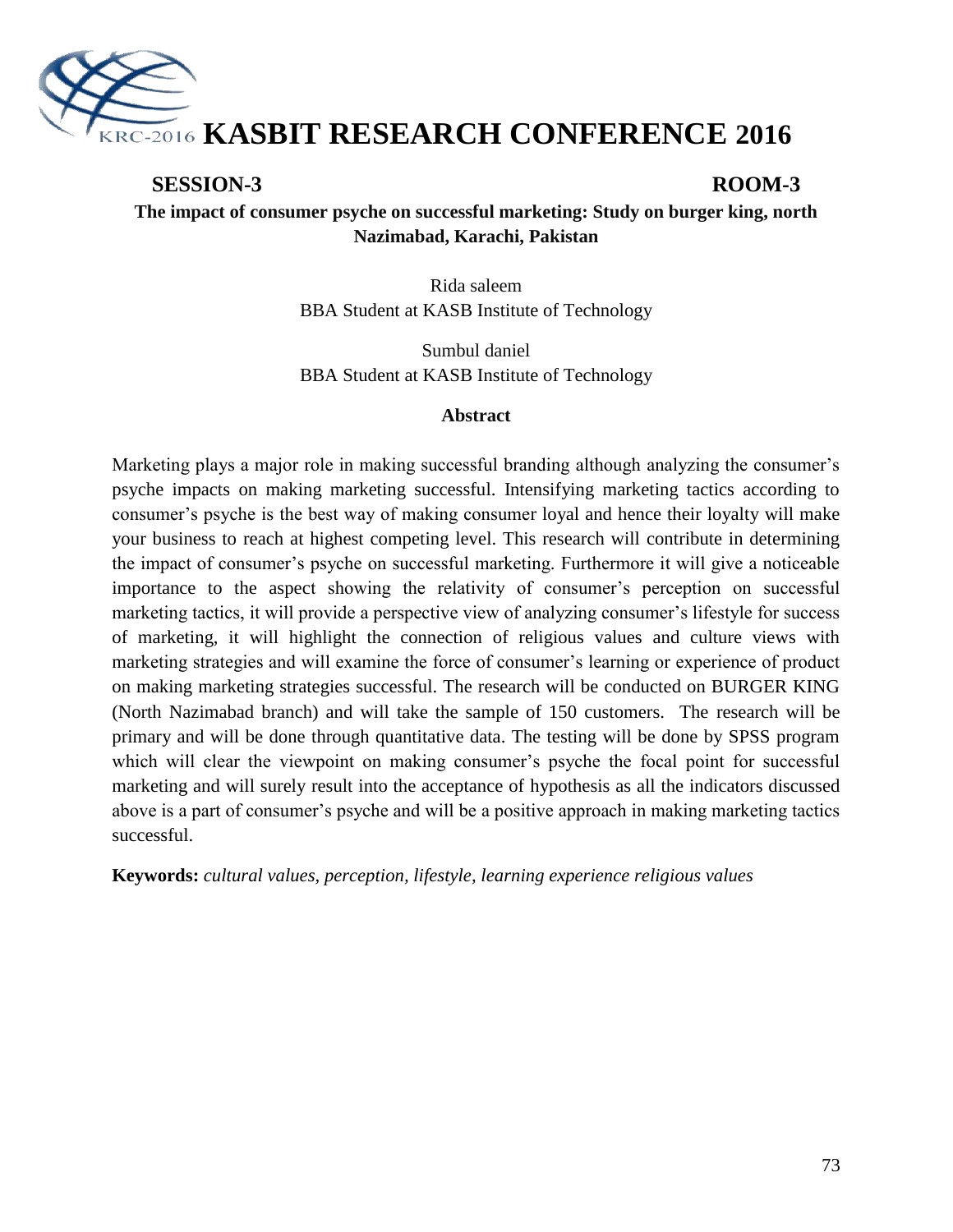

#### **Employee Turnover and Its Impact on Organization Growth**

Faisal Naeem Khan Scholar at KASB Institute of Technology

#### **Abstract**

An effective employee is a combination of good skills set and a productive work environment. Employee turnover is basically a simple measure when employees leave a company and have to be replaced it is called employee turnover. This article refers that the human resource practices and employees turnover of organization and its impact on organization"s growth. This study aims to find the factors that impact on the performance of employee and why employee turned over. Many factors affect employee turnover that managers need to be aware of and should work to improve at all times. The objective of the research is to find, whether these factors affect positively or negatively impact on employee turning over. The correspondents of this research are the undergraduate students of some universities who are doing their majors in HR and the employees of those companies working in Human Resource Department. Some of their independent variables are satisfaction factors, motivation factors; involvement factors have positive or negative relationship with dependent variable that is employee turnover. These variables are taken from the literature review of many articles. The data was collected from different research articles conducted in the past and the reliability of all the variables has been taken from the past researches also which is further match by the reliability and validity carried out in this research through applying regression technique by working on SPSS and AMOS.Data would be gathered with the help of questionnaires to the sample. In order to collect data convenient sampling technique was used. Regression analysis has been used to test the data, and all the results are verified by the evidences gain by the regression technique instruments. Also, the use of turnover as an indicator of employee satisfaction should be explored and this study provides an insight to see that level of turn over effect up to what level to the performance and what are the major variables that may address to handle these issues. All companies which are related to human resource industry in Pakistan are recommended to review the research paper. This paper directs business practitioners and researchers to get knowledge on the key themes. The value of this paper is that it merges the available evidence and provides a practice in employee turnover.

**Keywords:** *Employee Satisfaction Factors, Motivation Factors, Involvement Factors, Organization Growth and Employee Turnover.*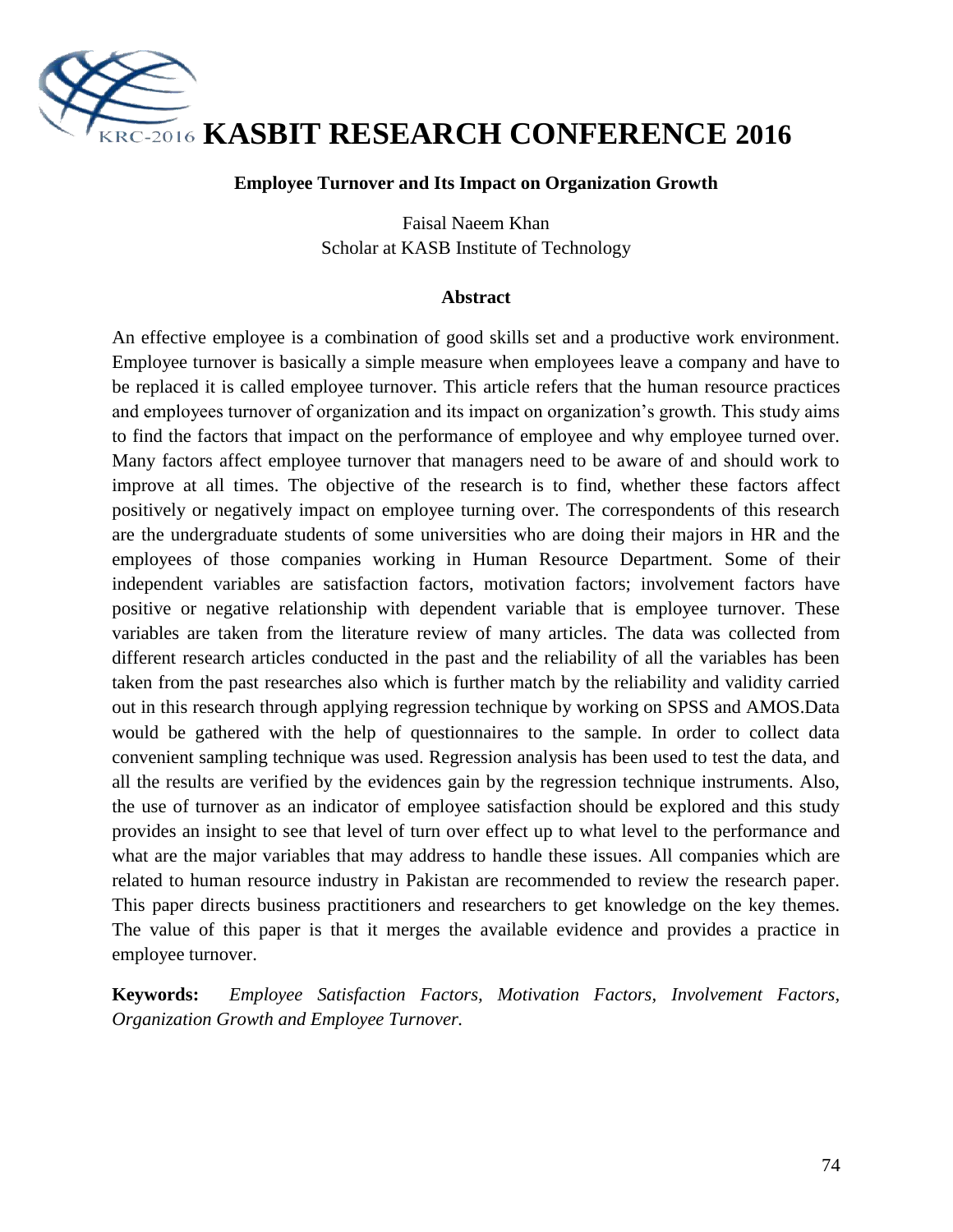

#### **The Impact of Packaging and Nutritional Labeling on Consumer Buying Behavior**

Jaweria Siddiqui BBA Student at KASB Institute of Technology

Saqib Pasha BBA Student at KASB Institute of Technology

Bilal Khan BBA Student at KASB Institute of Technology

#### **Abstract**

Today"s world is more glamorize, more educated and well aware so they prefer to buy products which are safely and beautifully packaged and also containing some nutrition's. The concept of nutritional fact and safety packaging is mostly connecting with FMCG"S product. Researcher interested on focusing dairy products in FMCG"S category like (milk, yogurt, chocolate, cheese, butter etc). When we go to purchase dairy product, we must concentrate on packet product than open products because of health purpose and we consider packed product as hygienic because, now we are the consumer who is well aware by the disadvantages of un-hygienic products. The purpose of this study is to contribute in the importance of packaging of container packaging , colors, pictures, logos and high quality packing and also to find out the importance of nutritional fact sheet label exist on FMCG product container or package wrapper which inform us about that how rich this product is in calories, carbohydrates, cholesterol, sodium, fat, vitamins, sugar, proteins, calcium, iron etc .researcher wants to find out the relationship between packaging, nutritional labeling with consumer buying behavior. It was difficult to visit large number of super stores and to interview a large number of individuals, so the researcher focused towards few superstores and individual located within the Karachi. We choose non-systematic sampling and number of sample was 100. We have to find out that when a consumer seen any beautiful packaged and highly nutrition fact sheet on back of the wrapper so he or she attract toward their packaging and nutritional benefit to buy that product or not. The overall that packaging contributes a very important role in marketing

**Keywords:** *Glamorize, Nutrition's, FMCG'S, Packaging And Nutritional Benefit.*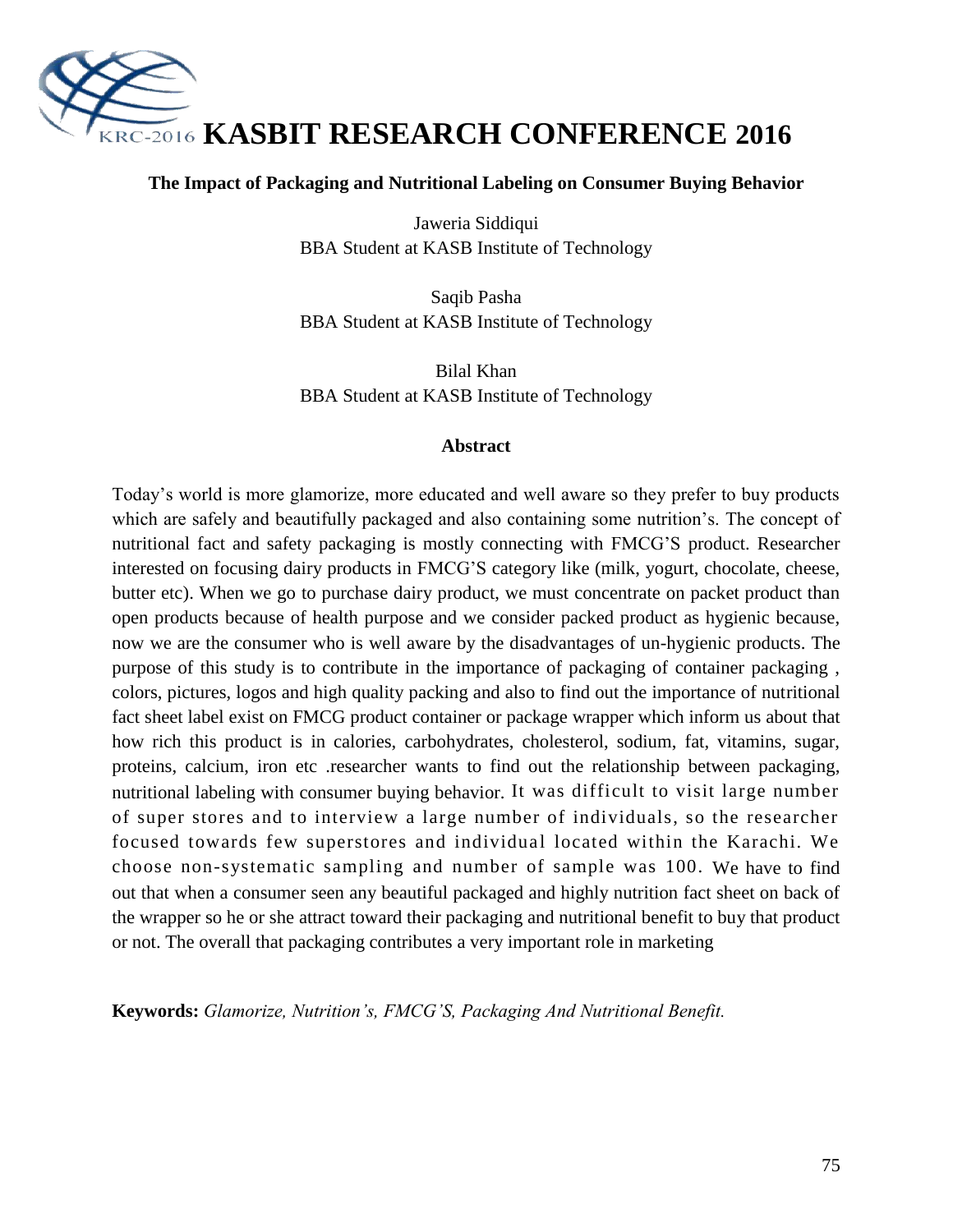

# DAY-03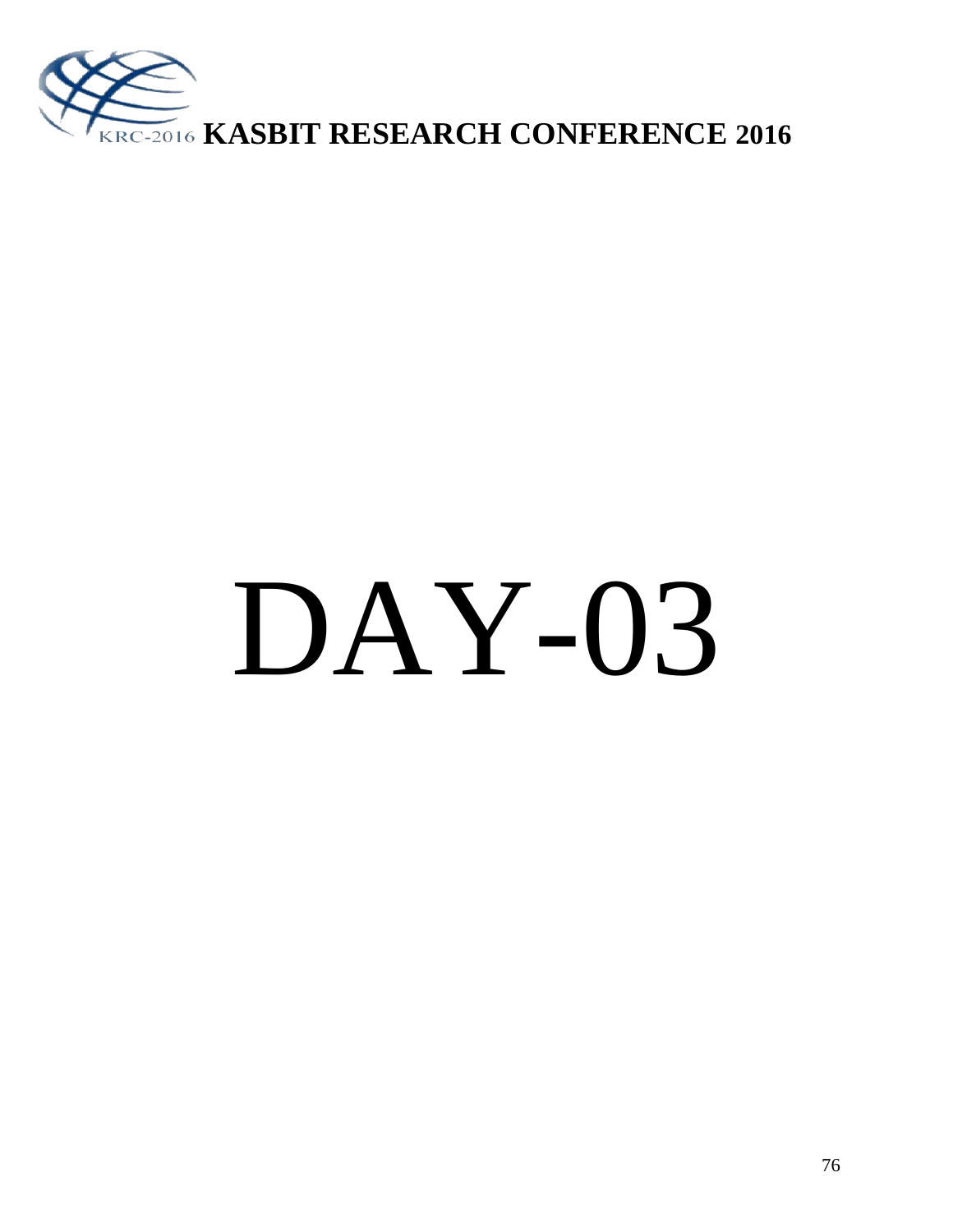

### **SESSION-1 ROOM-1**

**To Determine the Impact of Service Quality of Stock Brokerage House on Customer Satisfaction: A Case of Pakistan Stock Exchange**

> Ali Muhammad Usmani Scholar at KASB Institute of Technology

#### **Abstract**

Since 1980s, the concept of service quality is become the main concern for the consumers. Significantly, with the inception of information technology in service delivery, service quality researches added some new dimensions to the traditional service quality (Customer to employee interaction). The service via internet like online service, and information system service (customer to system-portal interaction) makes it easy to access service from anywhere, anytime. The companies, therefore, use to design their services as per their customer need, in an effort to ensuring customer satisfaction. In financial market, especially in stock brokerage house, the concept of service quality is highly considered, as there is a need of timely response, accuracy etc. in real time transactions. As per literature, there are various service quality factors affecting customer satisfaction, but varies from industry to industry. It is good to understand properly that which factors are mainly considered by customer, so companies may focus on improvement in delivering significant service quality factors, which is not only helpful in satisfying their customers but also good in saving extra cost incurred in focusing insignificant factors. As there is a stiff competition in stock brokerage industry in Pakistan, and lack of research regarding customer satisfaction and service quality in stock brokerage industry. This research uses to explain and find the most significant factors of service quality dimensions of stock brokerage industry in Pakistan that affect customer satisfaction. Based on conceptual framework, the research uses thirteen items, across three major service quality dimensions. Data is collected by filling the questionnaire from 250 randomly selected respondents drawn from the population of client/customer of brokerage house in Karachi, Pakistan. The statistical techniques used in this research are taking the means of variables to identify the best possible alternate as per customers, Multi linear Regression and ANOVA to test the hypotheses. The analysis shows that all the dimensions of service quality: traditional, online, and information systems are having significant influence on customer satisfaction. Whereas, sub dimensions like responsiveness, and reliability in traditional service quality; customer service, transaction speed in online service quality; and adequacy of information in information system service quality are highly significant. For future researchers, it is suggested that to test the impact of intervening variables like awareness session by regulators or some procedures of government/regulators that enhance the clients" qualitydemanded level, and to draw conclusion accordingly and to add some new explanation of the paper. This research will affect the brokerage house in focusing certain quality factors that are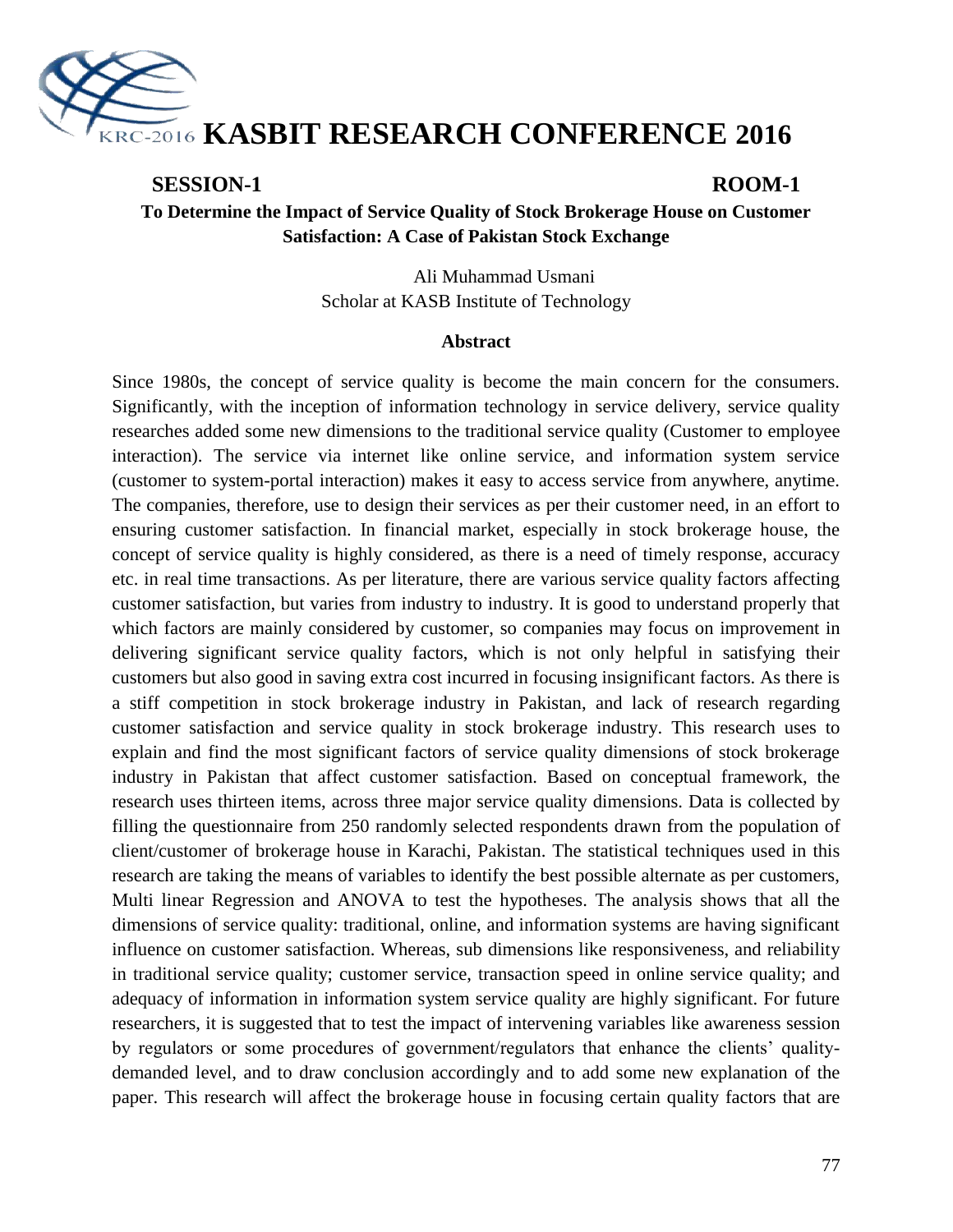

highly demanded. It may also assist clients to demand the certain quality service from brokers. Finally, it would be helpful for the students/researcher to get the literature on service quality of brokerage house, and to work further to draw better results.

**Keywords:** *Service Delivery, Service Quality Dimensions, Service Quality, Traditional Service Quality, Online Service, Information System Service, Customer Satisfaction*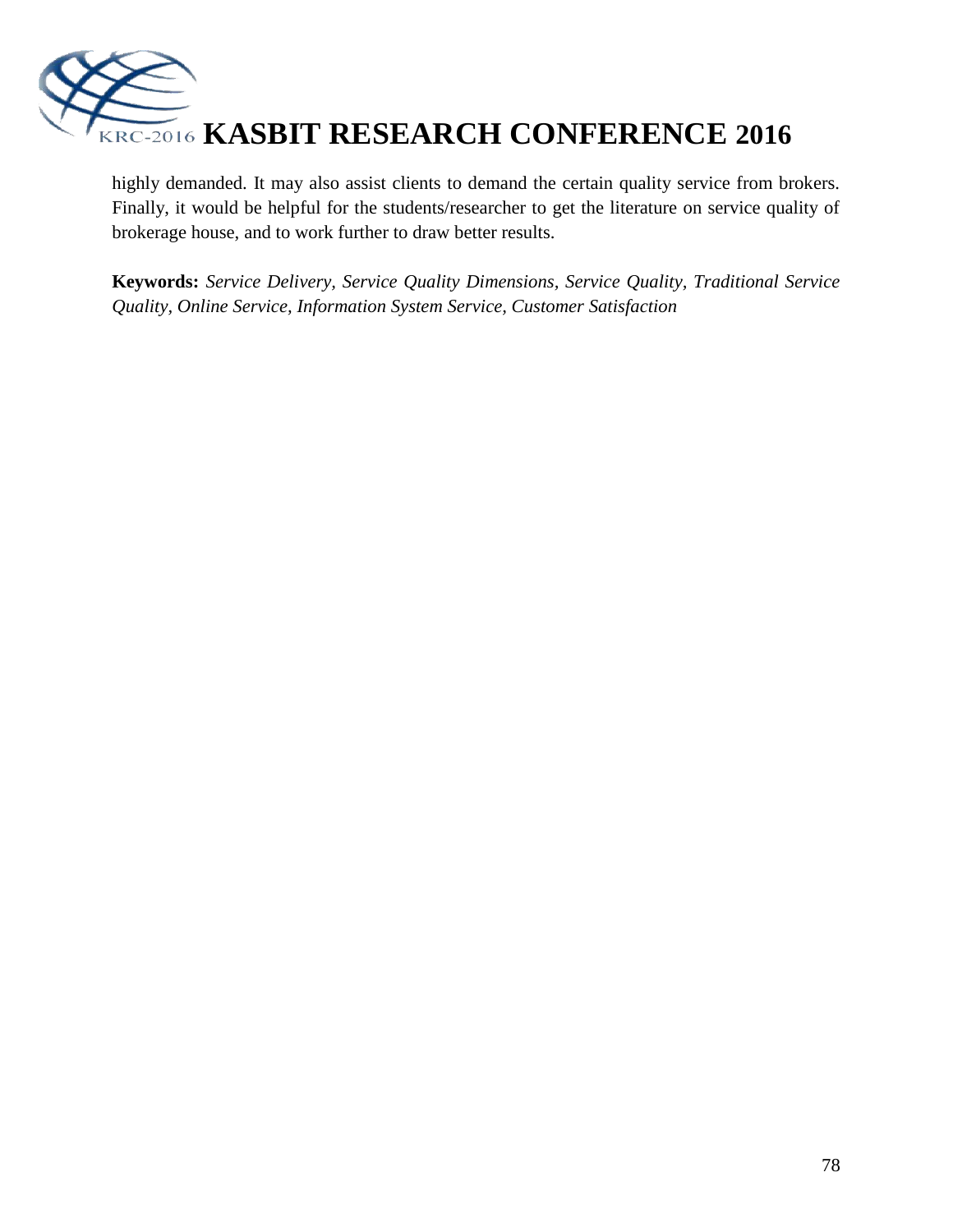

#### **Review of Literature on Sukuk during 2013 - 2016: A Quantitative Research Approach**

Zeba Shariff Khan Visiting Faculty College Of Management Sciences Pakistan Air Force - Karachi Institute Of Economics & Technology (Paf-Kiet), Karachi

#### **Abstract**

The study a quantitative content analysis provides insight about sukuk based on quantitative empirical literature. Independent study is classified into four categories namely (1) Sukuk concept with respective to structure, rating & performance, sukuk growth, capital structure and pricing; (2) Sukuk comparison with conventional bonds in terms of yield to maturity, risk & return and value at risk; (3) Sukuk at the stock market in the light of diversification of investment portfolio and stock market reactions to sukuk issuance; and (4) sukuk default probability or risk. The study evaluates significant academic works on the above four themes, the time horizon of the study is 2013-2016 wherein most quantitative research work has been done however, the study used few researches conducted earlier as well during 2007 to 2012. After a considerable time of more than a decade Sukuk emerged as an important Islamic capital market instrument and adopted not only by the Muslim but also by the non-Muslim investors. Owing to sukuk"s unique characteristic namely Shariah compliance which has made it different from conventional bonds. Sukuk has achieved competitive advantage in the international capital market for mobilizing funds for mega infrastructure projects and has contributed towards infrastructure developments in many countries including non Muslim countries. For the growth of sukuk market it is necessary to make improvements and overcome inherent weaknesses on a continuous basis. Sukuk bonds in a portfolio diversifies risk much more than a portfolio with only conventional bonds as such sukuk provides diversification benefits and decreases the risk level of that portfolio. Default risk between bonds & sukuk issuers is mitigated by the impact of GDP level ensuring firms sustainability in the future, the solvency ratio & the profitability ratio of the firms have significant implications for default risk of sukuk. The quantitative study can be used by academics, scholars, professionals as well as bank executives in both Islamic and stand alone conventional banks dealing in sukuk. Independent study will contribute as a guide for future quantitative research on sukuk.

**Key words:** *Sukuk, Structure, Yield to Maturity, Value at Risk, Portfolio Diversification, Stock Market Volatility, Sukuk Default Risk.*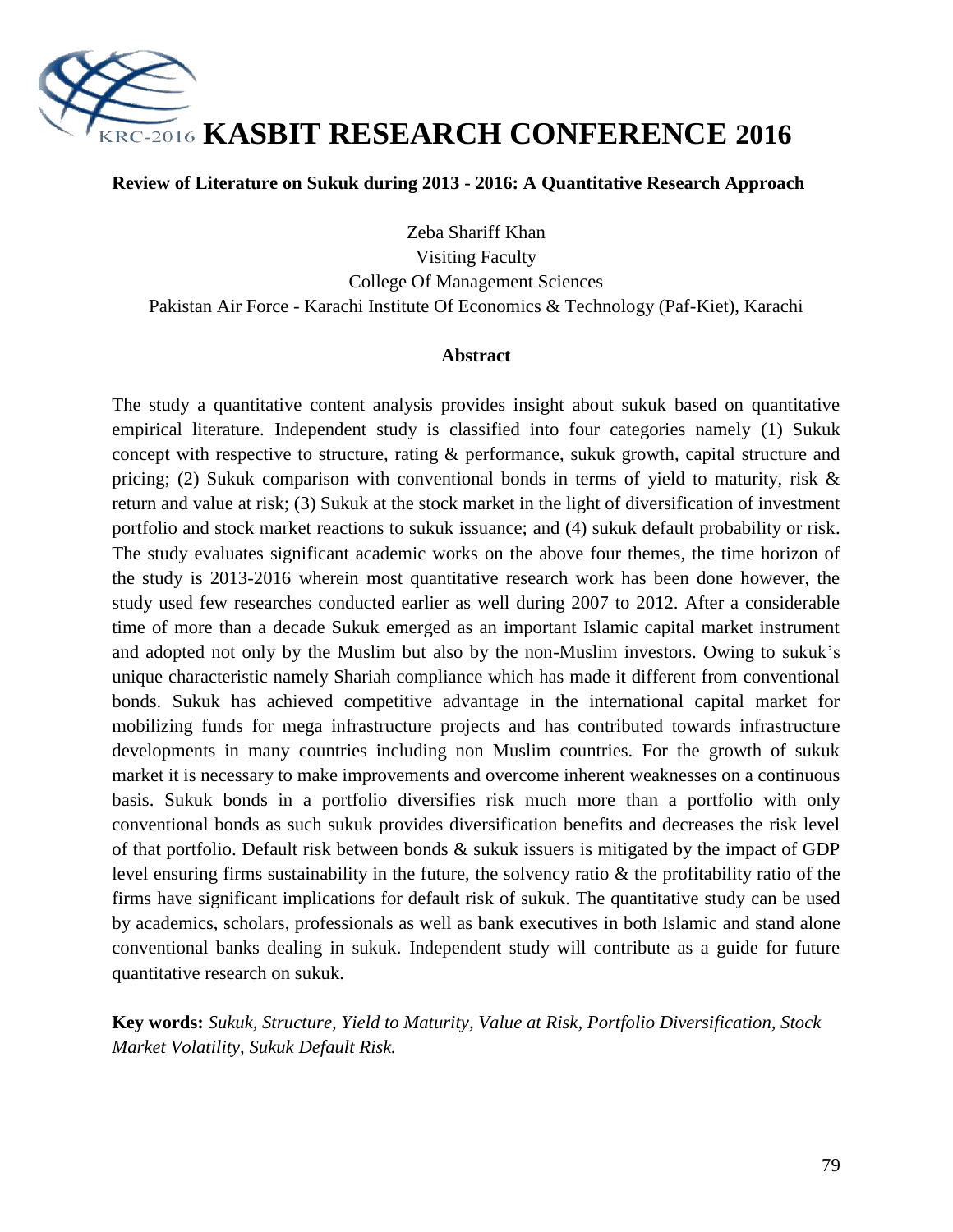

# **SESSION-1 ROOM-2**

**Poverty Reduction through Agriculture Growth: Palm Oil Production**

Aftab Ahmed Abro Assistant Professor at KASB Institute of Technology

Dr. Anwar I. Burney Professor at KASB Institute of Technology

Israr Ahmed Jatoi Lecturer at KASB Institute of Technology

#### **Abstract**

Pakistan economy is agriculture based, but due to improper planning and resource allocation this sector is not performing well. The agriculture share to GDP is just 21% which is less than manufacturing and services sectors. One of the reasons of the poverty in Pakistan is improper agriculture sector management. Pakistan can produce unconventional agriculture commodities and with proper management should be helpful to reduce poverty in the country. This paper focuses on "poverty reduction through palm oil production". If Pakistan focuses on Palm oil production then the economy will be able to help to reduce poverty. Coastal belt of Sindh province is one of the suitable locations for palm plantation and production. Land is very suitable, labor is cheap and climate is suitable. With proper resource allocation, planning and monitoring; will be helpful to achieve economic growth, allow social benefits. In this paper we are trying to explain with the help of secondary data, how we can reduce poverty and to achieve three economic targets: (a) economic growth (b) social benefits and (c) environment protection through Palm plantation and palm oil production.

**Key words:** *Unconventional, Economic Growth, Social Benefits, Environment Protection.*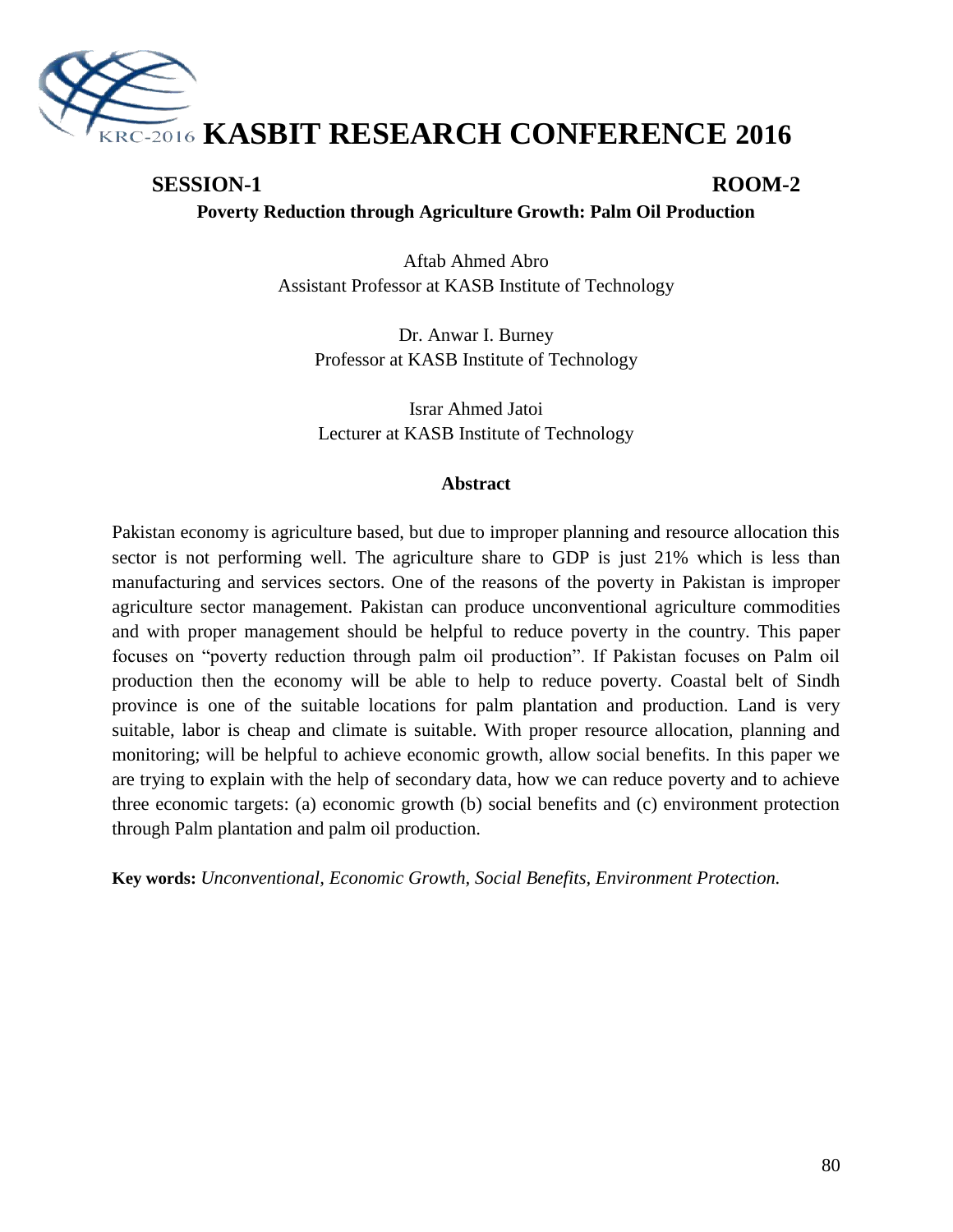

#### **The impact of traits of leadership on job satisfaction**

Muhammad Luqman BBA Student at KASB Institute of Technology

Faheem Ahmed BBA Student at KASB Institute of Technology

Saqib Khan BBA Student at KASB Institute of Technology

#### **Abstract**

This study is based on traits of leadership on job satisfaction of employees that how much employee is satisfied from their job, leaders play a vital role in enhancing job satisfaction among their employees and they wants to make their employees his/her followers. By fulfill demand of their employees so they can work with more hard work and more interest which is effective for organization output. This study will conduct for Dream Enterprises. The objective of this study is to find out impact of neuroticism on job satisfaction, how intense is effect of extraversion on job satisfaction, relation between conscientiousness and job satisfaction, effect of openness on job satisfaction and impact of agreeableness on job satisfaction. We will be using probability simple random sampling method to collect data and will collect primary data collection through structured questionnaire and secondary data from different research articles. The total random size is of 50 employees working in different departments in Dream Enterprises. This study suggest that Dream enterprises managers have to adapt Conscientiousness trait of leadership to get there employees motivated.

**Keywords:** *Leadership, Job Satisfaction, Neuroticism, Extraversion, Conscientiousness, Openness.*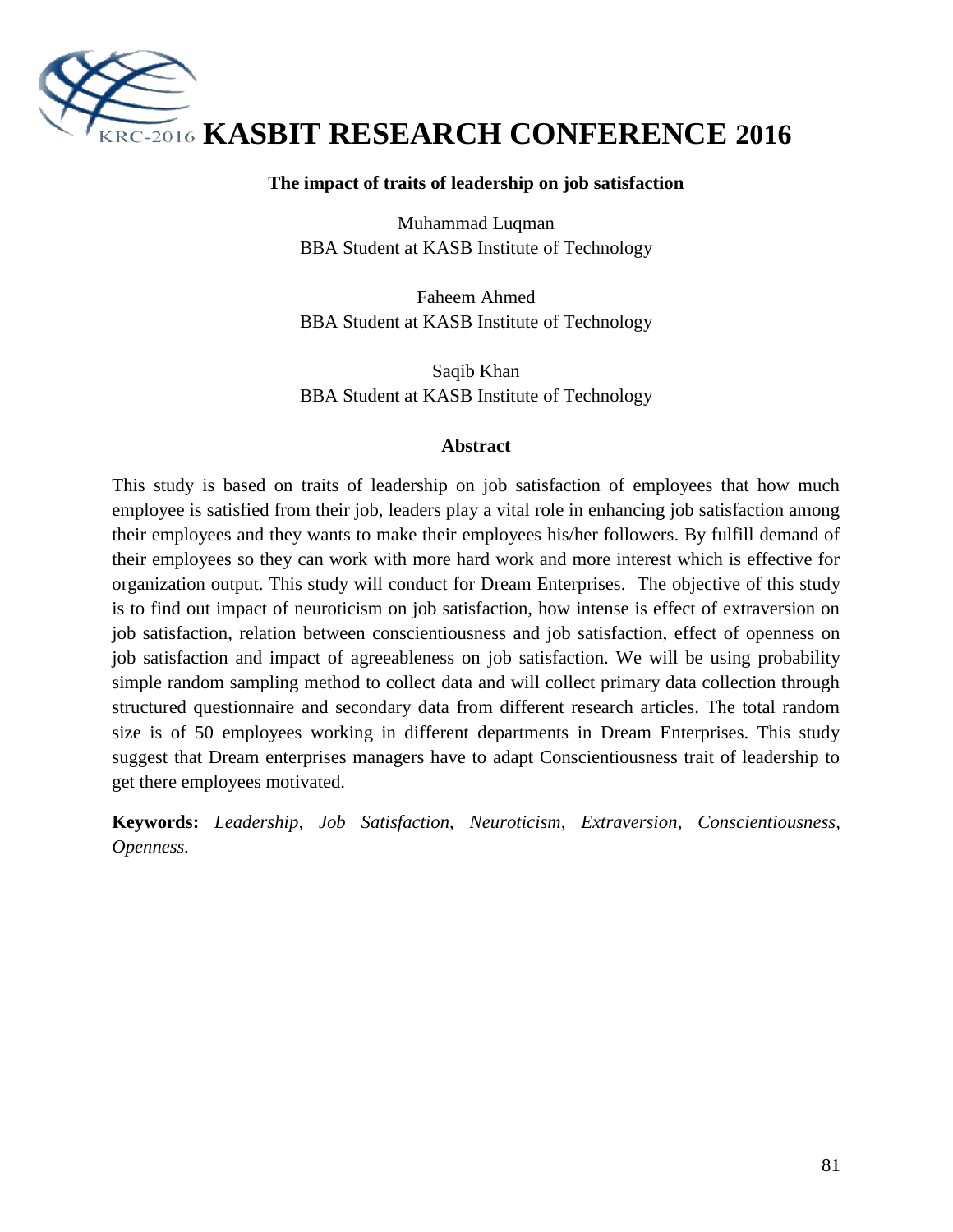

# **SESSION-1 ROOM-3 Women of Generation "Y" Behavior towards Fashion Clothing Brand Conscious**

Javeria Arshad Scholar at KASB Institute of Technology

#### **Abstract**

Women are more conscious about their image, they are more concerned about the brand rather than a product functionality to fit them self better in a society and to display their individual identity to others .The purpose of this research is to examine branded clothing consumption in relation to status consumption and perceptions of brand status in transition economies. The objective of the research is to explore the women"s perception towards branded and fashion clothing in Pakistan, the variable of the research are brand preferences, Status Consumption, rand status and willingness to pay. This study is first to examine the role of perceived Brand status and Brand preference in the relationship between fashion clothing brands. WTP Brand preferences is positively related to their willingness to pay a price premium for specific clothing brand and status consumption, Brand status is positively related to status consumption and willingness to pay (WTP) a price premium for specific clothing brand, this research will use convenience sampling technique and multi-linear regression to test hypothesis, the data is gathered by different researches conducted in the past.

**Keywords**: *Branded Clothing, Status Consumption, Willingness to Pay, Fashion Clothing*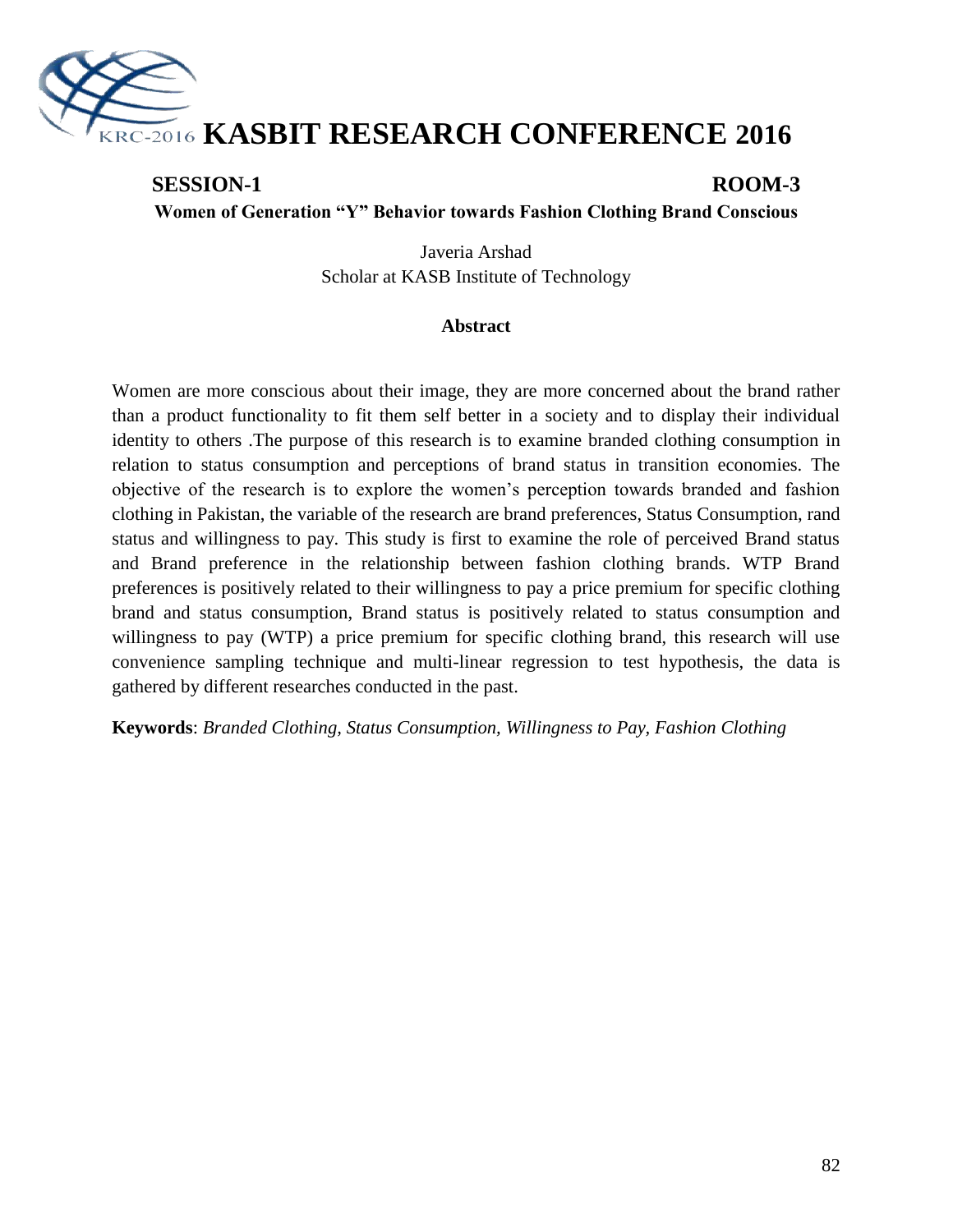

## **RESEARCH CONFERENCE AUTHOR AND CO AUTHOR**

- 1. Abdur Rahman Aleemi
- 2. Syed Zaheer Haider Zaidi
- 3. Dr.Shelina Bhmani
- 4. Dr.Irfan Hyder
- 5. Kashif Riaz
- 6. Ambreen Shaukat
- 7. Tehseen Ghafoor Baloch
- 8. Asad Shaikh
- 9. Mehwish Fatima
- 10. Eesar Khan
- 11. Faryal Sarfaraz
- 12. Jahangir Nafees
- 13. Saad Dawood
- 14. Rafiq-ullah-Rajput
- 15. Raheel Hassan Shah
- 16. Jareer-Ul-Hassan Qureshi
- 17. Waqar Hassan
- 18. Ambrina Basharat
- 19. Muhammad Azeem Qureshi
- 20. Sehrish Javed
- 21. Wajahat Ishtiaq
- 22. Hammad Siddiqui
- 23. Ayan-Ul-Haq
- 24. Anus Ahmed
- 25. Rizwan Ahmed
- 26. Salman Khan
- 27. Adeeba Khan Afridi
- 28. Bushra Maqsood
- 29. Syeda Bushra
- 30. Muhammad Abbas
- 31. Syed Firasat Hussain
- 32. Liaquat Ali Rahoo
- 33. Syed Ali Raza
- 34. Prof. Dr. Zahid Ali Memon
- 35. Syed Mohammad Farrukh
- 36. Javairia Siddiqui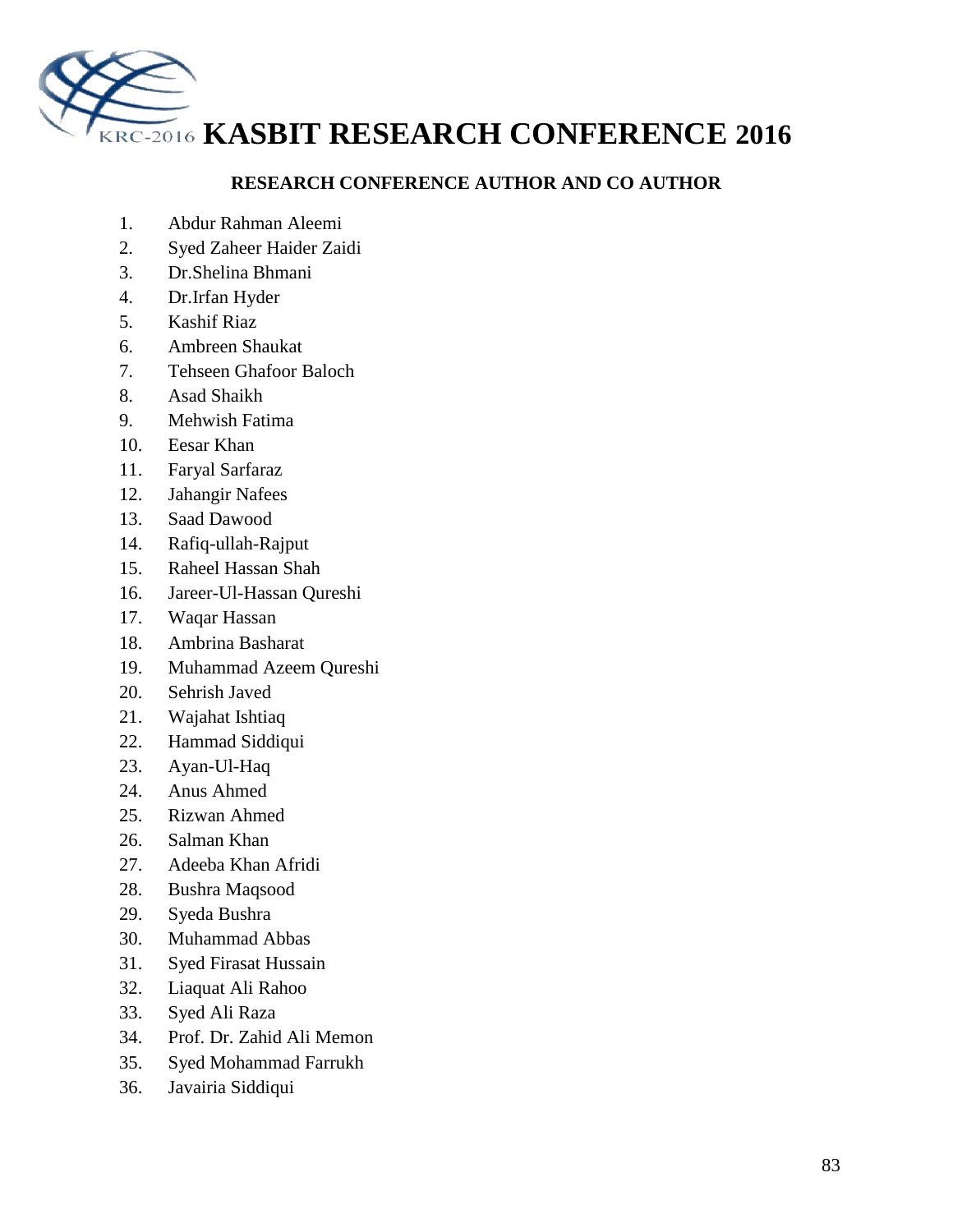

- 37. Namrah Iqbal Khan
- 38. Chandni Zafar
- 39. Fatima Farid
- 40. Huzaifa Seraj
- 41. Hamza Ghouri
- 42. Iqra Khan
- 43. Midhat Fatima
- 44. Faryal Fatima
- 45. Anum Masood
- 46. Mehak Khursheed
- 47. Poonam Shaukat Siddiqui
- 48. Jennifer James
- 49. Anadil Misbah Ali
- 50. Hina Amin
- 51. Dr Jawaid Ahmed Qureshi
- 52. Sir Abdullah Khan
- 53. Tooba Afzal
- 54. Sikandar Tajammul
- 55. Akif Amir
- 56. Shahbaz Saeed
- 57. MD. Altaf
- 58. Umer Shaikh
- 59. Umer Farooq
- 60. Ali Raza
- 61. Salman Sherali
- 62. Shaista Tariq
- 63. Eric Masih
- 64. Salar Hussain
- 65. Awais Yaseen
- 66. Owais Ali
- 67. Nayyer Qaim
- 68. Syed Umar
- 69. Sohaib Khan
- 70. Aniqa Zeb
- 71. Huma Riaz
- 72. Vinesh Kumar
- 73. Bisma Rehan
- 74. Fatima Butt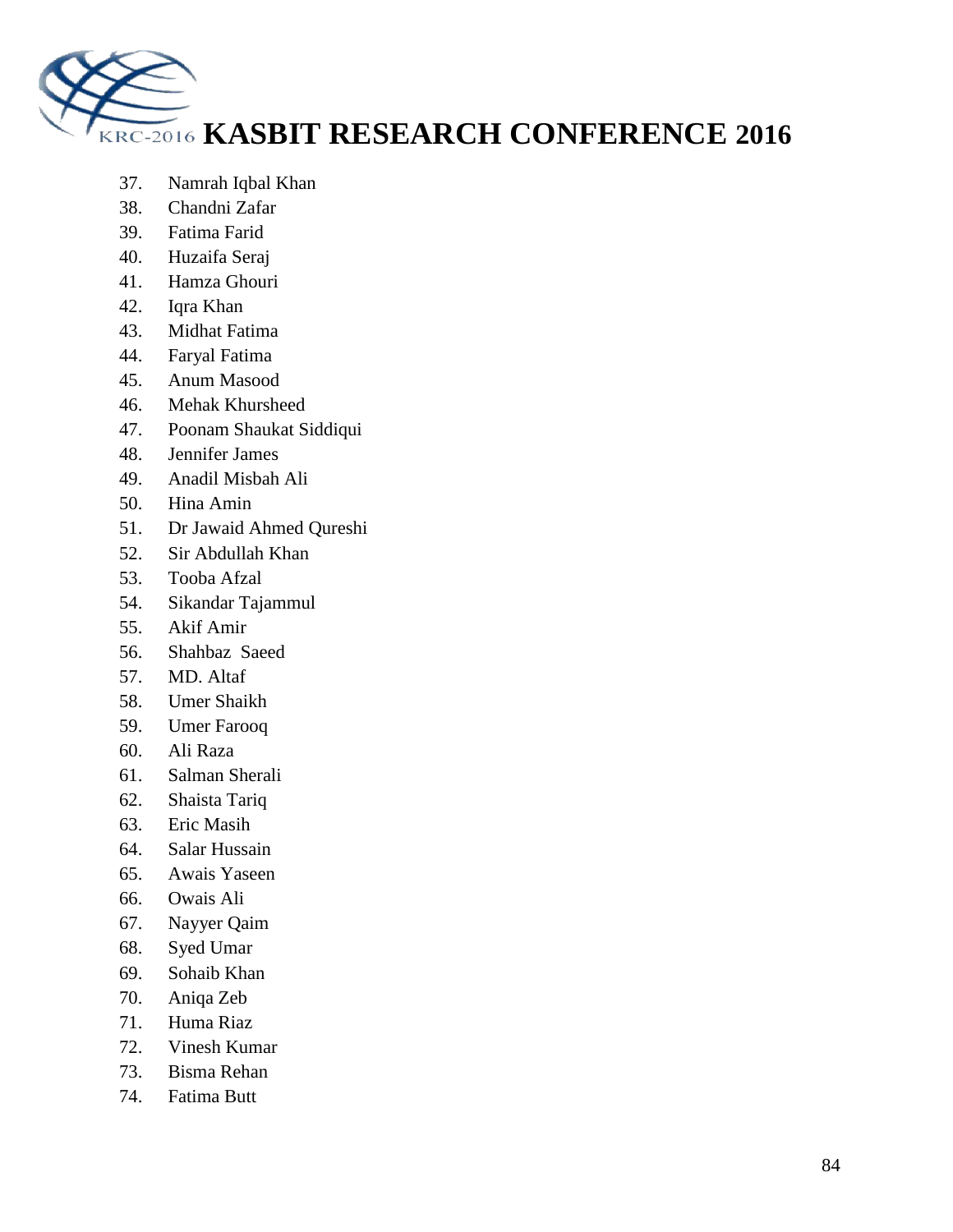

- 75. Shazra Shakil
- 76. Muhammad Masood Mir
- 77. Muhammad Ibrahim
- 78. Kanza Irfan
- 79. Saima Zaib Durrani
- 80. Dildar Ali
- 81. Muhammad Ali Bhurt
- 82. Shafaq Nisar
- $\frac{83.}{84.}$  Mohsin Hassan
- $\frac{84.}{85.}$  Noman Maqbool
- $\frac{85.}{86.}$  Nashit Bin Ali
- Dr. Nazim Ali
- 87. Kamran Ahmad
- 88. Samana Zaidi
- 89. Umair Tariq
- 90. Summaiya Zahid
- 91. Kamran Khan
- 92. Syed Karamatullah Hussainy
- 93. Khizeramin
- 94. Ibtaihaj Ghouri
- 95. Moiz Ahmed
- 96. Muhammad Sharif
- 97. Nousheen Abbas Naqvi
- 98. Bushra Khan
- 99. Syeda Fatima Zaidy
- 100. Wajiha Shafique
- 101. Abubakar Javaid
- 102. Ayesha Qamar
- 103. Hafsa Abbasi
- 104. Saima Akhtar
- 105. Sukaina Fatima
- 106. Rida saleem
- 107. Sumbul daniel
- 108. Faisal Naeem Khan
- 109. Jaweria Siddiqui
- 110. Saqib Pasha
- 111. Bilal Khan
- 112. Ali Muhammad Usmani